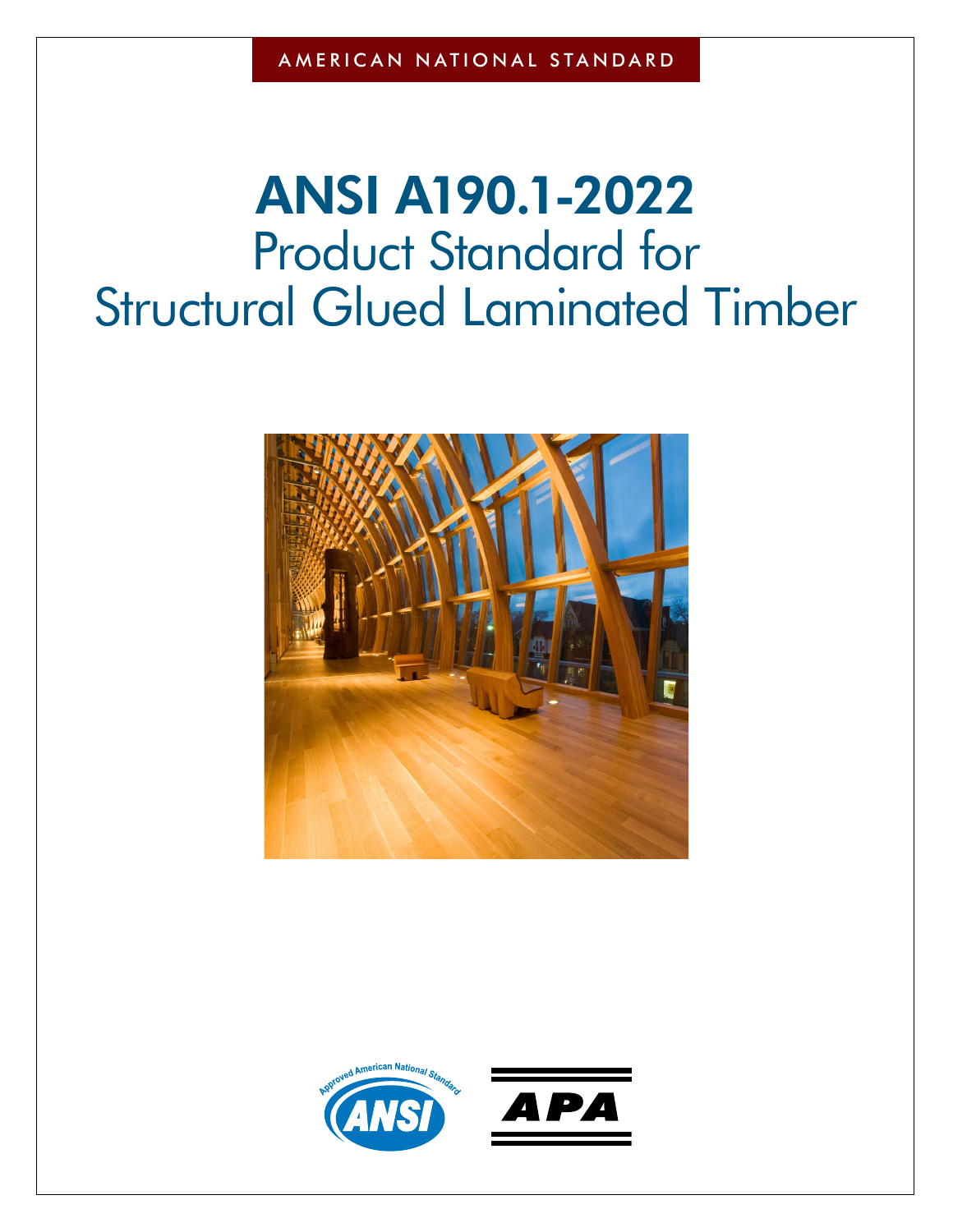# <span id="page-1-0"></span>AMERICAN NATIONAL STANDARD

Approval of an American National Standard requires review by ANSI that the requirements for due process, consensus, and other criteria for approval have been met by the standards developer. Consensus is established when, in the judgment of the ANSI Board of Standards Review, substantial agreement has been reached by directly and materially affected interests. Substantial agreement means more than a simple majority, but not necessarily unanimity. Consensus requires that all views and objections be considered, and that a concerted effort be made towards their resolution. The use of American National Standards is completely voluntary; their existence does not in any respect preclude anyone from manufacturing, marketing, purchasing, or using products, processes, or procedures not conforming to the standards.

The American National Standards Institute does not develop standards and will in no circumstances give an interpretation of any American National Standard. Moreover, no person shall have the right or authority to issue an interpretation of an American National Standard in the name of the American National Standards Institute. Requests for interpretations should be addressed to the secretariat or sponsor whose name appears on the title page of this Standard.

Caution Notice: This American National Standard may be revised or withdrawn at any time. The procedures of the American National Standards Institute require that action be taken periodically to reaffirm, revise, or withdraw this Standard. Purchasers of American National Standards may receive current information on all standards by calling or writing the American National Standards Institute.

American National Standards Institute 25 West 43rd Street, 4th Floor New York, NY 10036 [www.ansi.org](http://www.ansi.org)

Published by *APA – The Engineered Wood Association* 7011 South 19th Street Tacoma, WA 98466

Copyright © 2022 by *APA – The Engineered Wood Association* All rights reserved.

Cover photo courtesy of Structurlam.

No part of this publication may be reproduced in any form, in an electronic retrieval system or otherwise, without the prior written permission of the publisher.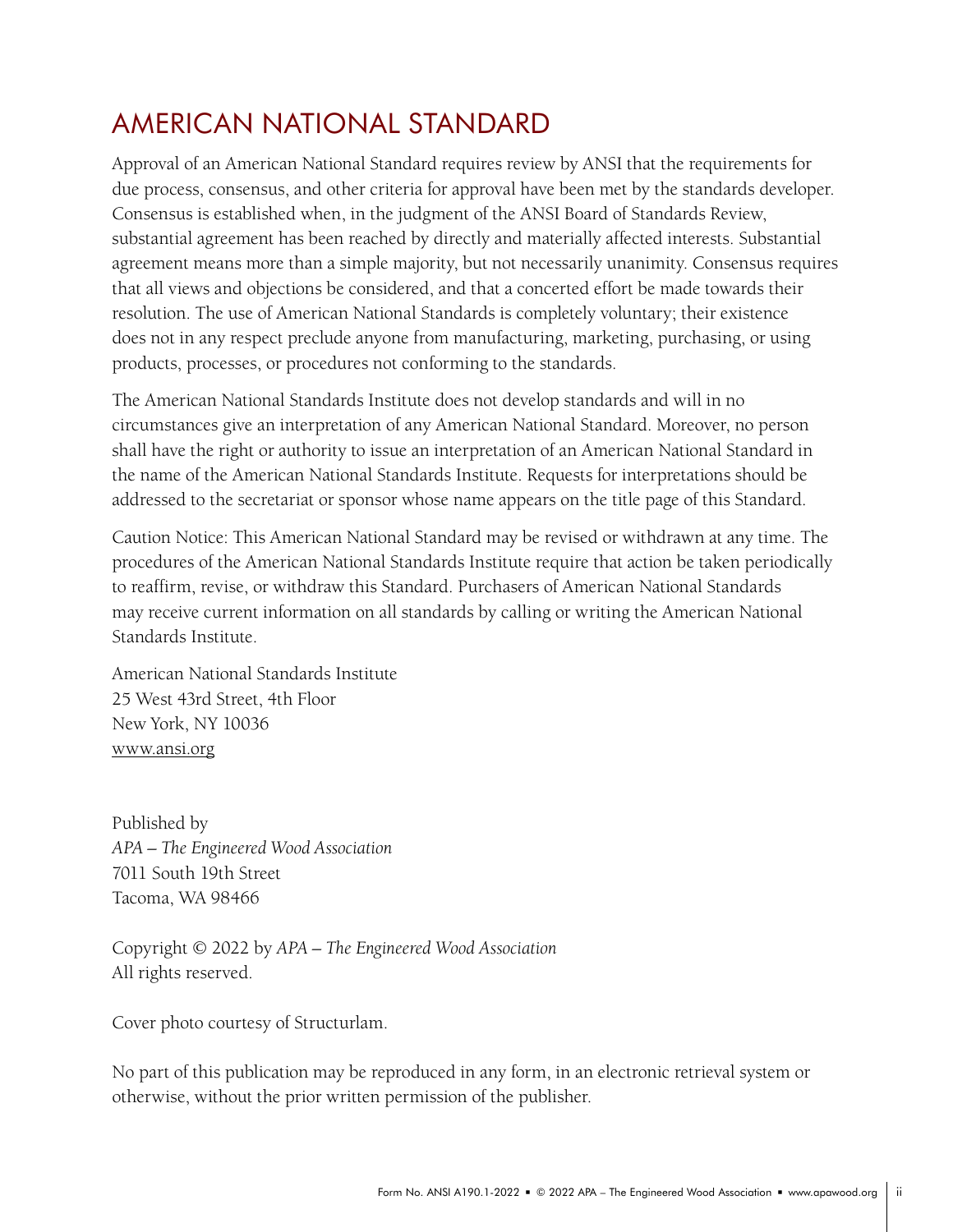AMERICAN NATIONAL STANDARD

# **ANSI A190.1-2022** Product Standard for Structural Glued Laminated Timber

*APA – The Engineered Wood Association*

Approved February 17, 2022 American National Standards Institute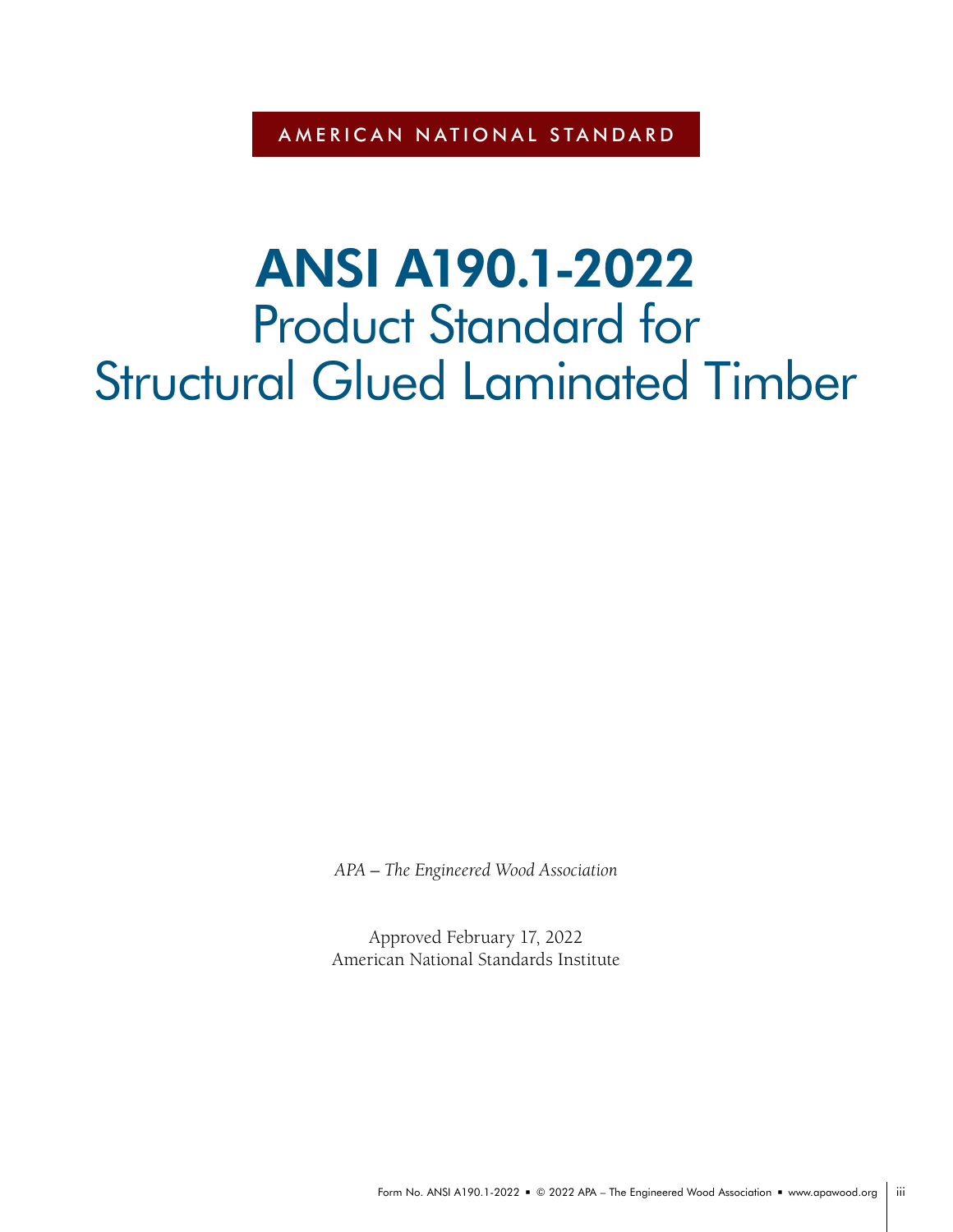# <span id="page-3-0"></span>FOREWORD **(This Foreword is not a Part of American National Standard ANSI A190.1-2022)**

This Standard, which was initiated by APA – The Engineered Wood Association, has been developed under the provisions of the American National Standards Institute (ANSI) as a revision of American National Standard, *Standard for Wood Products – Structural Glued Laminated Timber* (ANSI A190.1-2017). See History of Project in Appendix X1, for further information.

Since January 1, 2013, APA – The Engineered Wood Association has assumed the Secretariat responsibilities for this Standard and re-designated it as ANSI A190.1. The maintenance of this Standard follows the *Operating Procedures for Development of Consensus Standards of APA – The Engineered Wood Association*, approved by ANSI.

Inquiries or suggestions for improvement of this Standard are welcome and should be directed to APA – The Engineered Wood Association at 7011 South 19th Street, Tacoma, WA 98466, www.apawood.org.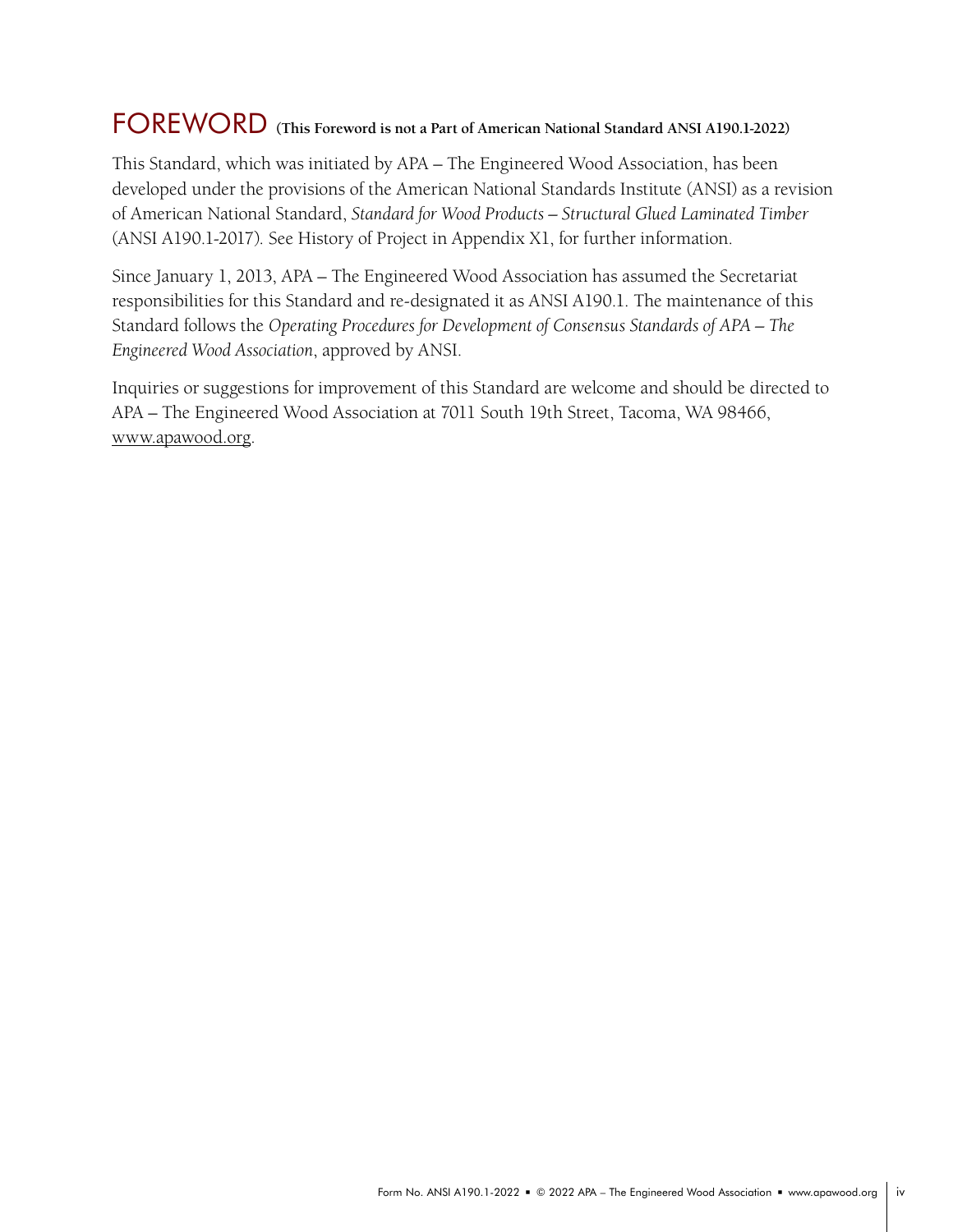# **CONTENTS**

|                                | AMERICAN NATIONAL STANDARD ii                                                                                                                |
|--------------------------------|----------------------------------------------------------------------------------------------------------------------------------------------|
|                                |                                                                                                                                              |
|                                | <b>ANSI A190.1-2022 PRODUCT STANDARD FOR</b><br><b>STRUCTURAL GLUED LAMINATED TIMBER. 1</b>                                                  |
| 1.                             |                                                                                                                                              |
| 2.                             | REFERENCED DOCUMENTS 2                                                                                                                       |
| 2.1                            |                                                                                                                                              |
| 2.2                            |                                                                                                                                              |
| 3.                             | TERMINOLOGY3                                                                                                                                 |
| 3.1                            | Definitions 3                                                                                                                                |
| 3.2                            | Terms Specific to This Standard 3                                                                                                            |
| 4.                             | <b>GENERAL REQUIREMENTS 8</b>                                                                                                                |
| 4.1                            |                                                                                                                                              |
| 4.2                            | Grade Combinations. 8                                                                                                                        |
| 4.3                            |                                                                                                                                              |
| 5.<br>5.1<br>5.2<br>5.3<br>5.4 | Tolerance for Dimensions 9<br>Tolerance for Camber or Straightness. 9<br>Tolerance for Squareness of<br>Tolerances for Other Measurements. 9 |
| 6.                             | <b>LUMBER FOR LAMINATING10</b>                                                                                                               |
| 6.1                            | Species10                                                                                                                                    |
| 6.2                            |                                                                                                                                              |
| 6.3                            | Sawn Lumber Grading 10                                                                                                                       |
| 6.4                            | Manufactured Lumber11                                                                                                                        |
| 6.5                            | Structural Composite Lumber (SCL) 11                                                                                                         |
| 7.                             | LAMINATIONS 12                                                                                                                               |
| 7.1                            |                                                                                                                                              |
| 7.2                            |                                                                                                                                              |
| 7.3                            | Lamination Thickness 12                                                                                                                      |
| 7.4                            | Dimensional Tolerances 13                                                                                                                    |
| 8.                             |                                                                                                                                              |
| 8.1                            |                                                                                                                                              |
| 8.2                            | Gap-Filling Adhesives 14                                                                                                                     |
| 9.                             | WOOD INSERTS $\dots\dots\dots\dots\dots\dots$ 14                                                                                             |
| 9.1                            | Maximum Insert Depth 14                                                                                                                      |
| 10.                            | <b>FACE AND EDGE JOINTS 15</b>                                                                                                               |
| 10.1                           | Adhesive Mixing and Application 15                                                                                                           |
| 10.2                           | Face Joint Assembly and Bonding 16                                                                                                           |
| 10.3                           | Edge Joint Assembly and Bonding 16                                                                                                           |
| 10.4                           |                                                                                                                                              |

| 11.<br>11.1<br>11.2<br>11.3<br>11.4<br>11.5                         | <b>END JOINTS</b> 17<br>Assembly and Bonding 17<br>Joint Thickness Tolerance17<br>Knots In or Near End Joints 17<br>Spacing of End Joints<br>in Adjacent Laminations. 18<br>Spacing of End Joints                                                                                                    |
|---------------------------------------------------------------------|------------------------------------------------------------------------------------------------------------------------------------------------------------------------------------------------------------------------------------------------------------------------------------------------------|
| 11.6                                                                | Within the Same Lamination 19<br>End Joints Used for Repair19                                                                                                                                                                                                                                        |
| 12.<br>12.1<br>12.2<br>12.3<br>12.4<br>12.5<br>12.6                 | <b>APPEARANCE CLASSIFICATIONS 20</b><br>Framing Appearance Classification 20<br>Framing-L Appearance Classification20<br>Industrial Appearance Classification. 20<br>Industrial-L Appearance Classification 21<br>Architectural Appearance Classification 21<br>Premium Appearance Classification 22 |
| 13.<br>13.1<br>13.2<br>13.3<br>13.4<br>13.5<br>13.6                 | <b>QUALITY CONTROL SYSTEM. 23</b><br>Plant and Process Qualification 24<br>Adhesive Lot Testing 34<br>Daily Quality Control. 35<br>Audit by an Accredited<br>Inspection Agency41<br>Quality Control Records. 42                                                                                      |
| 14.<br>14.1<br>14.2<br>14.3<br>14.4<br>14.5<br>14.6<br>14.7<br>14.8 | MARKING42<br>Non-Custom Members 42<br>Fire-Resistance Ratings 43<br>Top Stamp Requirements 43<br>Certification of Conformance. 43<br>Dual Manufacture43<br>Marking Truss Members 44<br>Withdrawal of Marking 44                                                                                      |
| 15.<br>15.1<br>15.2<br>15.3<br>15.4<br>15.5                         | <b>TECHNICAL REVIEW BOARD (TRB) 44</b><br>Scope44<br>Requests for Services45<br>Conduct of Meetings46                                                                                                                                                                                                |
|                                                                     | <b>APPENDIX X1. HISTORY OF PROJECT</b><br>(NON-MANDATORY INFORMATION) 48                                                                                                                                                                                                                             |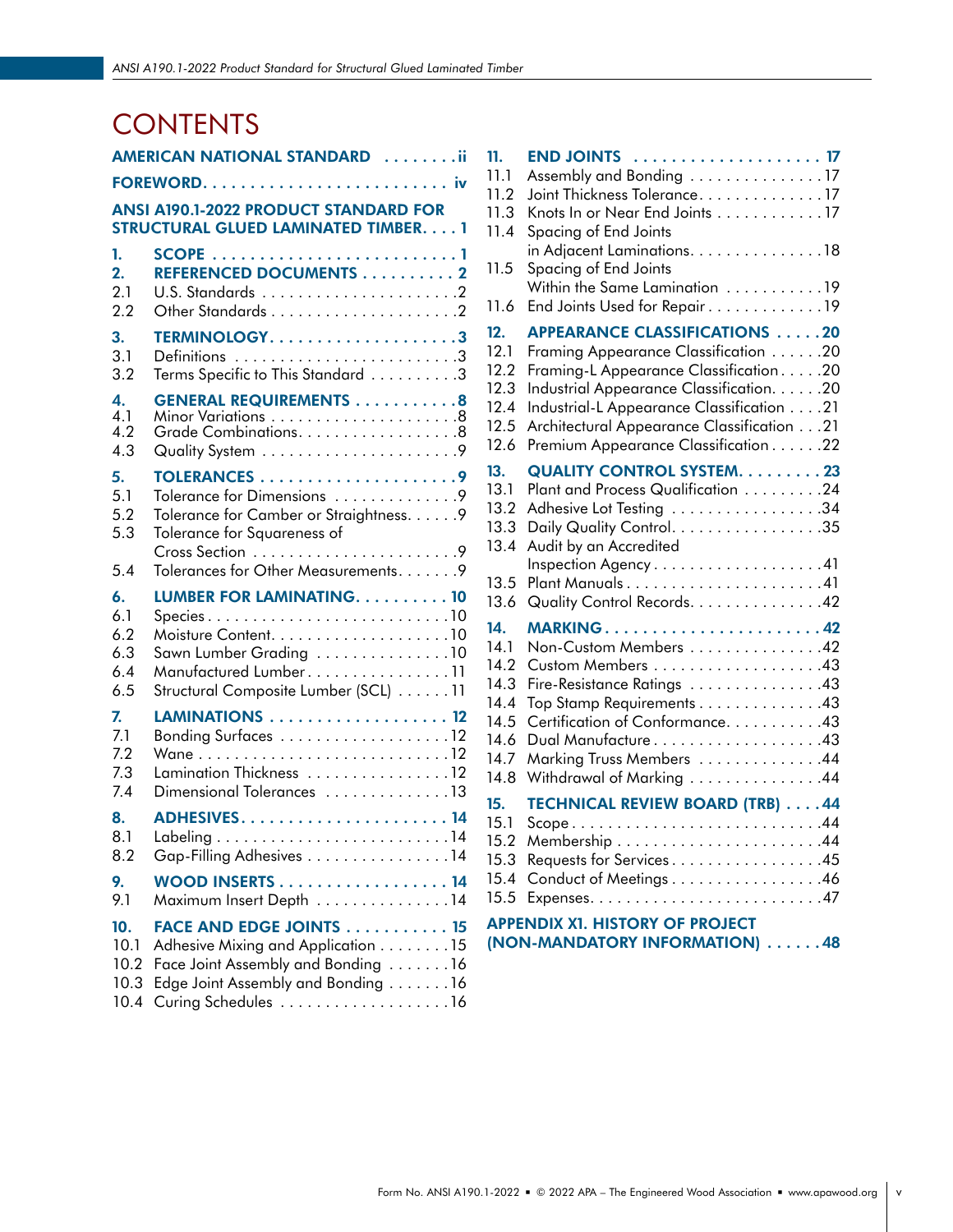# <span id="page-5-0"></span>ANSI A190.1-2022 Product Standard for Structural Glued Laminated Timber

# 1. SCOPE

The purposes of this Standard are (1) to establish nationally recognized requirements for the production, inspection, testing and certification of structural glued laminated timber (glulam), and (2) to provide material suppliers, producers, distributors and users with a basis for common understanding of the characteristics of this product.

This Standard describes minimum requirements for the production of glulam, including size tolerances, grade combinations, lumber, adhesives, appearance classifications, and manufacture. It also describes the required quality control system for the laminator, including plant qualification, daily quality control, the functions of an accredited inspection agency, and product marking.

These requirements are intended to permit the use of any suitable method of manufacture which will produce a product equal to or superior in quality and performance to that specified, provided such method is approved in accordance with the requirements of this Standard.

The notes and appendix included in this Standard are non-mandatory. This Standard incorporates the U.S. customary units as well as the International System of Units (SI). The values given in the U.S. customary units are the standard and the SI values given in parentheses are for information only. In case of a dispute on size measurements, the U.S. customary method of measurement shall take precedence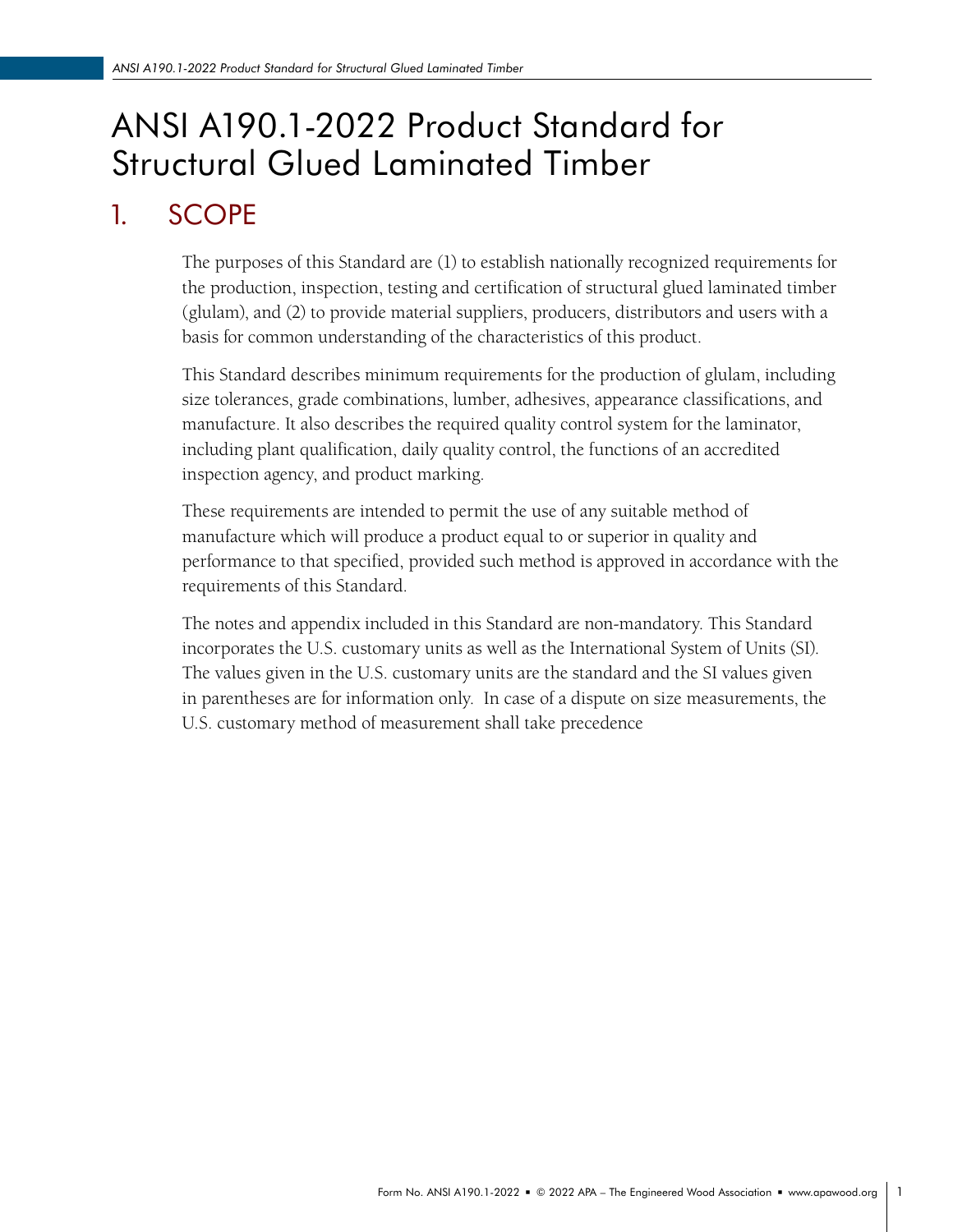# <span id="page-6-0"></span>2. REFERENCED DOCUMENTS

This Standard incorporates dated references. Subsequent amendments or revisions to these references apply to this Standard only when incorporated into this Standard by amendments or revisions.

# 2.1 U.S. Standards

ANSI 117-2020, Standard Specification for Structural Glued Laminated Timber of Softwood Species

ANSI 405-2018, Adhesives for Use in Structural Glued Laminated Timber

ANSI/AWC NDS-2018, National Design Specification for Wood Construction

ASTM D2555-17a, Standard Practice for Establishing Clear Wood Strength Values

ASTM D3737-18e1, Standard Practice for Establishing Allowable Properties for Structural Glued Laminated Timber (Glulam)

ASTM D4444-13(2018), Standard Method for Laboratory Standardization and Calibration of Hand-Held Moisture Meters

ASTM D5456-21e1, Standard Specification for Evaluation of Structural Composite Lumber Products

ASTM D7341-21, Standard Practice for Establishing Characteristic Values for Flexural Properties of Structural Glued Laminated Timber by Full-Scale Testing

# 2.2 Other Standards

AITC Test T102-2007, Adhesive Spread Measurement

AITC Test T103-2007, Calibration of Plant Pressure System: Bolts or Screw Type Jacks

AITC Test T104-2007, Calibration of Torque Wrenches

AITC Test T105-2007, Diagnostic Tests for Finger Joint Quality

AITC Test T107-2007, Shear Test

AITC Test T110-2007, Cyclic Delamination Test

AITC Test T115-2007, Machining Test for End Joints

AITC Test T116-2007, Modulus of Elasticity for E-Rated Lumber by Static Loading

AITC Test T118-2007, Bending Proof Loading for End Joints

AITC Test T119-2007, Full Size End Joint Tension Test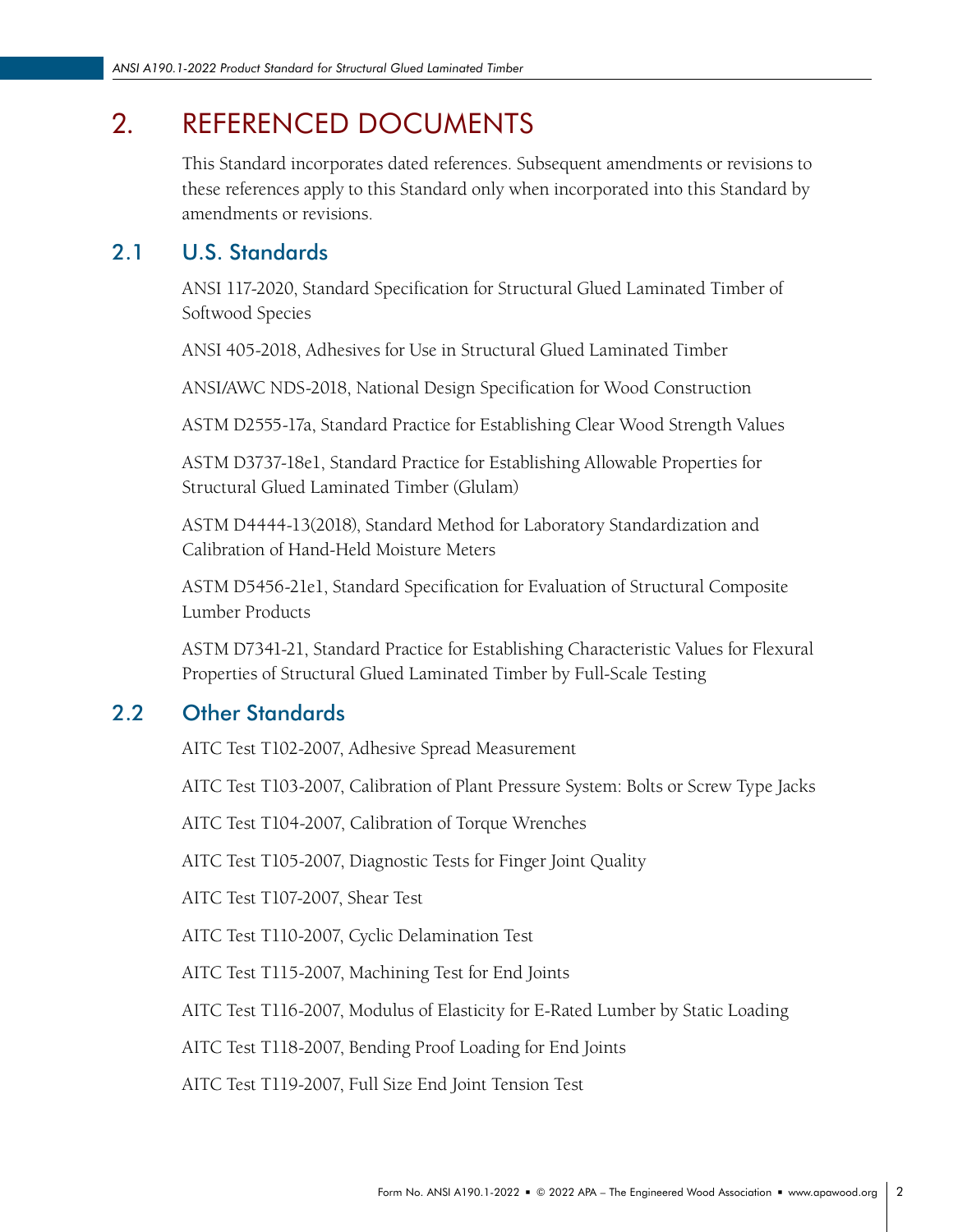<span id="page-7-0"></span>AITC Test T121-2007, Tension Proof Loading for End Joints

AITC Test T122-2007, Mix Ratio Check for Automatic Adhesive Mixing Machines

AITC Test T123-2007, Sampling, Testing and Data Analysis to Determine Tensile Properties of Lumber

AITC 401-2005, Standard for Manufactured Lumber for Use in Structural Glued Laminated Timber

AITC 402-2005, Standard for Structural Composite Lumber (SCL) Used in Structural Glued Laminated Timber

AITC 403-2005, Standard for End Joints for Use in Lamination Repair

AITC 404-2005, Standard for Radially Reinforcing Curved Glued Laminated Timber Members to Resist Radial Tension

AITC 406-2005, Standard for Proof-Graded Lumber for Glued Laminated Timber

AITC 407-2005, Standard for Alternate Lumber Grades for Use in Structural Glued Laminated Timber

# 3. TERMINOLOGY

### 3.1 Definitions

See the referenced documents for definitions of terms used in this Standard.

# 3.2 Terms Specific to This Standard

*Accredited Inspection Agency—*an agency meeting the following requirements:

- a. has trained personnel to verify that the grading, measuring, species, construction, bonding, workmanship, and other characteristics of the products as determined by inspection in compliance with all applicable requirements specified in this Standard,
- b. has written procedures to be followed by its personnel in performance of the inspection,
- c. has no financial interest in, or is not financially dependent upon, any single company manufacturing the product being inspected,
- d. is not owned, operated, or controlled by any such company, and
- e. is accredited by a recognized accreditation body under ISO/IEC 17020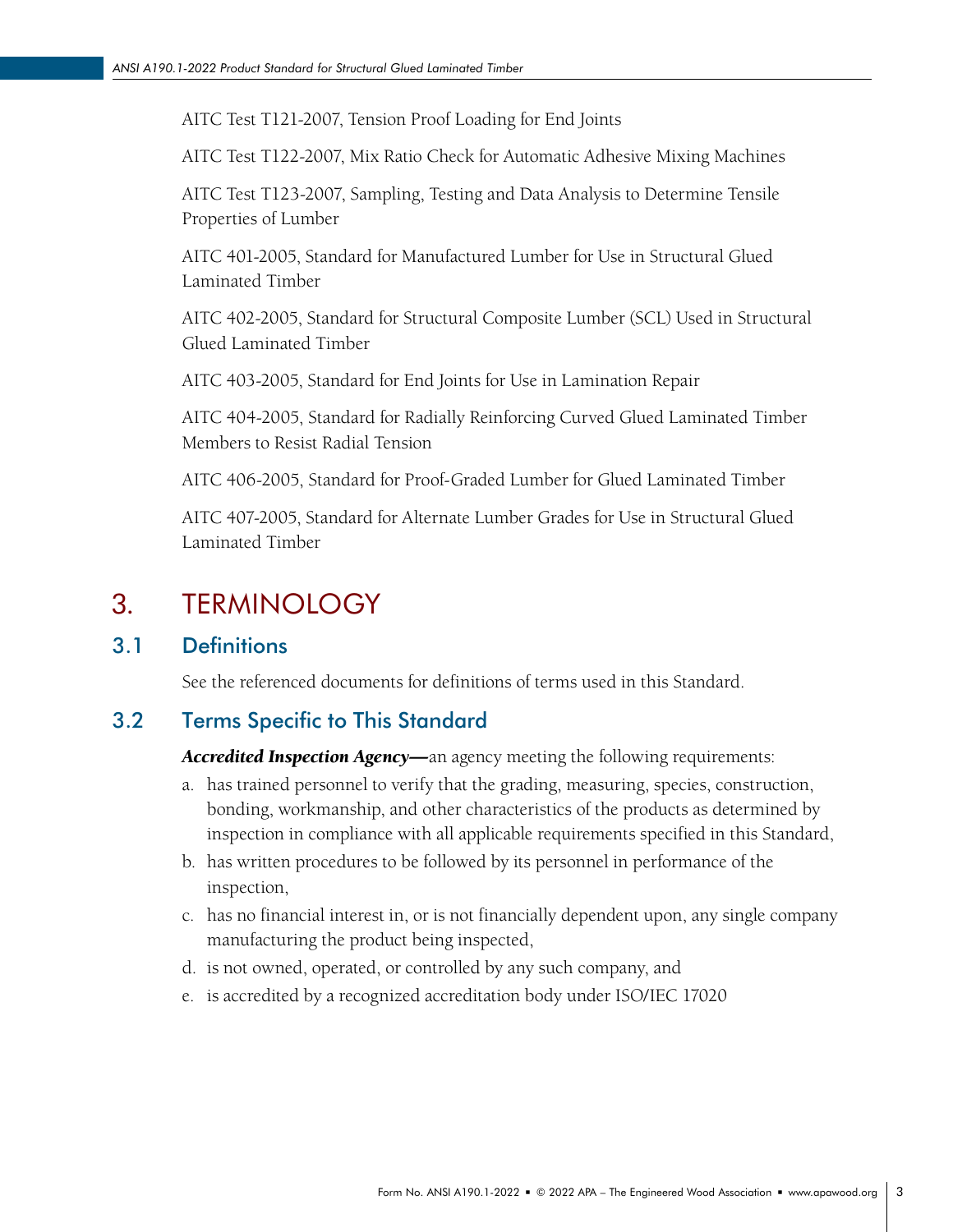*Assembly Time*—the interval of time between spreading of the adhesive on the laminations and application of final pressure to the entire assembly, which may be separated into open and closed assembly time

*Assembly Time, Closed—*the time interval between the assembling of adhesive-coated surface and the application of heat/or pressure to set the adhesive

*Assembly Time, Open—*the time interval between adhesive application to the laminations or end joints and assembly of the adhesive joints

*Bending Members—*members manufactured with higher lamination grades near the surfaces than in the core

*Block-gluing—*the process for bonding glulam components into a block-glued glulam using a gap-filling adhesive

**Bond Line—**the layer of adhesive which attaches two laminations or end joints

*Camber—a* small amount of curvature built into a glulam to offset anticipated deflection or to facilitate roof drainage

**Certificate of Conformance**—a certificate issued by an approved agency certifying that the product is in conformance to a standard or standards

*Curing Time—*the period of time which an adhesive takes to attain a specified degree of cure

*Curved Members—*glulam members which are designed and manufactured so that significant curvature remains after deflection due to service loads has taken place, such as curved beams and arches

*Custom Members—*members that are manufactured to meet individual job specifications and marked as required in Section 14.2

*Note 1: Prismatic glulam manufactured in accordance with a layup combination provided in ANSI 117 and marked in accordance with Section 14.1 are not considered as Custom Members, regardless of the glulam size.* 

**Delamination—**the separation of layers in an assembly because of failure of the adhesive, either in the adhesive itself or at the interface between the adhesive and the lamination

*Dry-Service Conditions—*environmental exposure conditions that result in a member moisture content of less than 16% in service

*Eased Corner—*slightly rounded surfacing of corner of member to remove sharp edge

*Equilibrium Moisture Content—*a moisture content at which wood neither gains nor loses moisture to the surrounding air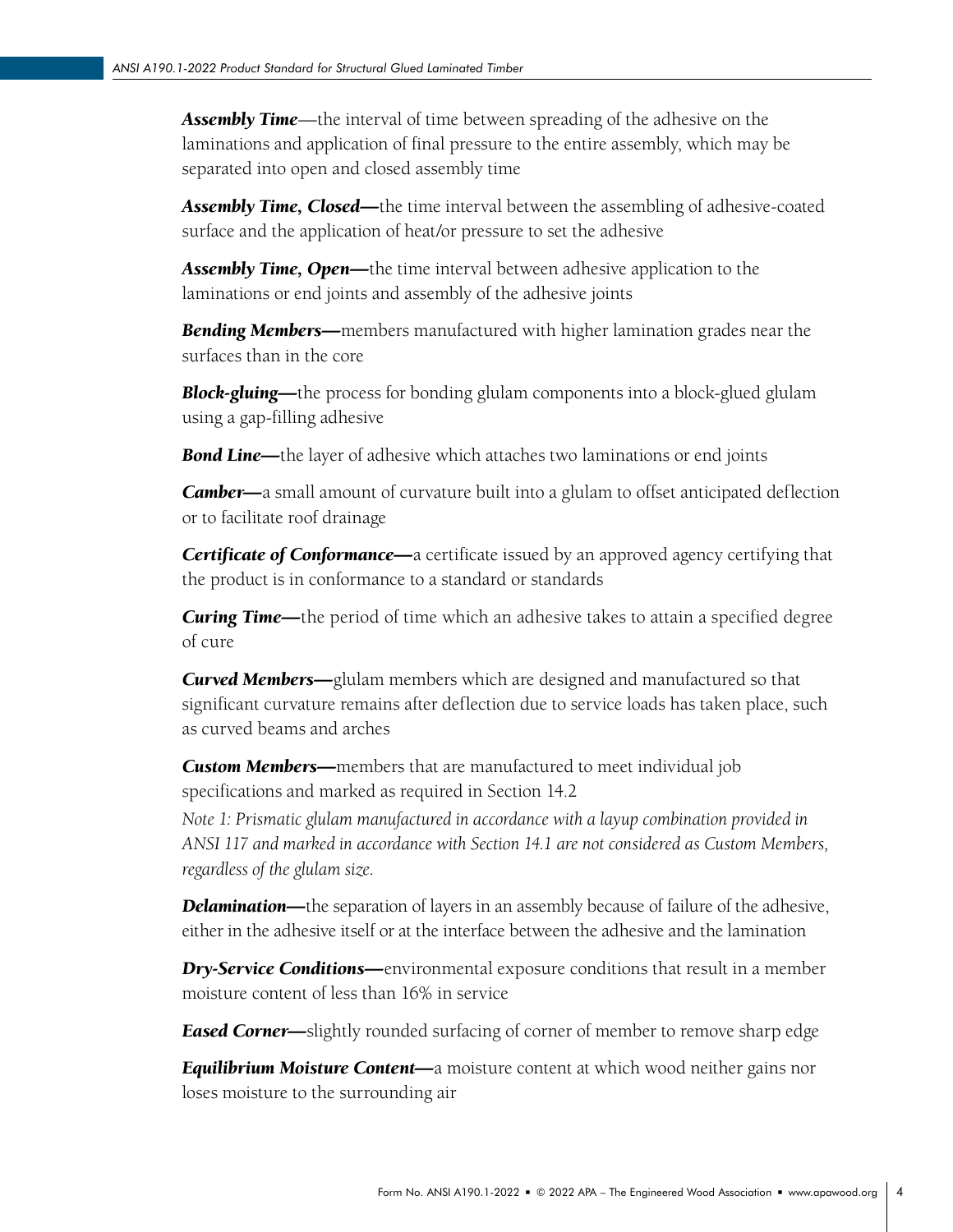*Five Percent Tolerance Limit with 75% Confidence—a statistical term describing* the lower estimate bound of the fifth percentile that ensures that the population fifth percentile equals or exceeds the estimate 75% of the time

*Gap-Filling Adhesive—*an adhesive that has the capability of filling voids of up to 1/16 in. (2 mm) between two mating surfaces

*Glulam—*see structural glued laminated timber

*Glulam, Add-on—*a glulam manufactured by adding one or more individual laminations to a pre-fabricated glulam in accordance with the layup requirements of the finished glulam (see Section 7.3.2)

*Glulam, Block-glued—*a glulam with solid rectangular cross-section comprised of 2 or more glulam components bonded together using a gap-filling adhesive and a layup required for the finished glulam (see Section 7.3.4)

*Glulam, Re-glued—*a glulam manufactured by gluing together 2 glulam components that were pre-pressed in the same process using a gap-filling adhesive and a layup required for the finished glulam (see Section 7.3.3)

*Note 2: A large glulam may exceed the planer size even though it can be accommodated by the beam press. When manufacturing such a large glulam, the re-gluing process intentionally leave an unglued (dry) face joint between top and bottom sections of the glulam so that each part can be planed individually and re-glued to the final finished size. Re-glued glulam is typically used to manufacture a deeper finished glulam. Re-glued glulam is primarily different from blockglued glulam in that the components for the former are usually tight-fit from the initial pressing operation, while the components for the latter may not be as tight-fit. Re-gluing is permitted for 1 face joint and may be applicable to prismatic or curved members, but block-gluing is limited to prismatic members only. Re-glued glulam is limited to re-gluing of 2 glulam components due to the need to maintain the tight-fit between those 2 glulam components.* 

*Glulam Component—*a glulam manufactured for block-gluing or re-gluing into a larger finished glulam

*Hardwood, Non-Dense—*any hardwood having an average specific gravity of 0.42 or less when determined by oven-dry weight and green volume

**Inserts, wood—**wood strips used for non-structural repairs in the sides of glulam

*Joint, Edge—*a joint formed by two pieces of lumber laid edge to edge to form a wider lamination or portion thereof

*Joint, End—a* joint formed by joining pieces of lumber end to end with adhesives

*Joint, Face—*a joint occurring between the wide faces of laminations

*Joint, Finger—*an end joint made up of several meshing fingers of wood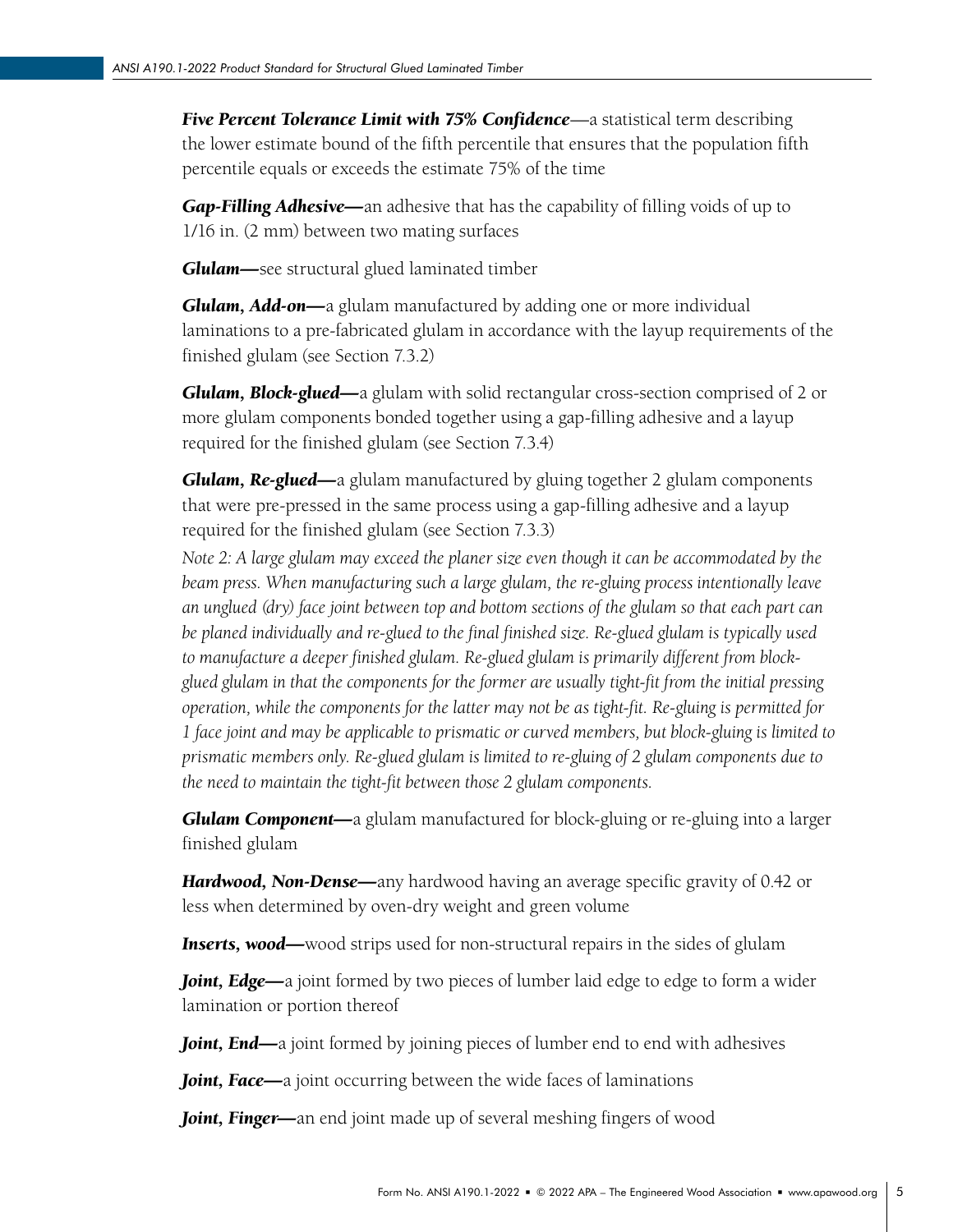*Joint, Scarf—an end joint formed by joining with adhesive the ends of 2 pieces of lumber* or SCL that have been tapered to form sloping plane surfaces and, in some cases, a step or hook is machined into the scarf to facilitate alignment of the 2 ends, in which case, the plane is discontinuous and the joint is known as a stepped or hooked scarf joint

*Laminating—(n)* the process of manufacturing glulam; (adj) pertaining to the process of manufacturing glulam

*Lamination—*a single layer of wood material extending the full width and full length of the finished glulam member, composed of one or several pieces of lumber in width or length

*Lot—*a definite quantity of product or material accumulated under conditions that are considered uniform for sampling purposes

*Lot, Adhesives—*generally used by adhesive manufacturers to identify a batch of adhesive

*Manufactured Lumber—*two or more pieces or strips of lumber structurally bonded to form a single piece of lumber

*Mechanically Graded Lumber—*lumber graded using mechanical or physical evaluation, combined with visual grading

*Moisture Content—*the amount of water contained in the wood, usually expressed as a percentage of the weight of oven-dry wood

*Multiple-Piece Lamination—*a lamination which contains 2 or more pieces of lumber across the width of the lamination

*Non-custom Members—*members that are not manufactured for an individual job specification and marked as required in Section 14.1

*Note 3: California Building Code requires glulam used by the Department of Health Care Access and Information (HCAI, formerly the Office of Statewide Health Planning and Development or OSHPD) to be continuously inspected except for non-custom glulam members of 5-1/2 inches (140 mm) in maximum width, 18 inches (457 mm) in maximum depth and 32 feet (9.8 m) clear span in maximum length.*

*Occasional—*where there is provision within the scope of the applicable rule or standard that allows for random variation in production practices, a frequency of occurrence of not more than 5% (1 in 20) shall apply. When the term occasional applies to lumber grading, a frequency of occurrence of not more than 10% (1 in 10) shall apply

*Off-Line Tests—*physical tests performed on representative specimens removed from production

*Pencil Wane—wane limited to 1/4 in.* (6 mm) measured across the width of a lamination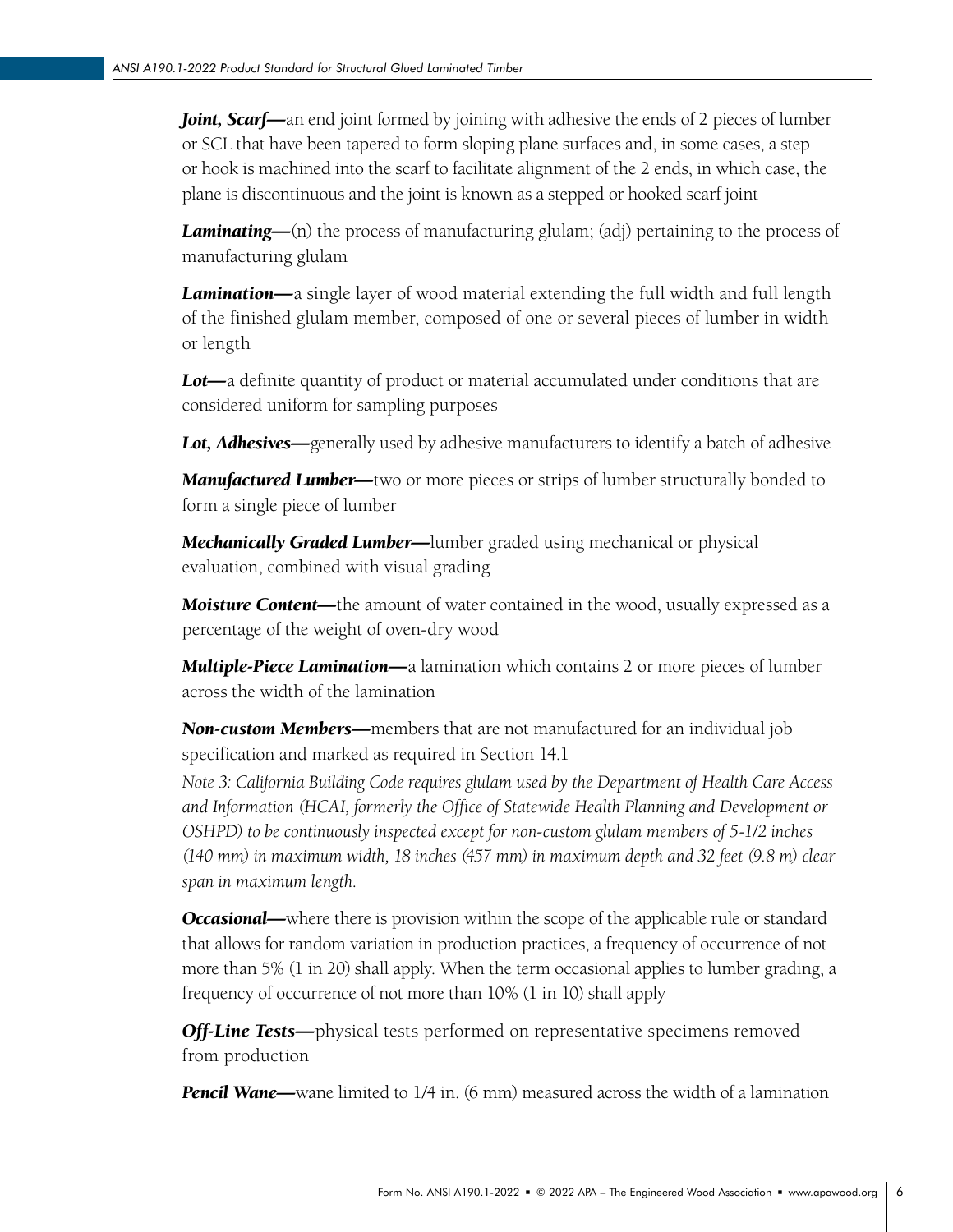**Pot Life—**the period of time during which an adhesive, after mixing with catalyst, solvent or other compounding ingredients, remains suitable for use

**Production Check-Points—**those locations in production where an individual production step has been completed and the process or material is checked for conformance to the requirements of this Standard

*Proof Graded Lumber—* lumber that is graded for tensile strength by proof testing each piece in tension to eliminate low-strength pieces

*Proof Loading—application of a known load to a lamination, either tension or bending* 

*Qualification Stress Level (QSL)—*the property established by dividing the 5% tolerance limit with 75% confidence from end joint qualification by 1.67

*Reference Design Values*—design value used in the U.S. based on normal duration of load, dry-service conditions, and reference temperatures up to 100°F (38°C) for Allowable Stress Design (ASD)

*Note 4. Load and Resistance Factor Design (LRFD) values may be converted from the ASD reference design values in accordance with the National Design Specification for Wood Construction (NDS).* 

*Re-gluing—*the process for bonding glulam components into a re-glued glulam using a gap-filling adhesive

*Ripping—*the process of sawing any width lumber to develop narrower lumber

*Sample—a* group of specimens collected for testing

*Specimen—*all or part of a sample that has been selected for testing

*Structural Composite Lumber (SCL)—*an engineered wood product that is intended for structural use and bonded with adhesives, and meeting the definition and requirements of ASTM D5456

*Structural Glued Laminated Timber (Glulam)—*an engineered, stress rated product of a timber laminating plant comprising assemblies of specially selected and prepared wood laminations securely bonded together with adhesives. The grain of all laminations is approximately parallel longitudinally. The laminations may be composed of pieces end joined to form any length, of pieces placed or bonded edge-to-edge to make wider ones or pieces bent to curved form during bonding

*Wet-Service Conditions—*environmental exposure conditions that result in a member moisture content of 16% or greater in service

*Wood Failure—*that portion of a bonded surface which in cyclic delamination or strength tests exhibits ruptured wood fiber as opposed to failure of the adhesive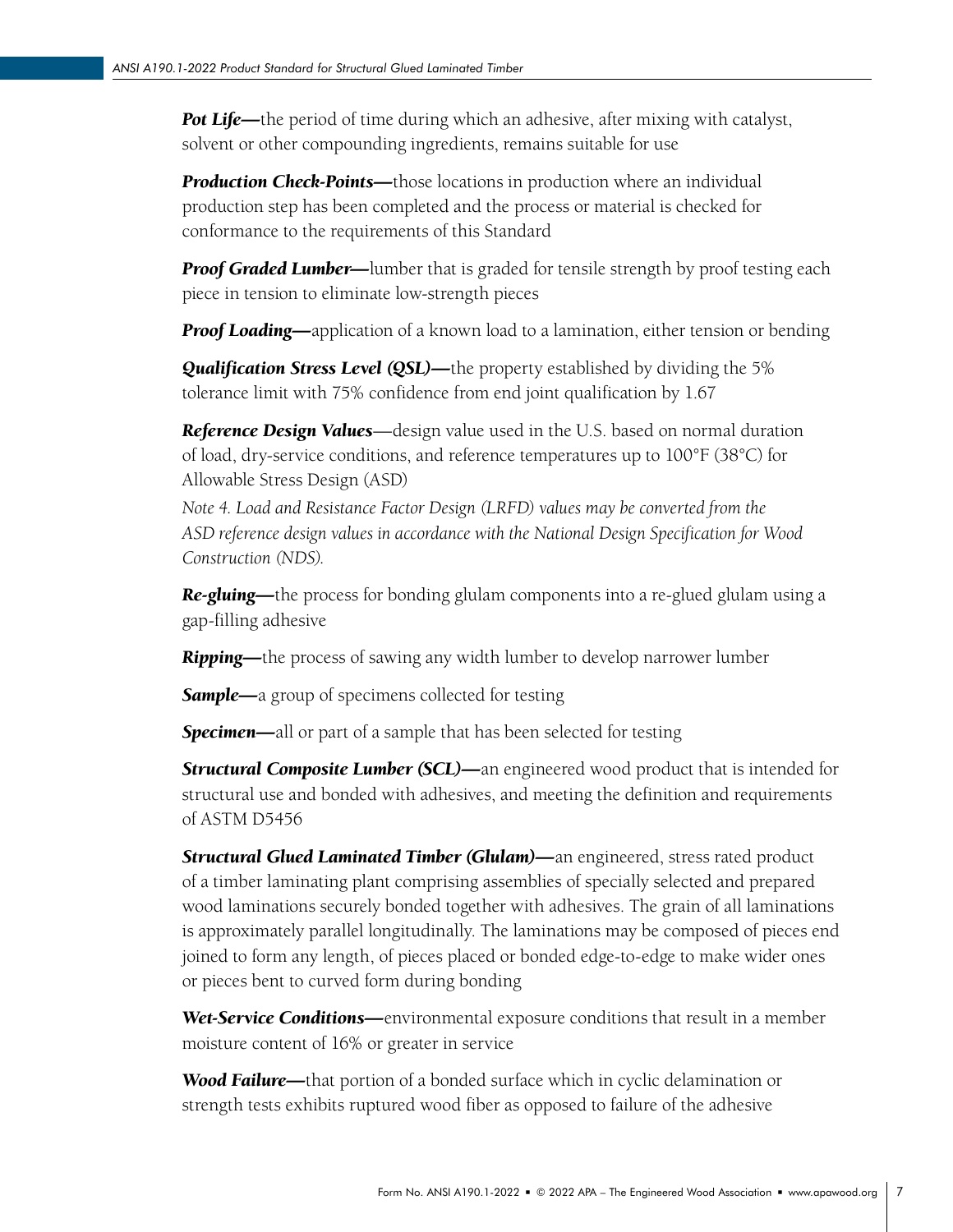# <span id="page-12-0"></span>4. GENERAL REQUIREMENTS

Glulam represented as conforming to this Standard shall meet all of the requirements specified herein, subject to the minor variations described in Section 4.1.

Basic elements used to manufacture the glulam shall meet the requirements of Sections 6, 7 and 8. Manufacturing shall conform to the requirements in Sections 9, 10, 11 and 12, and the plant's procedures manual. All production shall be inspected and tested in accordance with Section 13. Products meeting the requirements of this Standard shall be marked in accordance with Section 14. The plant shall be subject to regular periodic auditing by an accredited inspection agency as defined in Section 3.

# 4.1 Minor Variations

A member conforms to this Standard where minor variations of a limited extent in non-critical locations exist, or where structural damage or defects have been repaired and, in the judgment of a qualified person, the member is structurally adequate for the use intended. The identity of the member and the nature of the minor variation shall be documented. A qualified person is one who is familiar with the job specifications and applicable design requirements and has first-hand knowledge of the manufacturing process.

# 4.2 Grade Combinations

Grade combinations and their corresponding design values shall be developed in accordance with ASTM D3737 or shall be obtained by performance testing and analysis in accordance with ASTM D7341 for flexural properties. Grade combinations shall be approved by an accredited inspection agency except that the grade combinations and their corresponding design values provided in ANSI 117 shall be permitted for use in conjunction with this Standard. Alternate grades of lumber are permitted to be used to replace standard laminating grades in grade combinations developed in accordance with ASTM D3737 or ASTM D7341, provided that the alternate grades are qualified in accordance with AITC 407.

### 4.2.1 Fire-Resistance-Rated Glulam

Custom or non-custom members manufactured to provide a one-hour fire rating shall be manufactured to the specified layup except that a core lamination shall be removed, the tension zone moved inward, and the equivalent of one additional nominal 2-in. (38-mm) thickness outer tension lamination added. Members manufactured to provide a two-hour fire rating shall be manufactured to the specified layup except that two core laminations shall be removed, the tension zone moved inward, and the equivalent of 2 additional nominal 2-in. (3-mm) thickness outer tension laminations added. Fireresistance-rated glulam shall be marked in accordance with Section 14.3.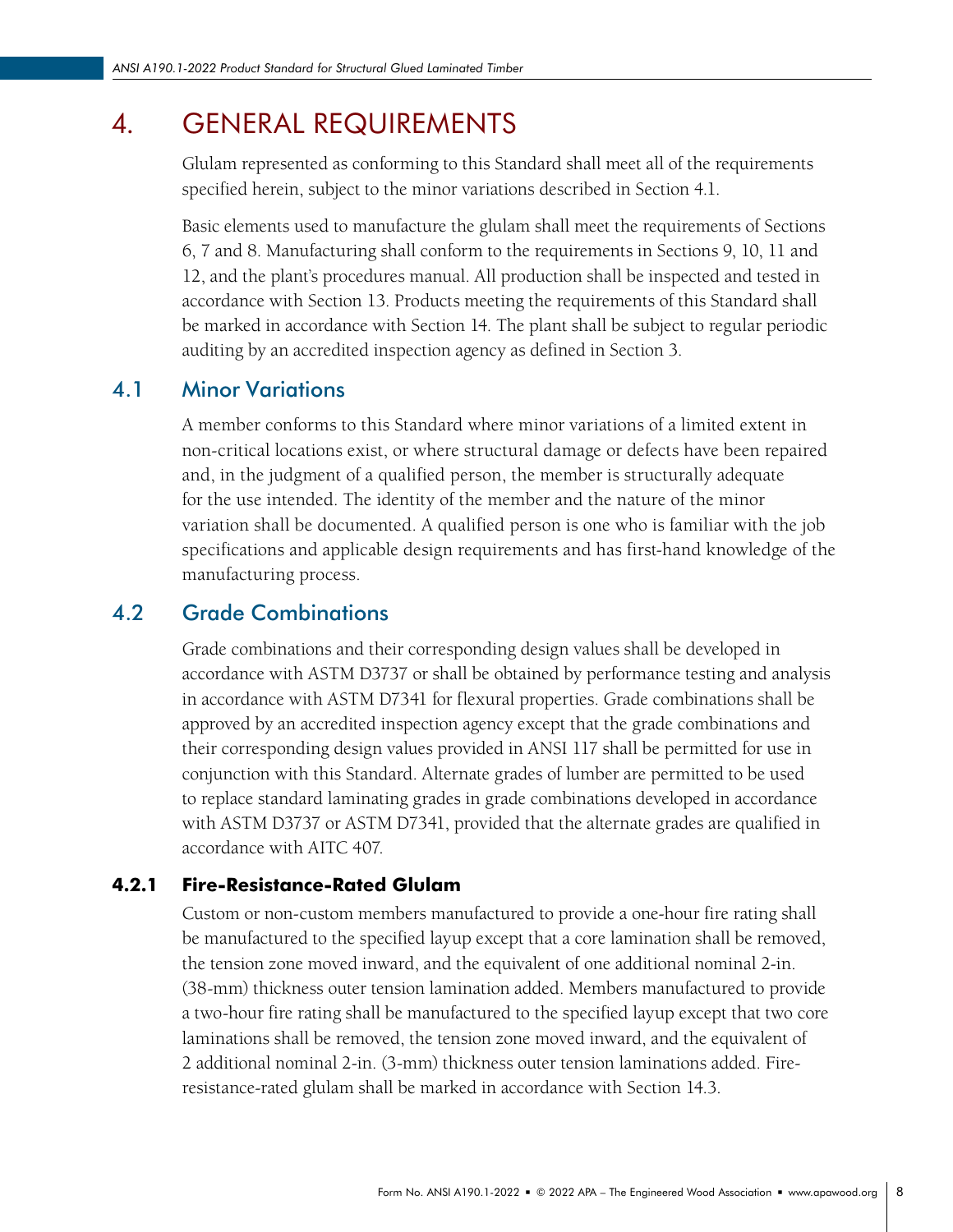# <span id="page-13-0"></span>4.3 Quality System

The principal responsibilities for assuring conformance to this Standard are placed on the manufacturer's continuing quality control of the production operations and periodic audit thereof by an accredited inspection agency. This quality control system includes:

- a. A check of each step of the production process,
- b. Physical tests on samples representing finished production,
- c. A visual inspection of the finished production, and
- d. Periodic auditing by an accredited inspection agency as defined in Section 3.

# 5. TOLERANCES

The size and shape of the glulam shall be as agreed upon between buyer and seller.

# 5.1 Tolerance for Dimensions

The dimensional tolerances permitted at the time of manufacture shall be as follows:

*Width – Plus or minus*  $1/16$  *in. (2 mm).* 

*Depth –* Plus 1/8 in. (3 mm) per ft (305 mm) of depth. Minus 3/16 in. (5 mm) or 1/16 in. (2 mm) per ft of depth, whichever is larger.

**Length –** Up to 20 ft (6.1 m), plus or minus 1/16 in. (2 mm). Over 20 ft (6.1 m), plus or minus 1/16 in. (2 mm) per 20 ft (6.1 m) of length or fraction thereof.

# 5.2 Tolerance for Camber or Straightness

Tolerances for camber are applicable at the time of manufacture without allowance for dead load deflection. Up to 20 ft (6.1 m), the tolerance is plus or minus 1/4 in. (6 mm). Over 20 ft (6.1 m), the tolerance shall increase 1/8 in. (3 mm) per each additional 20 ft (6.1 m) or fraction thereof, but not to exceed 3/4 in. (19 mm).

The tolerances are intended for use with straight or slightly cambered members and are not applicable to curved members such as arches.

# 5.3 Tolerance for Squareness of Cross Section

The tolerance for squareness shall be within plus or minus 1/8 in. (3 mm) per ft (305 mm) of specified depth unless a specially shaped section is specified. Squareness shall be measured by placing one leg of a square across a top and/or bottom face and measuring the offset from the other leg of the square to the member at the opposite face of the beam.

# 5.4 Tolerances for Other Measurements

Tolerances for measurements not addressed in Sections 5.1, 5.2, and 5.3 shall be as agreed upon between buyer and seller.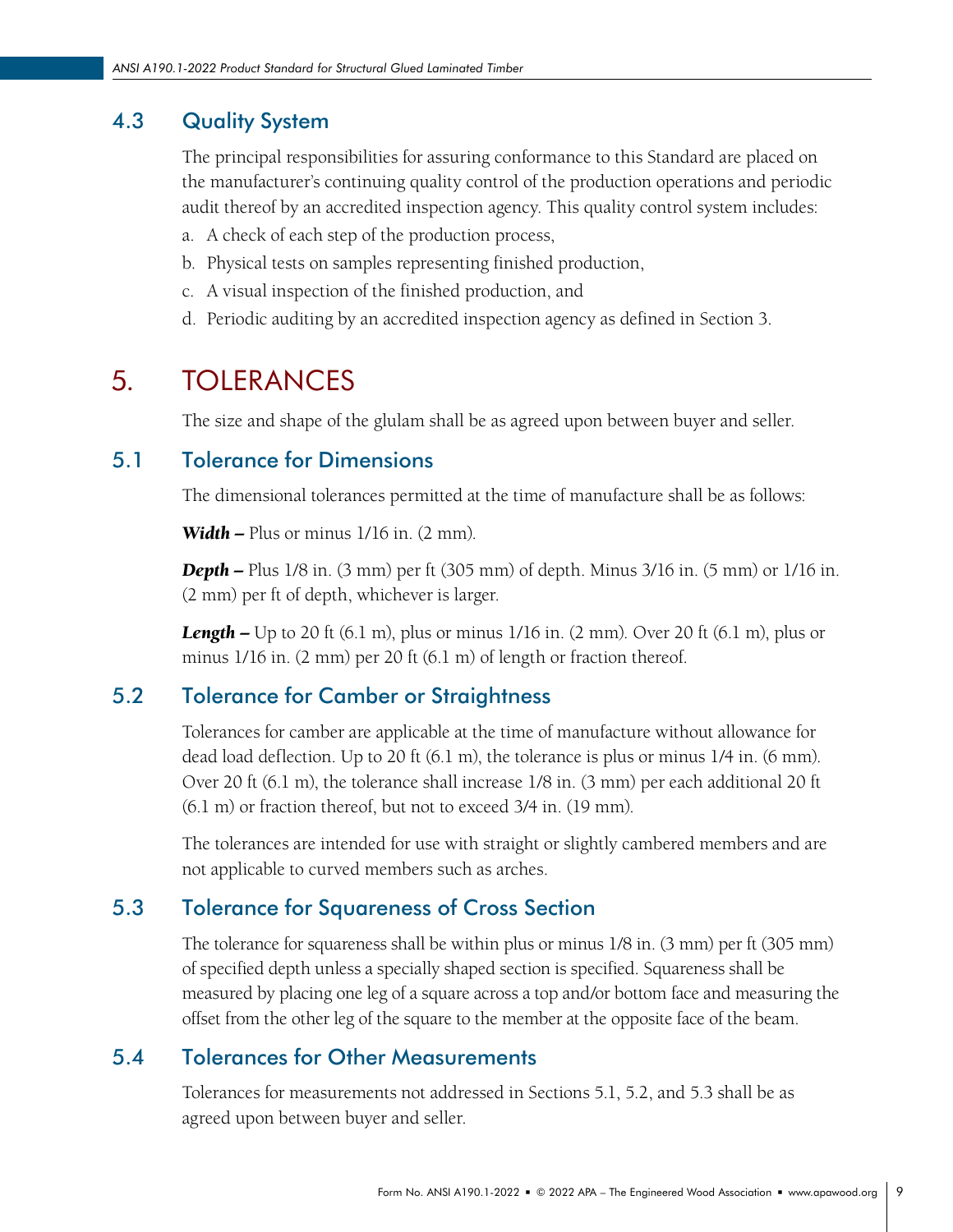# <span id="page-14-0"></span>6. LUMBER FOR LAMINATING

# 6.1 Species

For purposes of this Standard, softwood and hardwood species shall be approved for use in glulam if stress indices and knot distributions are established as described in ASTM D3737, the wood species comply with requirements for layups or combinations developed in accordance with ASTM D7341, or other proposed criteria are determined to be in conformance with this Standard by the Technical Review Board.

# 6.2 Moisture Content

The moisture content of lumber shall not exceed 16% at the time of bonding. An exception applies when it is known that the equilibrium moisture content of the glulam in use will be 16% or more: the moisture content of laminations at the time of bonding shall not exceed 20%. Both end jointing and face bonding procedures for lumber with moisture content above 16% shall be approved by an accredited inspection agency.

The moisture content of a piece of lumber shall be taken as the average moisture content throughout the cross sections measured and along the length of the piece.

All moisture meters used for lumber segregation shall be calibrated according to ASTM D4444.

# 6.3 Sawn Lumber Grading

Sawn lumber is permitted to be visually graded, mechanically graded, or proof graded. All lumber shall be identified by grade prior to bonding. Lumber for multiple-piece laminations (laminations consisting of 2 or more pieces of lumber across the width) shall be graded as individual pieces of lumber except for manufactured lumber as described in Section 6.4.

# 6.3.1 Visually Graded Lumber

Lumber shall be graded according to standard grading rules approved by the Board of Review of the American Lumber Standard Committee (ALSC) or written special laminating grading rules. Such grades of lumber shall be modified, as necessary, to comply with additional requirements set forth in the laminating specifications for the species.

### 6.3.2 Mechanically Graded Lumber

Mechanically graded lumber shall be graded according to standard grading rules approved by the Board of Review of the ALSC or special rules determined to be in conformance with this Standard by the Technical Review Board. E-rated, machine stress rated (MSR) and machine evaluated lumber (MEL) are three commercial designations of mechanically graded lumber. Such grades shall be modified, as necessary, according to additional requirements set forth in the laminating specifications for the species.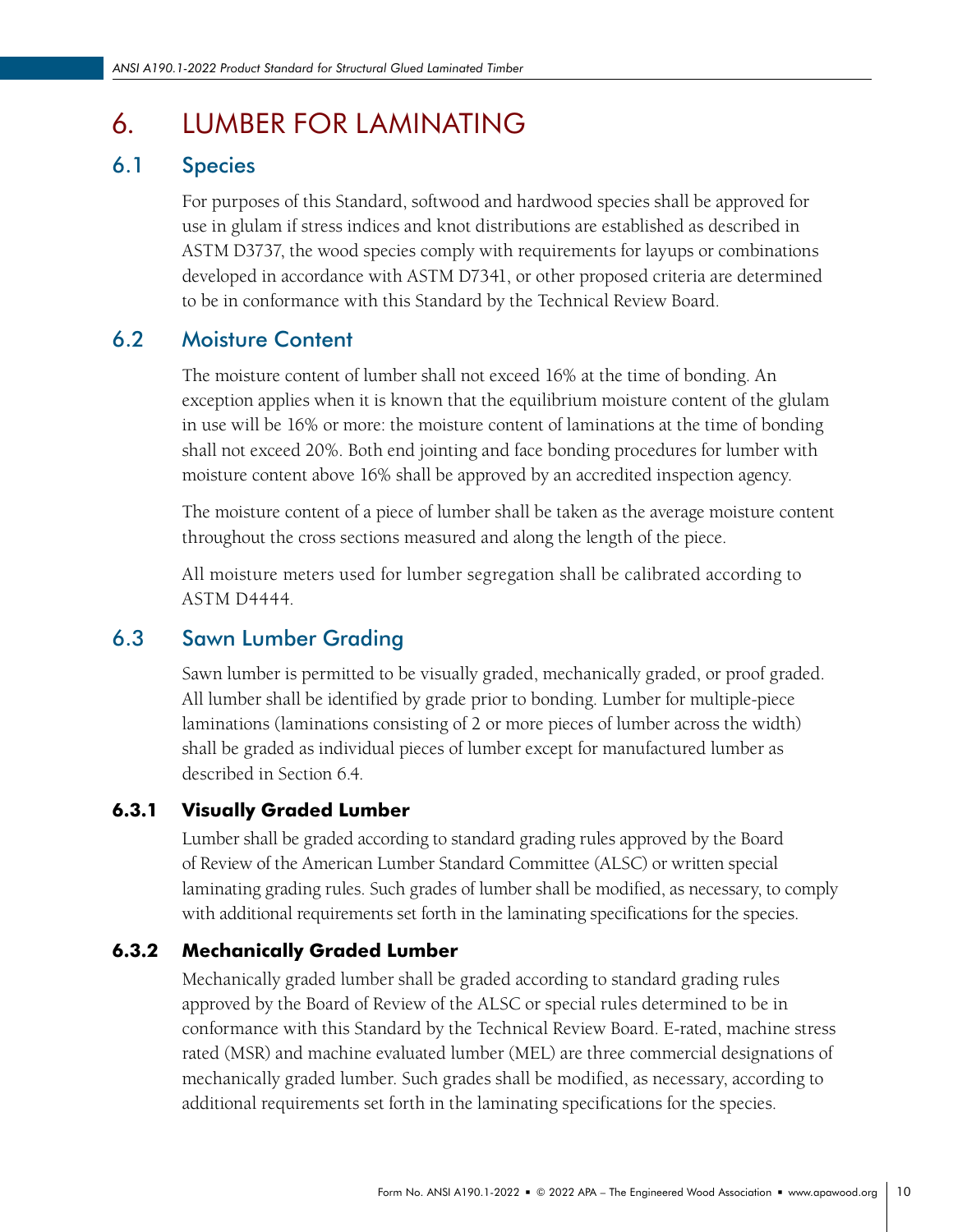#### <span id="page-15-0"></span>6.3.3 Proof Graded Lumber

Proof testing shall be qualified under the supervision of an accredited inspection agency. Such proof graded lumber shall be subjected to quality control based on full-size tension tests as set forth in AITC 406. Proof grading shall be limited to individual pieces of lumber without end joints.

#### 6.3.4 Grading of Lumber to be Ripped

Lumber to be ripped shall be graded so that resulting pieces conform to all applicable grade requirements including knot size, slope of grain, and density or rate of growth.

- *a. Mechanically Graded Lumber –* When mechanically graded lumber is ripped, it shall be regraded using the grade-determining mechanical or physical property and applicable visual requirements. Regrading requirements for mechanically graded lumber are permitted to be waived if the modulus of elasticity and tensile strength performance of the ripped pieces are monitored by quality control procedures approved by an accredited inspection agency.
- **b. Proof Graded Lumber –** Proof graded lumber shall be proof tested after ripping to the requirements established for the ripped size. Regrading requirements for proof graded lumber are permitted to be waived if the modulus of elasticity and tensile strength performance of the ripped pieces are monitored by quality control procedures approved by an accredited inspection agency.
- *c. Ripping After End Jointing –* Ripping is permitted on laminations after end jointing and on completed members after bonding. Ripping shall be according to procedures approved by an accredited inspection agency.

### 6.4 Manufactured Lumber

Manufactured lumber consists of 2 or more pieces bonded together and qualified in accordance with the requirements set forth in AITC 401. Multiple-piece laminations which have been edge bonded are not considered to be manufactured lumber provided they are graded as separate pieces as set forth in Section 6.3.

### 6.5 Structural Composite Lumber (SCL)

SCL shall be as defined in ASTM D5456 and shall meet the requirements of AITC 402.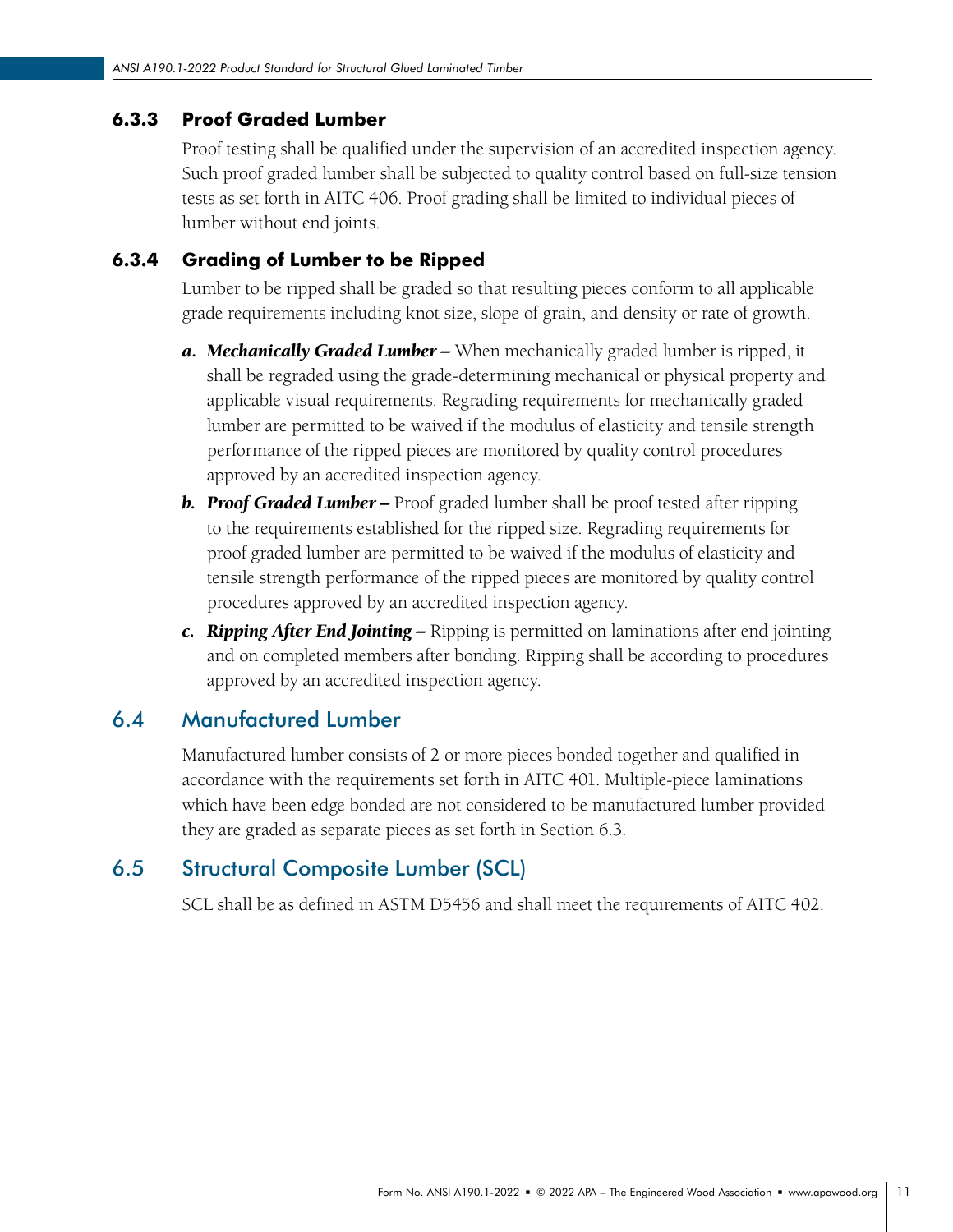# <span id="page-16-0"></span>7. LAMINATIONS

# 7.1 Bonding Surfaces

All bonding surfaces including face, edge and end joints shall be smooth and, except for minor local variations, shall be free of raised grain, torn grain, skip, burns, glazing or other deviations from the plane of the surface that might interfere with the contact of sound wood fibers in the mating surfaces. All bonding surfaces shall be free from dust, foreign matter, and exudation which are detrimental to satisfactory bonding. For species requiring resurfacing before gluing, the lapse time between resurfacing and gluing shall not exceed 24 hours unless a longer lapse time is qualified and documented in the Plant Manual.

# 7.2 Wane

For dry-service conditions, wane up to 1/6 the width at each edge of interior laminations is permitted in certain grade combinations. Wane is permitted to be used in wet-service conditions only where moisture accumulation in the wane areas will not occur. For multiple piece laminations (across the width), wane shall not be permitted in the edge joints, whether bonded or not.

### 7.3 Lamination Thickness

**7.3.1** Laminations shall not exceed 2 in. (51 mm) in net thickness unless a gap-filling adhesive is used for face and edge bonds. Exception: A non-gap-filling adhesive shall be permitted to be used to bond laminations thicker than 2 in. (51 mm) where the laminator's process is qualified and approved by an accredited inspection agency.

#### 7.3.2 Add-on Glulam

- *7.3.2.1* A gap-filling adhesive shall not be required for bonding add-on laminations not exceeding 2 in. (51 mm) in net thickness.
- *7.3.2.2* Add-on glulam shall be manufactured with add-on laminations of the same nominal thickness as the laminations used in the original glulam. For each add-on glulam, the bonding surfaces of laminations shall meet the surfacing requirements specified in Sections 7.1.
- *7.3.2.3* Add-on glulam shall meet the layup requirements for the layup combination of the finished glulam.

#### 7.3.3 Block-Glued Glulam

*7.3.3.1* Block-glued glulam shall be manufactured using a gap-filling adhesive. Block-gluing of 2 or more glulam components shall be permitted. The glulam components shall be limited to prismatic straight glulam.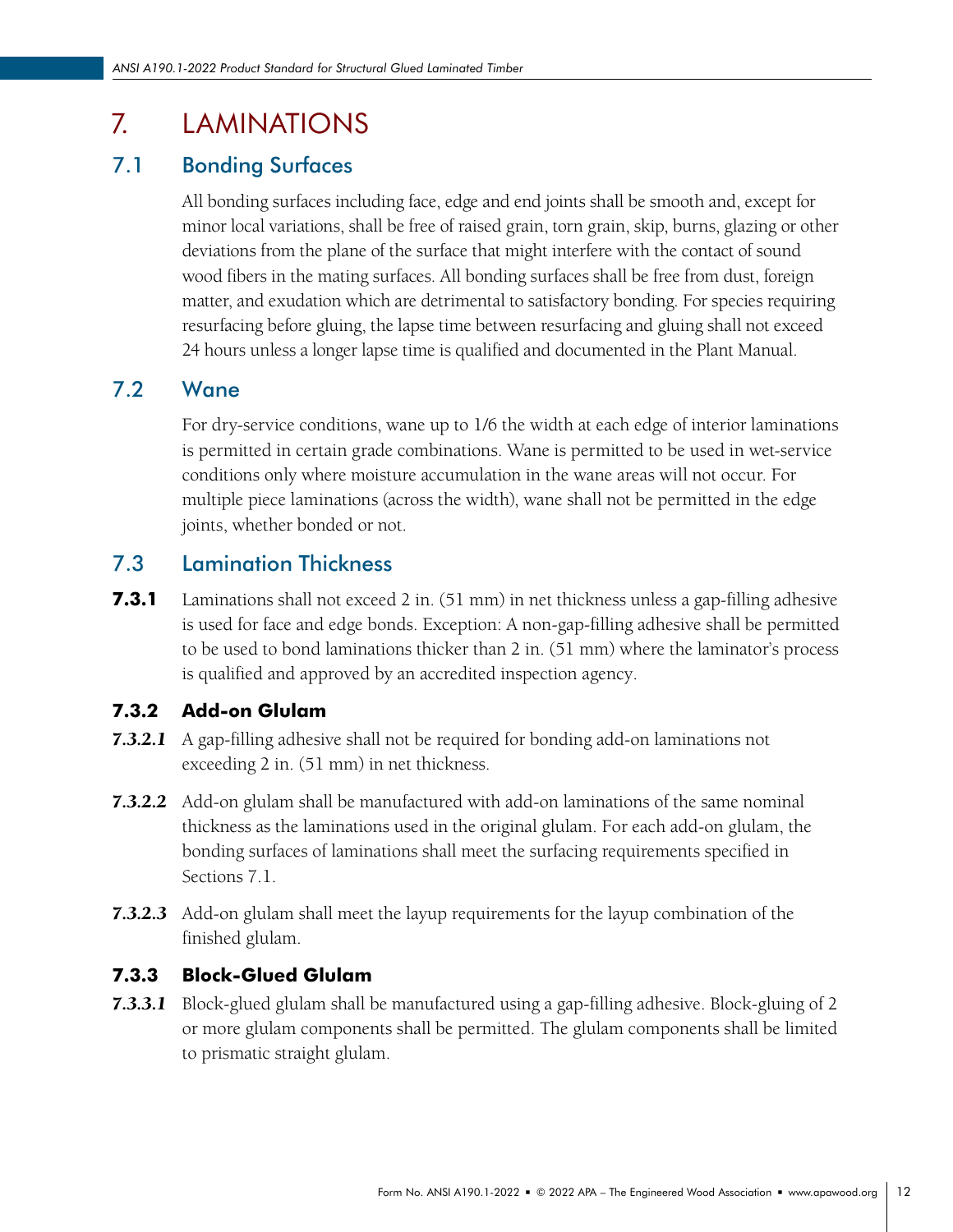- <span id="page-17-0"></span>**7.3.3.2** Each glulam component shall comply with this Standard. For each block-glued glulam, the bonding surfaces of glulam components shall meet the surfacing requirements specified in Sections 7.1. End jointing of glulam components shall not be permitted.
- *7.3.3.3* Block-glued glulam shall meet the requirements for the layup combination of the finished glulam.

#### 7.3.4 Re-Glued Glulam

- *7.3.4.1* Re-glued glulam shall be manufactured using a gap-filling adhesive. Re-gluing shall be limited to 2 glulam components (i.e., 1 dry glue bond).
- **7.3.4.2** Re-gluing of re-glued glulam shall be completed within 72 hours after the glulam components are manufactured unless a longer lapsed time is specifically qualified, approved by an accredited inspection agency, and documented in the Plant Manual.
- *7.3.4.3* Each glulam component shall comply with this Standard. For each re-glued glulam, the bonding surfaces of glulam components shall meet the surfacing requirements specified in Sections 7.1. End jointing of glulam components shall not be permitted.
- *7.3.4.4* Re-glued glulam shall meet the layup requirements for the layup combination of the finished glulam.

### 7.4 Dimensional Tolerances

At the time of bonding, variations in thickness across the width of a lamination shall not exceed plus or minus 0.008 in. (0.2 mm). The variation in thickness along the length of an individual piece of lumber or the lamination shall not exceed plus or minus 0.012 in. (0.3 mm). The thickness variation shall occur randomly across the width and along the length such that the cumulative effect does not contribute to side-to-side depth variations greater than that allowed in Sections 5.1 and 5.3. Warp and cup shall not be so great that they will not be straightened out by pressure in bonding.

#### 7.4.1 Thickness Tolerances for Laminating with Gap-Filling Adhesives

Where gap-filling adhesives which meet the requirements of Section 8.2 are used, all requirements of Section 7.4 apply except that variations in thickness of laminations are permitted to exceed the limitations specified in Section 7.4 but the maximum bond line thickness shall not exceed 1/16 in. (2 mm).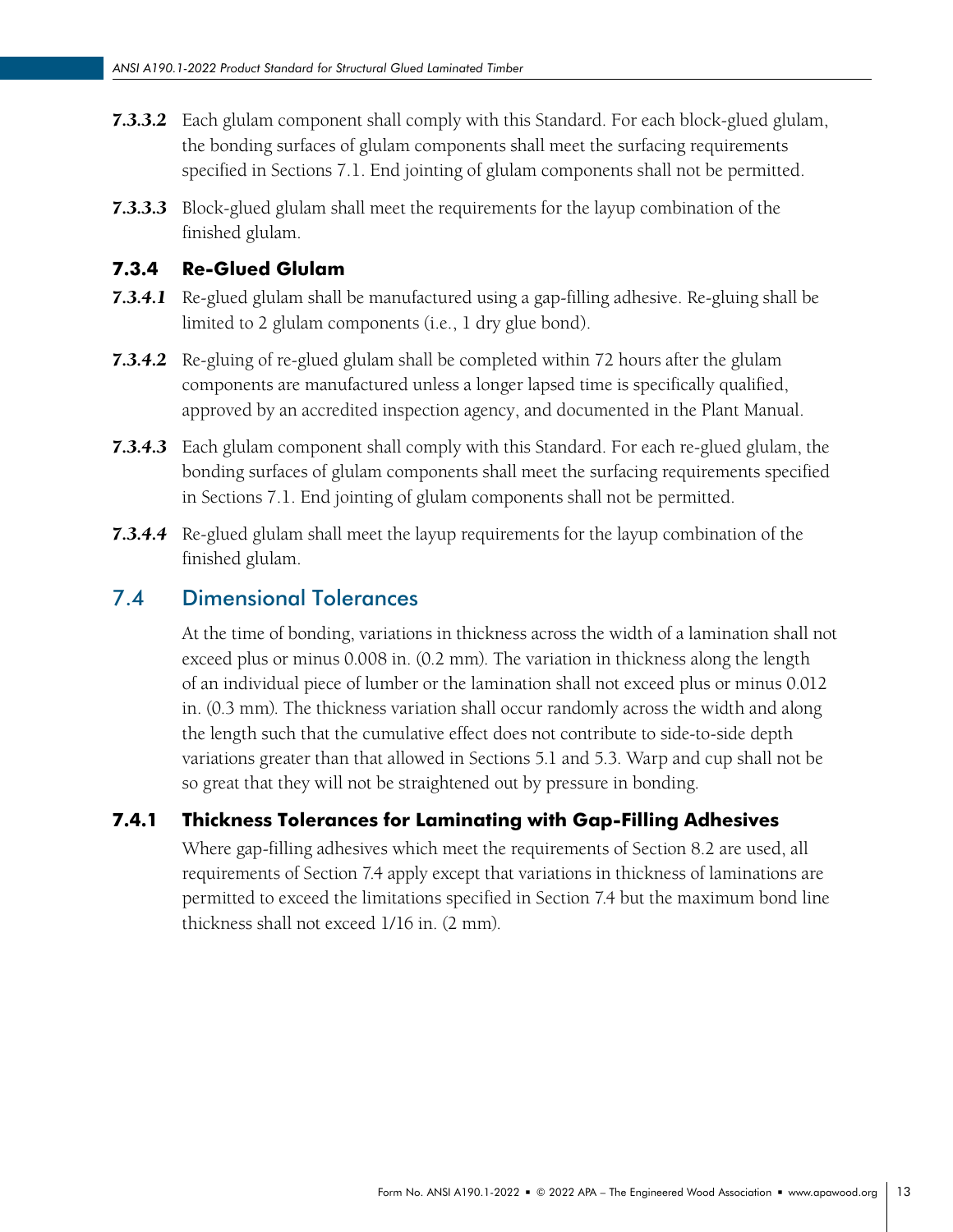# <span id="page-18-0"></span>8. ADHESIVES

Adhesives required by this Standard shall conform to the requirements of ANSI 405.

## 8.1 Labeling

Each container of adhesive shall be identified with the name of the manufacturer, the name and/or designation of the adhesive, the adhesive manufacturer's lot number and the expiration date after which the adhesive shall not be used.

Labels on each container, with all required information shall be made visible and obvious to the observer. Expired adhesive shall not be used unless recertified in writing by the adhesive manufacturer and the new expiration date is displayed in an obvious place.

# 8.2 Gap-Filling Adhesives

Gap-filling adhesives shall meet all requirements of ANSI 405 and this Standard when tested with a bond line thickness of 1/16 in. (2 mm). Shims shall be used to ensure that the required bond line thickness is maintained during specimen preparation. Gap-filling adhesives shall be used for block-glued and re-glued glulam in accordance with Sections 7.3.3 and 7.3.4, respectively.

# 9. WOOD INSERTS

Wood inserts are permitted to be used to meet appearance classification requirements. The moisture content of inserts shall be in accordance with Section 6.2. Adhesives and the method for attaching inserts shall provide durability characteristics appropriate for the end use.

# 9.1 Maximum Insert Depth

- a. Insert depth shall be limited to 1/2 in. (13 mm) for laminations less than 6 in. nominal (140 mm) in width, and 3/4 in. (19 mm) for laminations 6 in. nominal (140 mm) or wider except for the outer 5% of the depth within the tension zone of bending members.
- b. The depth for inserts located in the outer 5% of the depth of a bending member within the tension zone shall be limited to 1/4 in. (6 mm) for laminations less than 6 in. nominal (140 mm) in width and shall be limited to 3/8 in. (10 mm) for laminations 6 in. nominal (140 mm) and wider.

When for a specific known loading of a member, engineering calculations are used to determine the zones in the tension portion of bending members which will be loaded to less than 50% of the design strength in bending, the depth of the insert is permitted to be that given in (a).

Inserts used in the tension portion of bending members shall be tapered at each end with a slope not steeper than 1:16.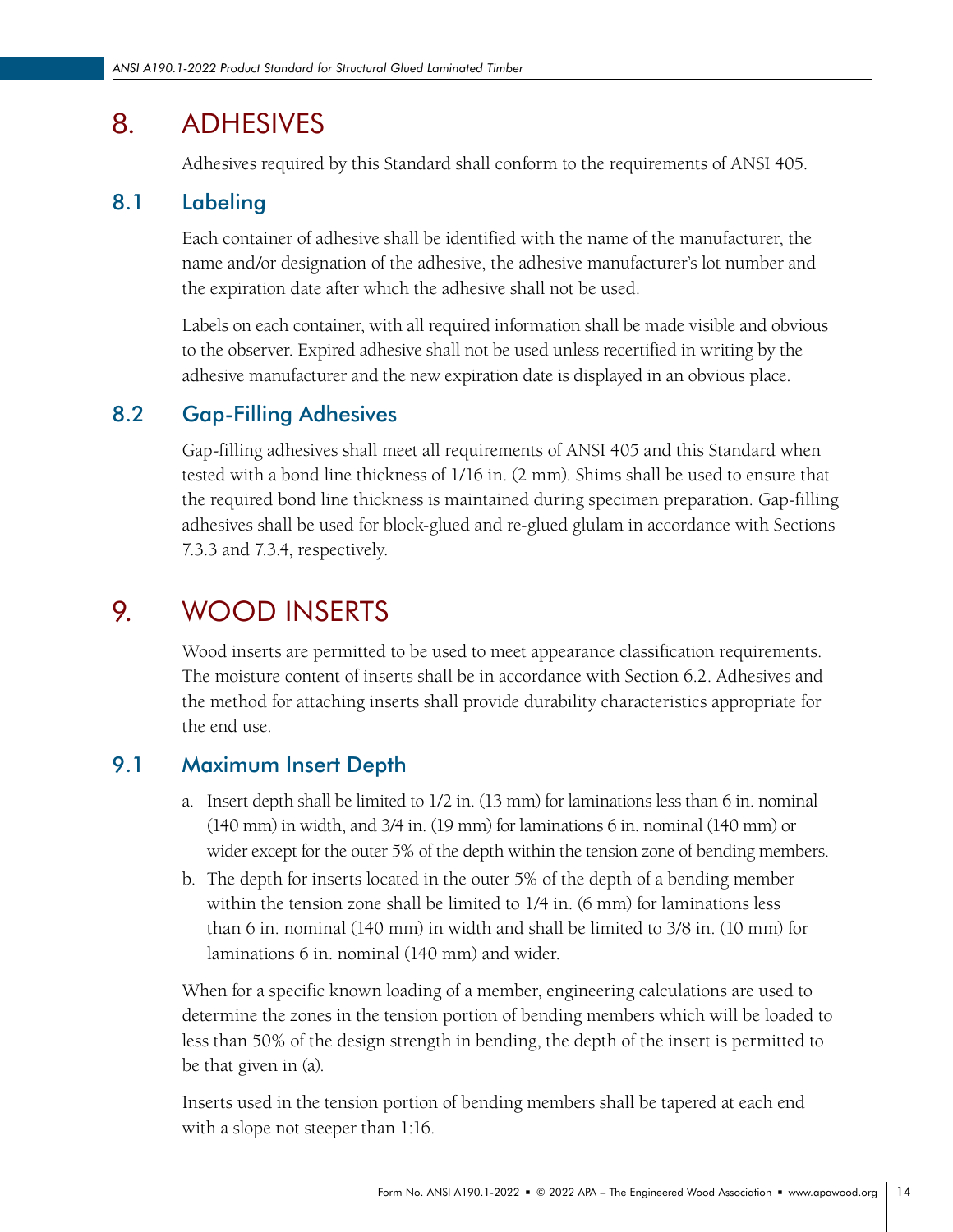# <span id="page-19-0"></span>10. FACE AND EDGE JOINTS

The selection and preparation of lumber, laminations, and adhesives shall be in accordance with Sections 6, 7, and 8. Glulam components for block-glued and re-glued glulam shall meet all requirements of this Standard before block-gluing or re-gluing into the finished glulam.

### 10.1 Adhesive Mixing and Application

Mixing of the adhesive, the interval between mixing and spreading, spreading, assembly time, assembly pressure, temperature and curing time of the adhesive shall be based on recommendations of the adhesive manufacturer with subsequent qualification and daily quality control by the laminator.

Proportions for each adhesive mix shall be determined by weight. Liquids are permitted to be measured by volume only after the containers have been calibrated on a weight basis. Automatic adhesive mixing equipment is permitted to be used provided appropriate mix proportions can be maintained within limits prescribed by the adhesive manufacturer. The mix ratio shall be verified a minimum of once daily by procedures described in AITC Test T122.

The adhesive, whether mixed prior to application or applied separately, shall be applied uniformly to wood surfaces in an amount adequate to meet the performance requirements of this Standard. Determination of the adhesive spread rate shall be made in accordance with AITC Test T102. No adhesive shall be used after expiration of its storage or pot life, as determined by the adhesive manufacturer.

Lumber surface temperature at the time of bonding is critical to achieving satisfactory adhesive bonds. Adjustments in assembly time, quantity of adhesive spread and curing conditions shall be made depending upon the lumber temperature and ambient temperature. The adequacy of adjustments shall be demonstrated by shear strength and bond durability tests conducted on bonds manufactured at the lowest and highest temperatures at which laminating takes place.

The temperature of the adhesive mix and other variables as required by the adhesive manufacturer shall be measured with sufficient frequency to assure that the working life of the adhesive is not exceeded.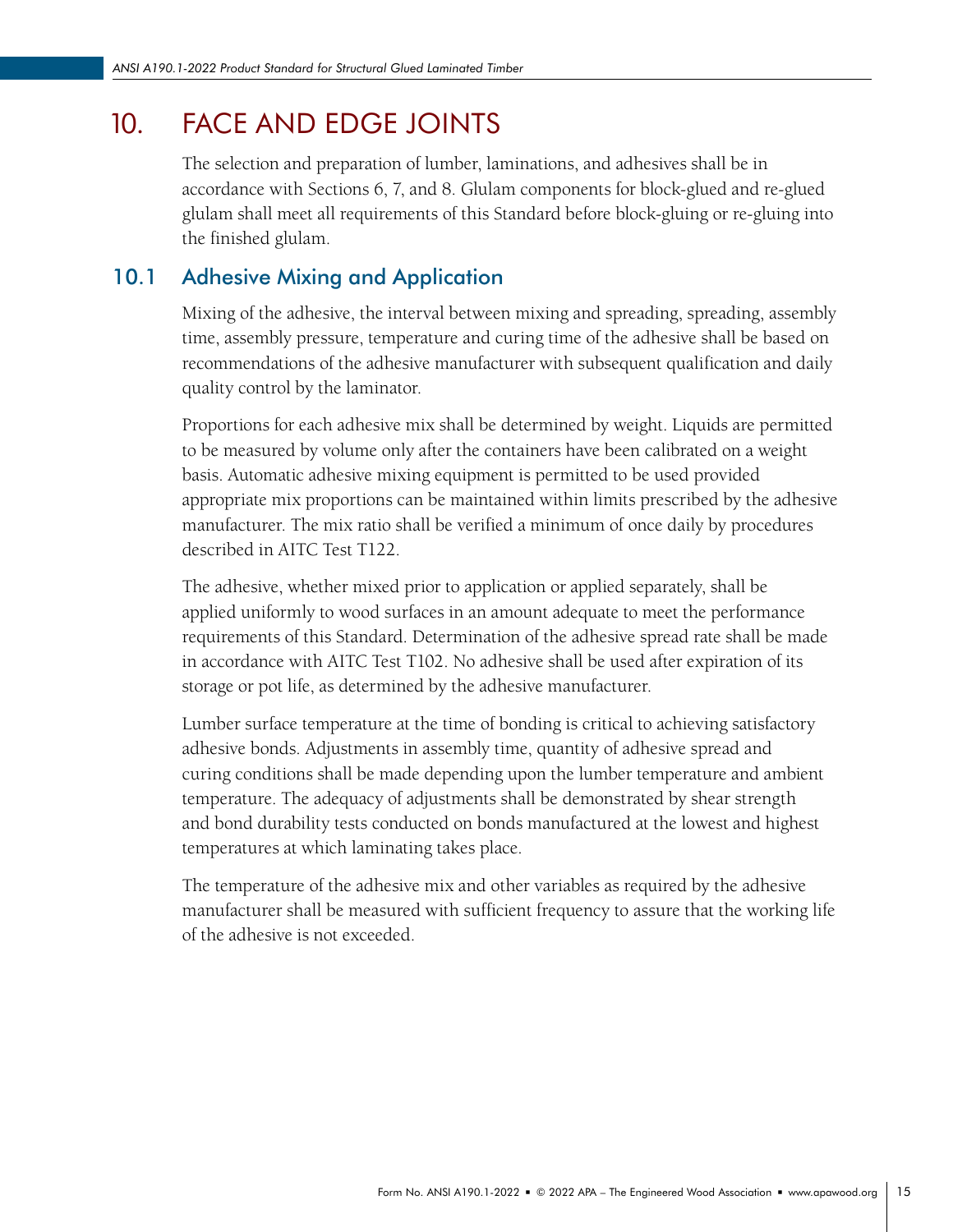### <span id="page-20-0"></span>10.2 Face Joint Assembly and Bonding

Face joints shall have pressure applied uniformly starting at any point but progressing continuously outward toward the ends or along the length of the member. Assembly pressure at the bond line shall be according to the adhesive manufacturer's recommendations. Caul boards or plates shall be used, if necessary, to prevent localized crushing of the outer laminations.

Pressure shall be maintained for a sufficient period of time so as to ensure close contact between laminations and not over-stress bond lines during development of bond strength. Pressures shall be checked prior to substantial cure and adjustments made as required.

The use of mechanical fasteners such as nails, screws, etc., to secure laminations in lieu of clamping pressure shall not be permitted.

### 10.3 Edge Joint Assembly and Bonding

Edge joint bonding shall not be required unless specified by the designer. When edge joint bonding is required, edge joints shall be tested in the same manner as face joints and the same requirements for wood failure and shear strength shall apply. A gap-filling adhesive shall be used to bond edge joints, unless the maximum net width of the pieces being bonded is less than or equal to 2 in. (51 mm).

When edge joints are not pre-bonded, they shall be staggered laterally in adjacent laminations by at least the net thickness of the lamination, but not less than 1 in. Where edge joints are pre-bonded in accordance with the requirements of Section 10.2, they need not be staggered laterally.

Where multiple-piece laminations are not edge bonded, it is intended that the edges of the pieces be reasonably close to each other. Edge spacing in top and bottom laminations is permitted to be up to 1/4 in. (6 mm) for the full length with an occasional 3/8 in. (10 mm) gap permitted. Edge spacing in interior laminations shall not exceed 3/8 in. (10 mm) for nominal widths of 10 in. (235 mm) and less, 1/2 in. (13 mm) for 12 in. nominal (286 mm) widths and 5/8 in. (16 mm) for 14 in. nominal (337 mm) widths. For widths wider than 14 in. nominal (337 mm), the allowable opening shall be proportional to the opening allowed for a nominal width of 14 in. (337 mm). Measurements of openings shall be cumulative across multiple-piece laminations containing 3 or more pieces.

Unbonded edge joints shall not be permitted in face laminations of members used in wet-service conditions where moisture is likely to accumulate in the unbonded joint.

# 10.4 Curing Schedules

The laminator's procedures and quality control manual shall include certified bonding procedures for each adhesive formulation used. A separate procedure shall be established for each combination of adhesive, species and treatment. The procedures shall include time-temperature relationships.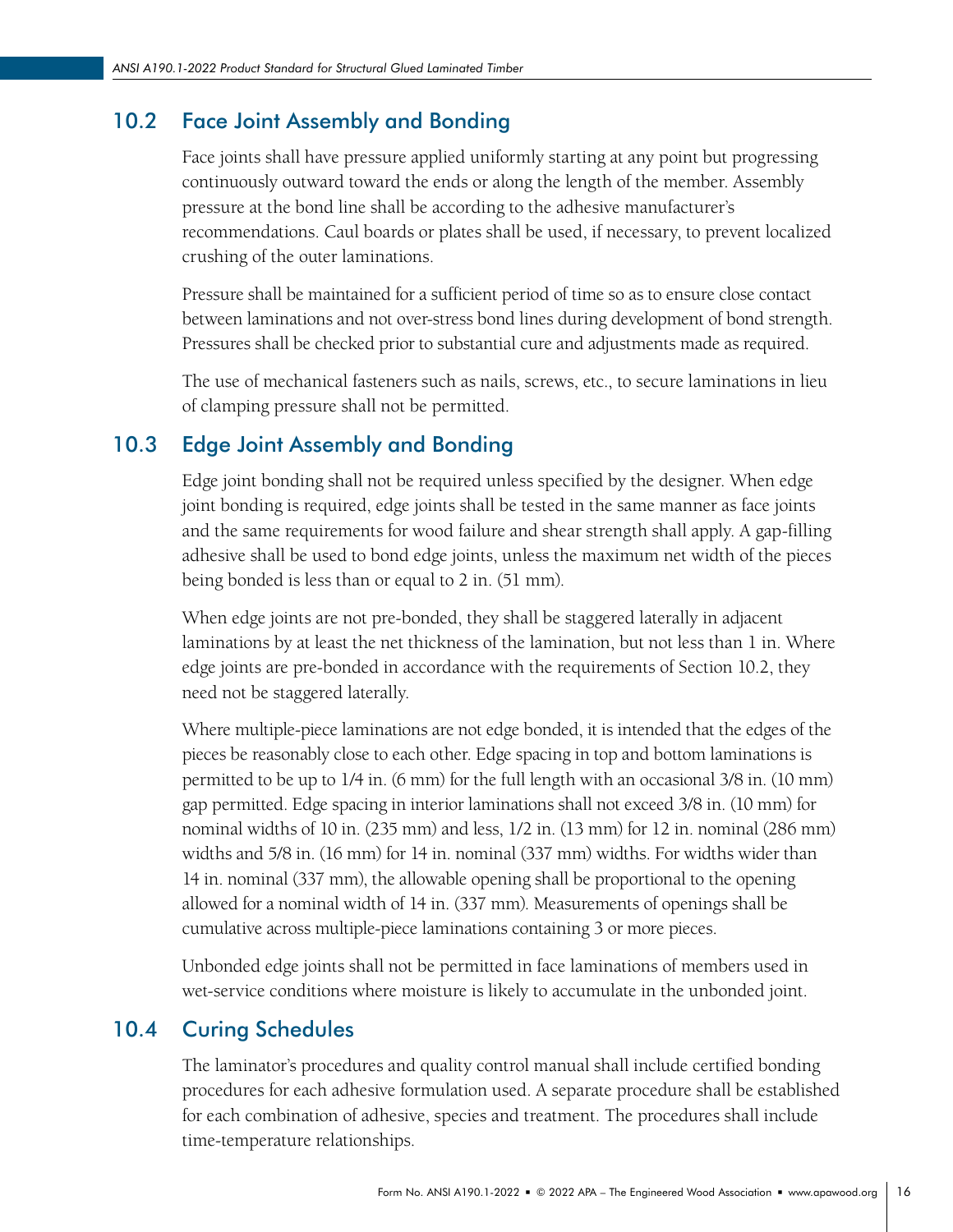# <span id="page-21-0"></span>11. END JOINTS

End joints shall be bonded in accordance with the requirements for face joint bonding with appropriate modifications to the adhesive spreading, assembly time, application of pressure and curing time for the methods used. End jointing glulam shall not be permitted.

End joints shall be qualified in accordance with Section 13.1.3.

# 11.1 Assembly and Bonding

End joints shall be pre-bonded or assembled and bonded integrally with the face joint operation. Where end joints are bonded integrally with the face joint bonding of laminations, they must be positively maintained in alignment while the face joint bond is accomplished. Positioning and alignment methods shall permit measurement of tolerances with gauges. End joints for the production of curved members shall be pre-bonded unless the assembled thickness tolerance of the end joint area and alignment can be maintained by other methods.

# 11.2 Joint Thickness Tolerance

For plane scarf joints, the thickness tolerance in end joint areas at the time of face joint bonding shall be within plus 0.020 in. (0.5 mm) to minus 0.005 in. (0.1 mm) of the thickness of the lumber being end jointed. For finger joints, a thickness tolerance of plus 1/32 in. (0.8 mm) is allowed in the assembled thickness. The thickness of exposed tips of plane scarf joints or finger joints which occur across the full width of the face of the lamination shall not exceed 1/32 in. (0.8 mm).

# 11.3 Knots In or Near End Joints

Knots or knotholes in plane scarf joints shall be limited to those permitted for the lumber grade. In no case shall they exceed 1/4 the nominal width of the piece in laminations occupying the outer 10% on each side of bending members.

Finger joints shall not contain knots except that an occasional occurrence of a single pin knot, not to exceed 3/8 in. (10 mm) diameter, is permitted in finger joints in the outer 10% of depth on the tension side of bending members. An occasional single knot up to 1/2 in. (13 mm) diameter is permitted in joints in the remainder of bending members and in uniform-grade members.

In bending members, knots exceeding 3/8 in. (10 mm) diameter shall not be permitted within 2 knot diameters or 6 in. (152 mm), whichever is less, of finger joints in the inner and outer tension zones (in no case less than 10% of the depth of bending members), nor shall knots over 1/2 in. (13 mm) diameter occur within one knot diameter of finger joints in the balance of the laminations.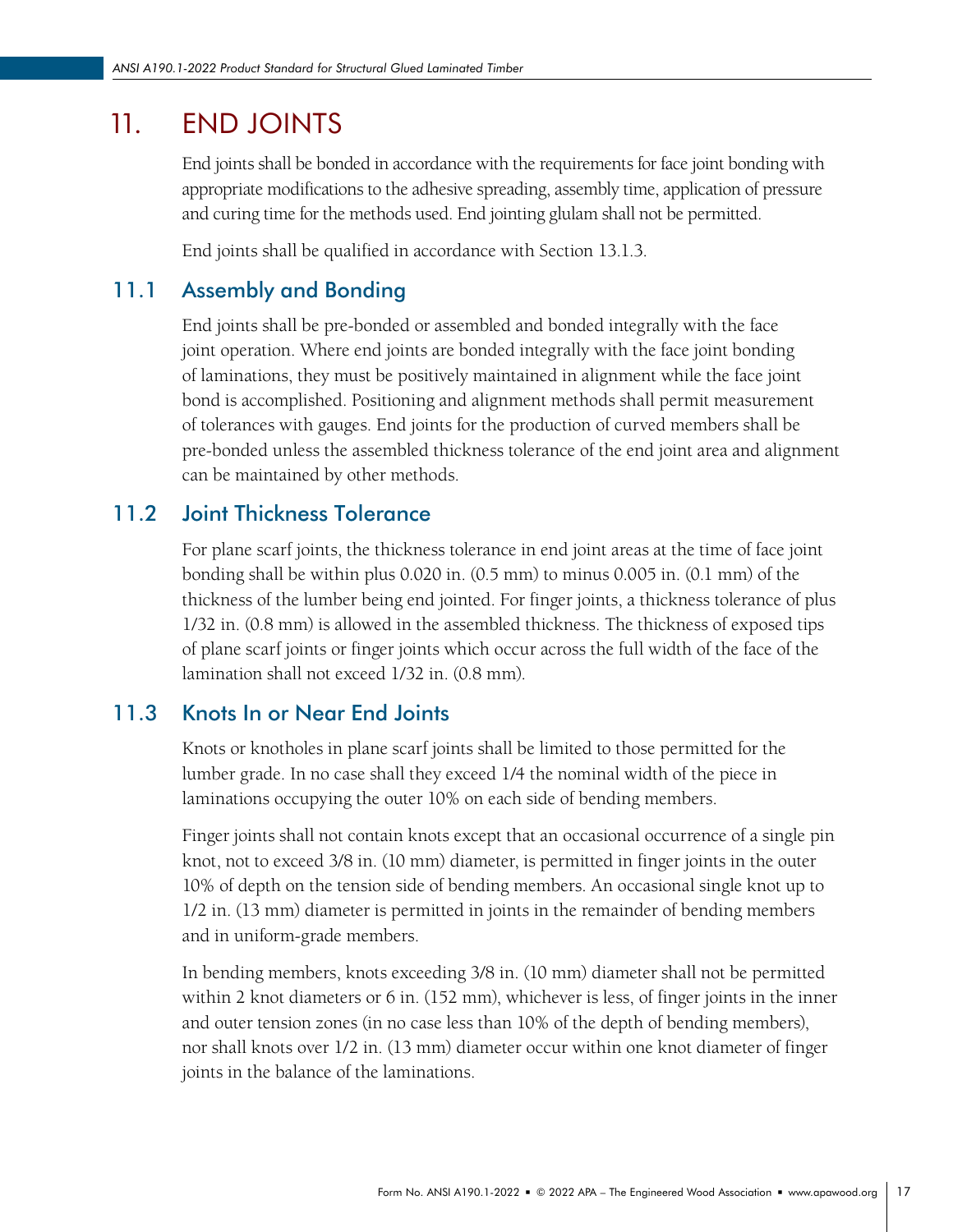<span id="page-22-0"></span>In uniform-grade members, knots larger than 3/4 in. (19 mm) shall not be permitted within one knot diameter of finger joints.

Measurement of knot diameter for spacing near end joints shall be parallel to the longitudinal axis of the piece of lumber. The distance of knots from finger joints shall be measured from the edge of the knot nearest the joint to the closest part of the joint.

# 11.4 Spacing of End Joints in Adjacent Laminations

Spacing between finger joints in adjacent laminations shall be determined by measuring the distance between the closest parts of joints in adjacent laminations measured in a direction parallel to the longitudinal axis.

The spacing of scarf joints shall be determined by measuring the distance between tips along the face joint bond of adjacent laminations. Furthermore, a plane at a right angle to the axis of a member that intersects one plane scarf joint in a lamination shall not intersect any part of another plane scarf joint in an adjacent lamination.

For multiple-piece laminations, an end joint shall be considered in the same manner as a lamination consisting of a single piece when end joints in the pieces of the lamination are within 6 in. (152 mm) of each other. If only one piece of a multiple-piece lamination has an end joint within a 6 in. (152 mm) cross section, and an end joint occurs in one piece of an adjacent lamination closer than 6 in. (152 mm), this combination shall be considered on the same basis as a single piece lamination provided the combined width of the 2 end joints does not exceed the width of the lamination.

In those areas of members consisting of multiple-piece laminations where specific joint spacing is required, the sum of the widths of the end joints of multiple-piece lamination in any 2 laminations in any 6 in. (152 mm) of length shall not exceed the width of a single lamination; nor shall 3 or more end joints in adjacent laminations closer together than 6 in. (152 mm) appear on either side of members in this area.

Concentrations of end joints shall be avoided. In addition, end joints shall be dispersed as follows:

a. The minimum spacing of end joints in adjacent laminations in the tension zone of bending members for the outer 1/8 of the depth of the member plus one lamination shall be 6 in. (152 mm). This spacing applies over the central 75% along the length of the zone stressed in tension. There are no minimum spacing requirements for the remaining portion of the tension zone.

Where engineering calculations are used to determine zones in the tension portions of bending members which are loaded to less than 50% of the design value in bending, the minimum spacing requirements shall not apply to these zones.

b. When end joints are proof loaded in accordance with either AITC Test T118 or T121, there are no requirements for minimum spacing of end joints.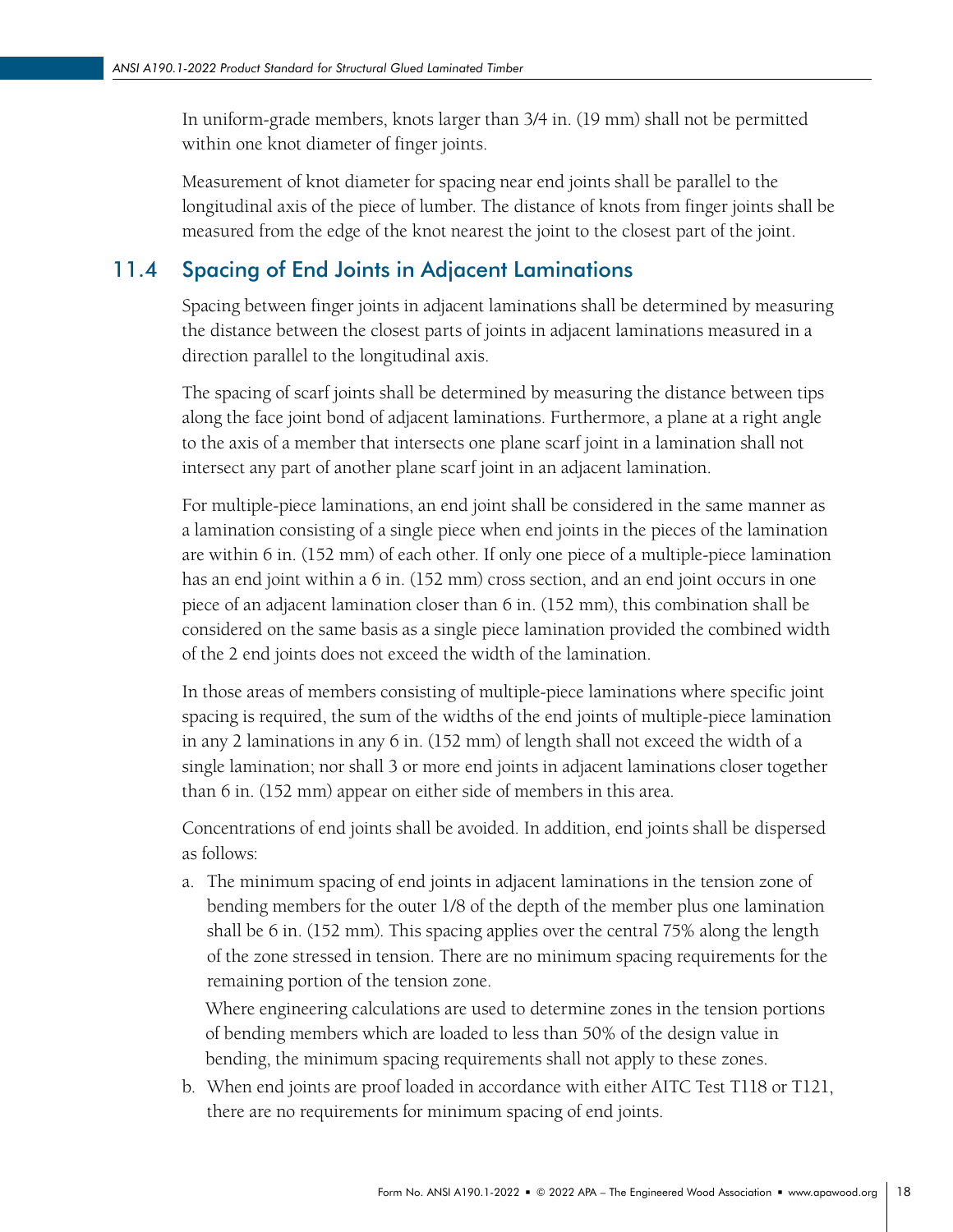- <span id="page-23-0"></span>c. When the outer lamination on the tension side of a member is repaired by the procedures described in AITC 403, the repair shall be made in such a manner that no end joint in the outer lamination or the next inner lamination occurs within 6 in. (152 mm) on either side of the repair tip(s).
- d. No specific end joint spacing is required in arches.

### 11.5 Spacing of End Joints Within the Same Lamination

- a. End joints within the same lamination shall be spaced a minimum of 6 ft (1.8 m) apart in the outer 10% of the total depth of bending members on the tension side. An occasional occurrence of two end joints less than 6 ft (1.8 m) apart along lamination lengths shall be permitted. In the remainder of bending members, end joint spacing within the same lamination shall be permitted to be less than 6 ft (1.8 m).
- b. Requirements for spacing of end joints within the same lamination shall not apply provided the full length of the lamination is proof loaded in tension by AITC Test T121, and the laminations are resurfaced after end jointing to the tolerances set forth in Section 6.4.

### 11.6 End Joints Used for Repair

Laminating repair procedures using end joints which are integrally bonded in the repair process shall be evaluated by an accredited inspection agency using the same test criteria and manufacturing tolerances that are applicable to production end joints. The procedure for testing and evaluation in AITC 403 shall be followed.

If structural repairs using end joints are made to laminations containing end joints that have been previously proof loaded, the member containing the repaired lamination shall not be marked as a member containing proof loaded end joints.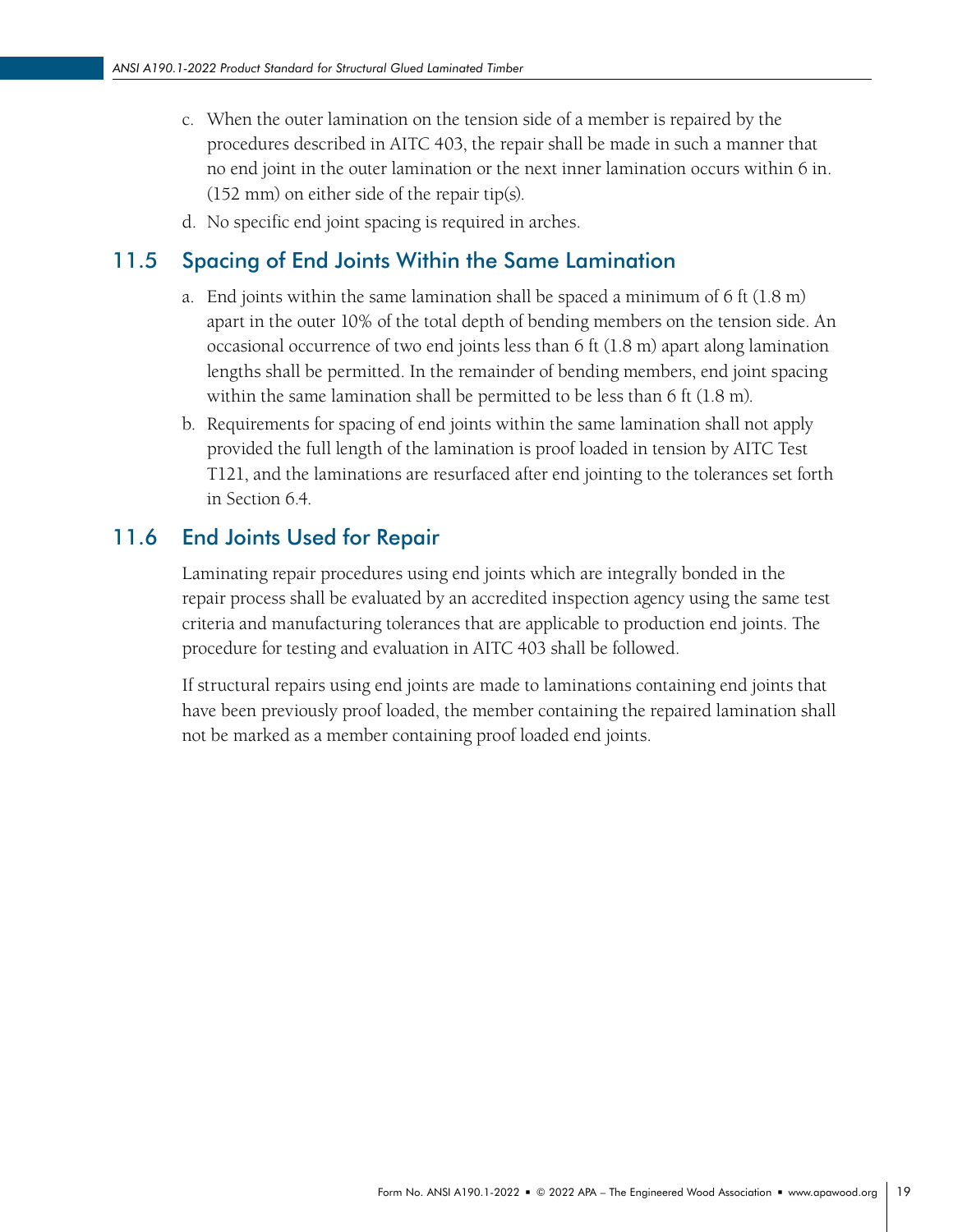# <span id="page-24-0"></span>12. APPEARANCE CLASSIFICATIONS

Glulam shall be finished to a Framing, Framing-L, Industrial, Industrial-L, Architectural or Premium classification unless otherwise agreed upon by buyer and seller.

# 12.1 Framing Appearance Classification

#### 12.1.1 Lamination Characteristics

Laminations are permitted to possess the natural growth characteristics of the lumber grade.

#### 12.1.2 Void Repair

Voids appearing on the edge of laminations need not be filled. Loose knots and open knot holes in the wide face of laminations exposed to view need not be filled. Gaps in edge joints appearing on the wide face of laminations exposed to view need not be filled.

#### 12.1.3 Wane

Pencil wane is permitted in all combinations and is not limited in length, subject to the provisions in Section 12.1.4. The frequency of occurrence of pencil wane shall not exceed one in ten pieces of lumber used. Occasional wane approximately one foot (305 mm) in length and not exceeding the permissible depth of a low lamination shall be permitted in all combinations without regard to the cumulative effects indicated in Section 12.1.4. Wane permitted in specific laminating combinations up to 1/6 the lumber width on each side is not limited in length.

#### 12.1.4 Surfacing

Members are required to be surfaced on two sides only to match conventional framing lumber sizes. The following appearance requirements apply only to these two sides. Misses, low laminations, and pencil wane are permitted on a cumulative basis. The cumulative depth of misses, low laminations, and wane shall not exceed 10% of the width of the member at any bond line, except for combinations which permit more wane and have design values reduced accordingly. The maximum area of low laminations shall not exceed 25% of the surface area of a side.

# 12.2 Framing-L Appearance Classification

This appearance classification is the same as the Framing appearance classification except that the "L" indicates that SCL has been used for the outer laminations. All other characteristics remain the same as those listed for the Framing appearance classification.

# 12.3 Industrial Appearance Classification

#### 12.3.1 Lamination Characteristics

Laminations are permitted to possess the natural growth characteristics of the lumber grade.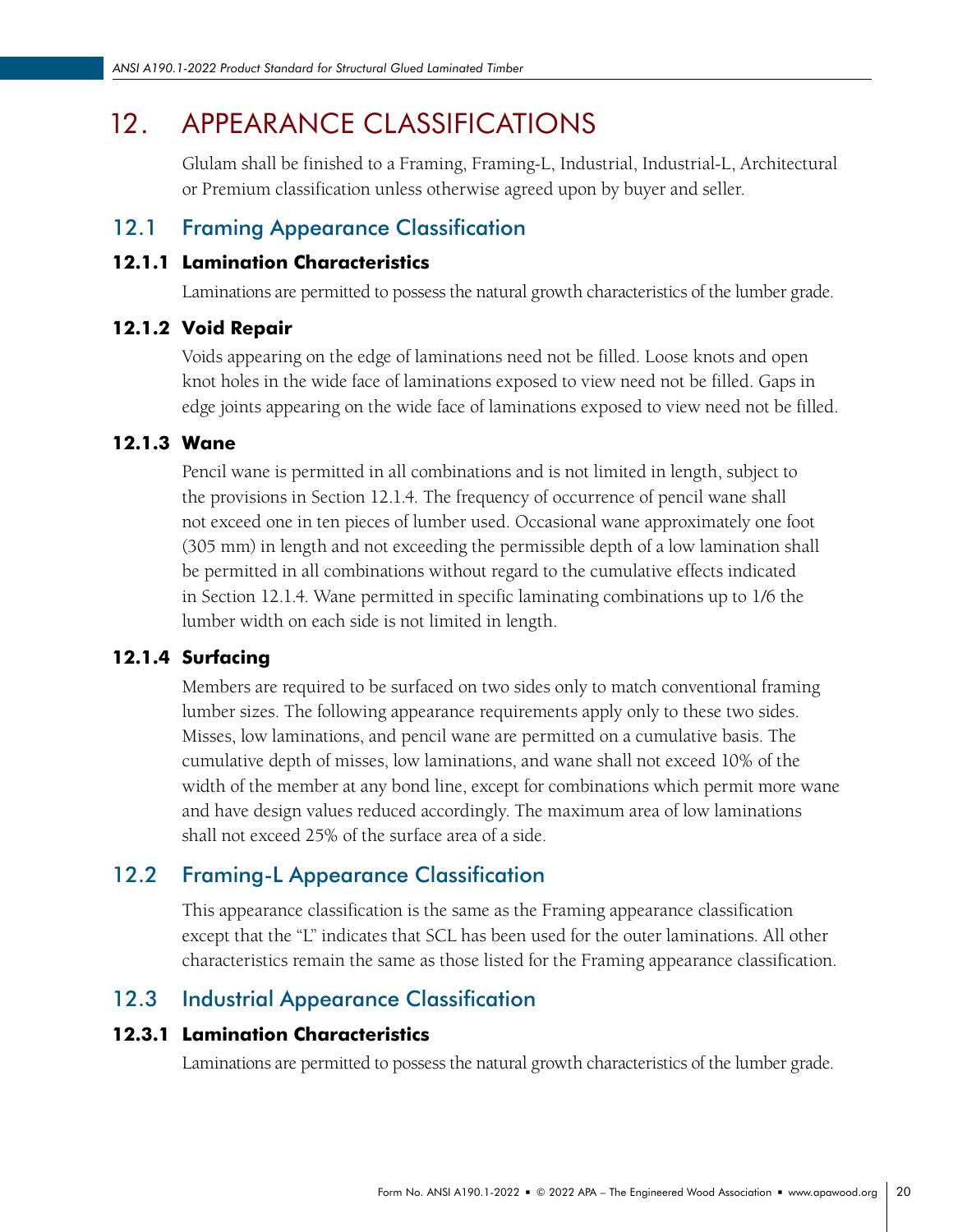#### <span id="page-25-0"></span>12.3.2 Void Repair

Voids appearing on the edge of laminations need not be filled. Loose knots and open knot holes in the wide face of laminations exposed to view need not be filled. Gaps in edge joints appearing on the wide face of laminations exposed to view need not be filled.

#### 12.2.3 Wane

Pencil wane is permitted in all combinations and is not limited in length, subject to the provisions of Section 12.3.4. The frequency of occurrence of pencil wane shall not exceed one in ten pieces of lumber used. Occasional wane approximately one foot (305 mm) in length and not exceeding the permissible depth of a low lamination shall be permitted in all combinations without regard to the cumulative effects indicated in Section 12.3.4. Wane permitted in specific laminating combinations up to 1/6 the lumber width on each side is not limited in length.

#### 12.3.4 Surfacing

Members are required to be surfaced on two sides only. The following appearance requirements apply only to these two sides. Occasional misses, low laminations, and pencil wane are permitted on a cumulative basis. The cumulative depth of the misses, low laminations, and wane shall not exceed 10% of the width of the member at any bond line, except for combinations which permit more wane and have shear design values reduced accordingly. The maximum area of low laminations shall not exceed 5% of the surface area of a side, and no more than two low laminations shall be adjacent to one another.

# 12.4 Industrial-L Appearance Classification

This appearance classification is the same as the Industrial appearance classification except that the "L" indicates that SCL has been used for the outer laminations. All other characteristics remain the same as those listed for the Industrial appearance classification.

# 12.5 Architectural Appearance Classification

#### 12.5.1 Lamination Characteristics

The wide face of laminations exposed to view shall be free of loose knots. Otherwise, laminations are permitted to possess the natural growth characteristics of the lumber grade. SCL shall not be used for any laminations of this appearance classification.

#### 12.5.2 Void Repair

In exposed surfaces, voids measuring over 3/4 in. (19 mm) long shall be filled by the manufacturer with a wood-tone colored filler that reasonably blends with the final product or with wood inserts selected for similarity to the grain and color of the adjacent wood. Exception: A void (not repaired) is permitted to be longer than 3/4 in. (19 mm) if its area does not exceed 1/2 in2. (3.23 cm2 ). Open knot holes on the wide face of laminations exposed to view shall be filled.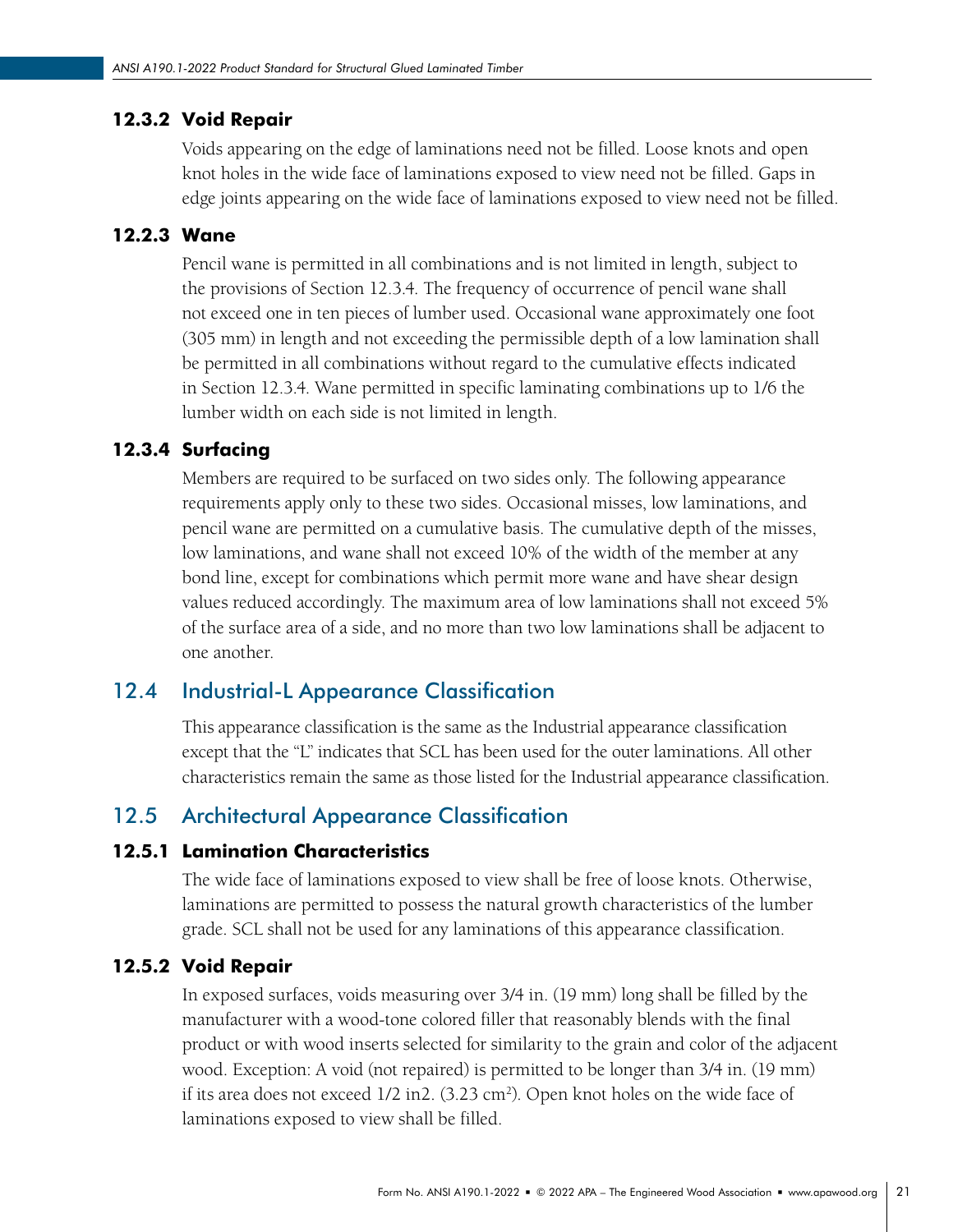#### <span id="page-26-0"></span>*12.5.2.1 Pencil Wane*

All occurrences of pencil wane shall be repaired, regardless of length. Pencil wane shall be permitted to be repaired using filler up to a maximum length of 8 in. (203 mm). For pencil wane longer than 8 in. (203 mm), wood inserts shall be used for repairs.

#### *12.5.2.2 Edge Joints*

Voids greater than 1/16 in. (2 mm) wide in edge joints appearing on the wide face of laminations exposed to view shall be filled with wood-tone colored filler that reasonably blends with the final product.

#### 12.5.3 Surfacing

Exposed faces shall be surfaced smooth. Misses, wane, and low laminations shall not be permitted. Occasional repaired pencil wane shall be permitted subject to the restrictions of Section 12.5.2.1.

#### 12.5.4 Eased Corners

The corners of the member exposed to view in the final structure shall be eased with a minimum radius of 1/8 in. (3 mm) or equivalent chamfer.

#### 12.6 Premium Appearance Classification

#### 12.6.1 Lamination Characteristics

Laminations shall be selected to minimize loose knots, unsound knots, knotholes, pencil wane, bark inclusions, and voids that will be visible after final surfacing of the member. On the wide face of laminations exposed to view in the finished member, knots shall be limited to 20% of the net face width of the lamination, and not over two maximum size knots or their equivalent shall occur in a 6 ft (1.8 m) length. Otherwise, laminations are permitted to possess the natural growth characteristics of the lumber grade. SCL shall not be used for any laminations of this appearance classification.

#### 12.6.2 Void Repair

In exposed surfaces, voids measuring over 3/4 in. (19 mm) in length shall be filled by the manufacturer with wood-tone colored filler that reasonably blends with the final product or with clear wood inserts selected for similarity to the grain and color of the adjacent wood. Exception: A void (not repaired) is permitted to be longer than 3/4 in. (19 mm) if its area does not exceed  $1/2$  in<sup>2</sup>. (3.23 cm<sup>2</sup>).

Occasional occurrences of voids due to loose knots, unsound knots, knotholes, etc., which were not detected during the grading process, shall be permitted subject to the repair requirements of the preceding paragraph.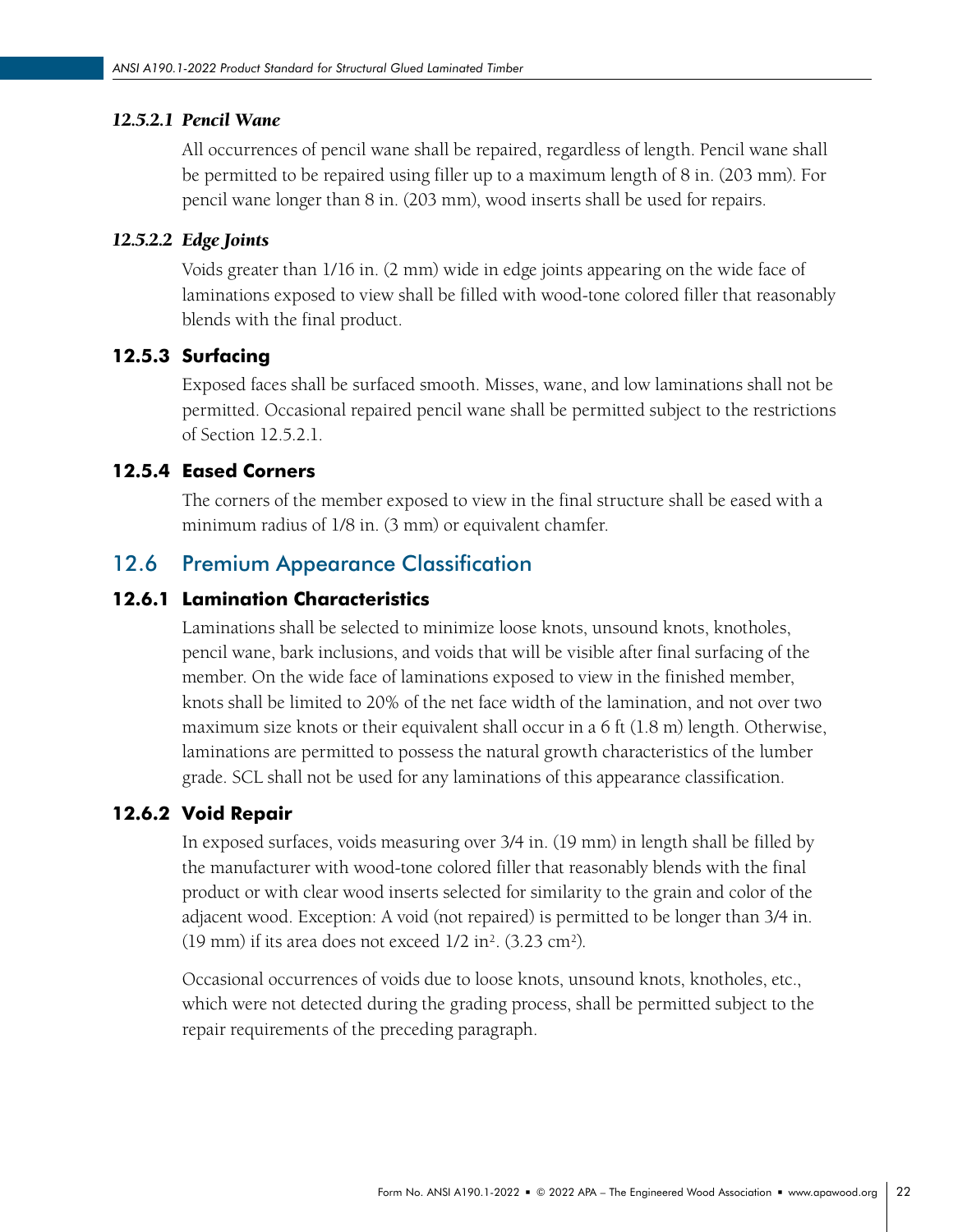#### <span id="page-27-0"></span>*12.6.2.1 Pencil Wane*

All occurrences of pencil wane shall be repaired regardless of length. Pencil wane shall be permitted to be repaired using filler up to a maximum length of 8 in. (203 mm). For pencil wane longer than 8 in. (203 mm), wood inserts shall be used for repairs.

#### *12.6.2.2 Edge Joints*

Voids greater than 1/16 in. (2 mm) wide in edge joints appearing on the wide face of laminations exposed to view shall be filled with wood-tone colored filler that reasonably blends with the final product.

#### 12.6.3 Surfacing

Exposed faces shall be surfaced smooth. Misses, wane, and low laminations are not permitted. Occasional repaired pencil wane shall be permitted subject to the restrictions of Section 12.6.2.1.

#### 12.6.4 Eased Corners

The corners of the member exposed to view in the final structure shall be eased with a minimum radius of 1/8 in. (3 mm) or equivalent chamfer.

# 13. QUALITY CONTROL SYSTEM

The quality control system of the laminator shall be established, implemented, and maintained by the laminator and shall be subject to approval by an accredited inspection agency.

At a minimum the quality control system shall include:

- a. Plant and process qualification, including qualification tests as required in Section 13.1 and verification of such qualification by an accredited inspection agency.
- b. Adhesive lot testing as required in Section 13.2.
- c. Daily quality control as required in Section 13.3, consisting of:
	- 1. A continuous detailed check of each step of the process at production checkpoints including in-line tests.
	- 2. Physical tests of representative samples.
	- 3. Visual inspection of finished production.
- d. Regular audits by an accredited inspection agency (see Section 13.4).
- e. Plant manuals (see Section 13.5).
- f. Quality control records (see Section 13.6).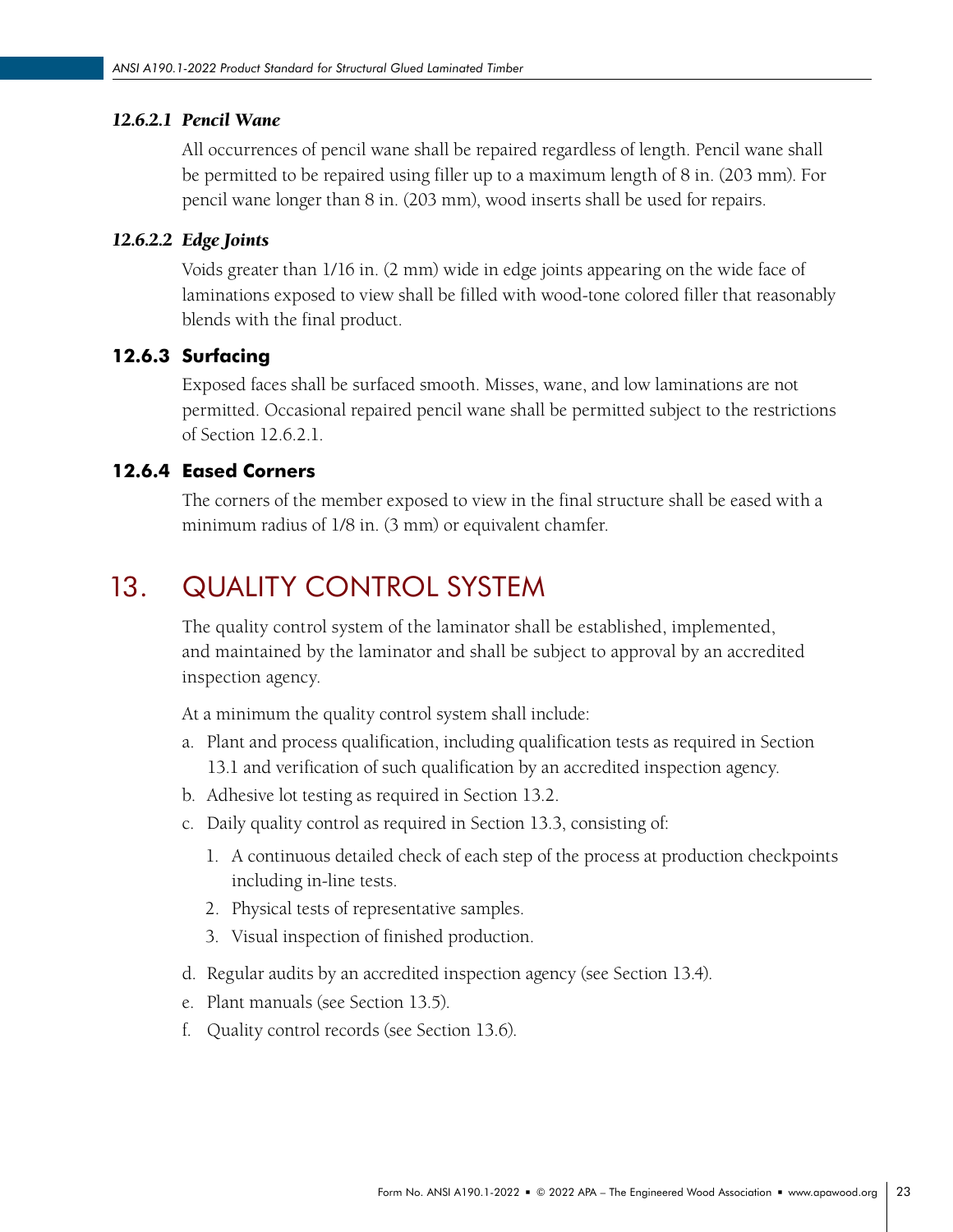# <span id="page-28-0"></span>13.1 Plant and Process Qualification

All processes affecting the quality of glulam or the evaluation quality shall be qualified by test and approved by an accredited inspection agency prior to production. The following is required for plant qualification:

- a. Bonding qualification described in Section 13.1.1.
- b. Face and edge joint qualification described in Section 13.1.2.
- c. End joint qualification described in Section 13.1.3.
- d. Qualification of special materials used by the plant such as alternate lumber grades in accordance with AITC 407, SCL in accordance with AITC 402 or ASTM D5456, and manufactured lumber in accordance with AITC 401.
- e. Qualification of special processes used by the plant such as proof-grading lumber in accordance with AITC 406, lamination repairs in accordance with AITC 403, and radial reinforcement in accordance with AITC 404.
- f. Physical tests used by the plant for daily quality control shown in Section 13.1.5.
- g. Current calibration of test equipment and production gauges.

A summary of the tests for qualification is shown in Table 1.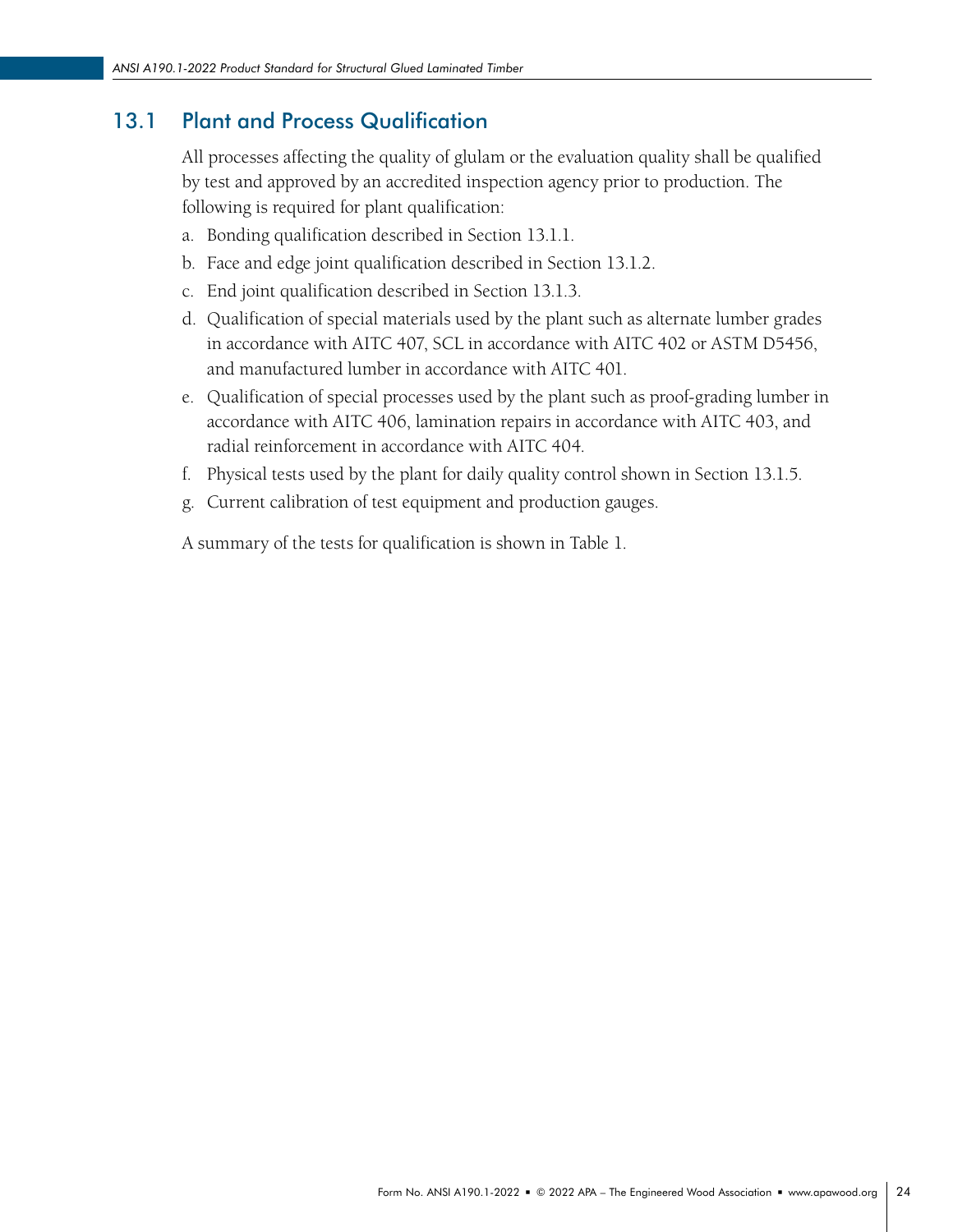#### TABLE 1

#### **SUMMARY OF QUALIFICATION TESTS**

| Test<br>Performed On                            | Minimum<br>Number of<br>Samples                                                                                                     | Minimum<br>Number of<br>Specimens per<br>Sample                 | <b>AITC Test</b><br>Number and<br><b>Type of Test</b>     | <b>Requirements</b><br>or Limitations<br>for | <b>References</b><br><b>Within this</b><br>Standard |
|-------------------------------------------------|-------------------------------------------------------------------------------------------------------------------------------------|-----------------------------------------------------------------|-----------------------------------------------------------|----------------------------------------------|-----------------------------------------------------|
| Face and                                        | 2 beams $a,b$ –<br>1 open assembly<br>1 closed assembly                                                                             | 10 total bond<br>lines for each<br>assembly                     | T107 Shear                                                | Strength and<br><b>Wood Failure</b>          | 13.1.1<br>13.1.2                                    |
| $Edge$ Joints <sup>c</sup>                      | 2 beams $a,b$ –<br>1 open assembly<br>1 closed assembly                                                                             | 3 sample blocks<br>from each<br>assembly                        | T110 Cyclic<br>Delamination                               | <b>Bond Line</b><br>Openings                 | 13.1.1<br>13.1.2                                    |
|                                                 | 1 <sup>a</sup>                                                                                                                      | 30                                                              | T119 Tension                                              | Strength and<br><b>Wood Failure</b>          | 13.1.1<br>13.1.3                                    |
| <b>End Joints</b>                               | 1 <sup>a</sup>                                                                                                                      | 5                                                               | T110 Cyclic<br>Delamination                               | <b>Bond Line</b><br>Openings                 | 13.1.1<br>13.1.3                                    |
|                                                 | The following tests are required in addition to the above requirements when these processes and/or materials are used in the plant. |                                                                 |                                                           |                                              |                                                     |
| Proof Loaded<br>End Joints                      | $\overline{2}$                                                                                                                      | 30                                                              | T118 Bending or<br>T121 Tension                           | Strength                                     | 13.1.3.3                                            |
| End Joints for                                  | 10 Repairs                                                                                                                          | $\overline{2}$                                                  | T119 (Modified)<br>Tension                                | Strength and<br><b>Wood Failure</b>          | 13.1.3<br>13.1.3.4                                  |
| Repair                                          | 1 <sub>d</sub>                                                                                                                      | 5<br><b>Beam Test</b>                                           | <b>AITC 403</b>                                           |                                              |                                                     |
| Manufactured<br>Lumber                          | 1                                                                                                                                   | 102                                                             | T123 Tensile<br>Properties                                | Strength                                     | <b>AITC 401</b>                                     |
| SCL                                             | Per Applicable<br>Requirements in<br>ASTM D5456 and                                                                                 | Per Applicable<br>Requirements in<br>ASTM D5456 and             | T123 Tension Plus<br>Referenced ASTM<br>Tests, T107, T110 | Strength<br>SCL/SCL plus<br>SCL/Wood         | <b>ASTM</b><br>D5456<br><b>AITC 402</b>             |
|                                                 | <b>AITC 402</b>                                                                                                                     | <b>AITC 402</b>                                                 | T116                                                      | Long Span E                                  | <b>AITC 402</b>                                     |
| Radially<br>Reinforced<br><b>Curved Members</b> | 1                                                                                                                                   | 10                                                              |                                                           |                                              | <b>AITC 404</b>                                     |
| <b>Proof Graded</b>                             | $\mathbf{1}$                                                                                                                        | 102                                                             | T123 Tensile<br>Properties                                | Strength                                     | <b>AITC 406</b>                                     |
| Lumber                                          |                                                                                                                                     |                                                                 | T116                                                      | Long Span E                                  | <b>AITC 406</b>                                     |
| <b>Block-Glued</b><br>(Edge or Face) or         | 2 beams <sup>e</sup> –<br>1 open assembly<br>1 closed assembly                                                                      | 9 specimens for<br>secondary glue<br>bonds for each<br>assembly | T107 Shear                                                | Strength and<br><b>Wood Failure</b>          | 13.1.2.1,<br>13.1.2.2 or<br>13.1.2.3                |
| <b>Re-Glued Glulam</b><br>(Face only)           | 2 beams <sup>e</sup> –<br>1 open assembly<br>1 closed assembly                                                                      | 3 specimens for<br>secondary glue<br>bonds for each<br>assembly | T110 Cyclic<br>Delamination                               | <b>Bond Line</b><br>Openings                 | 13.1.2.1,<br>13.1.2.2 or<br>13.1.2.3                |

a. For each adhesive-species-treatment combination used (SCL is considered a separate species for testing requirements).

b. When edge joint bonding is a structural requirement.

c. End joints are permitted in specimens used for face joint bonding.

d. End joint repair procedures must be verified for adequacy by supplemental full-scale beam tests in addition to AITC Test T119.

e. See sampling requirements specified in 13.1.2.1, 13.1.2.2 or 13.1.2.3, as applicable.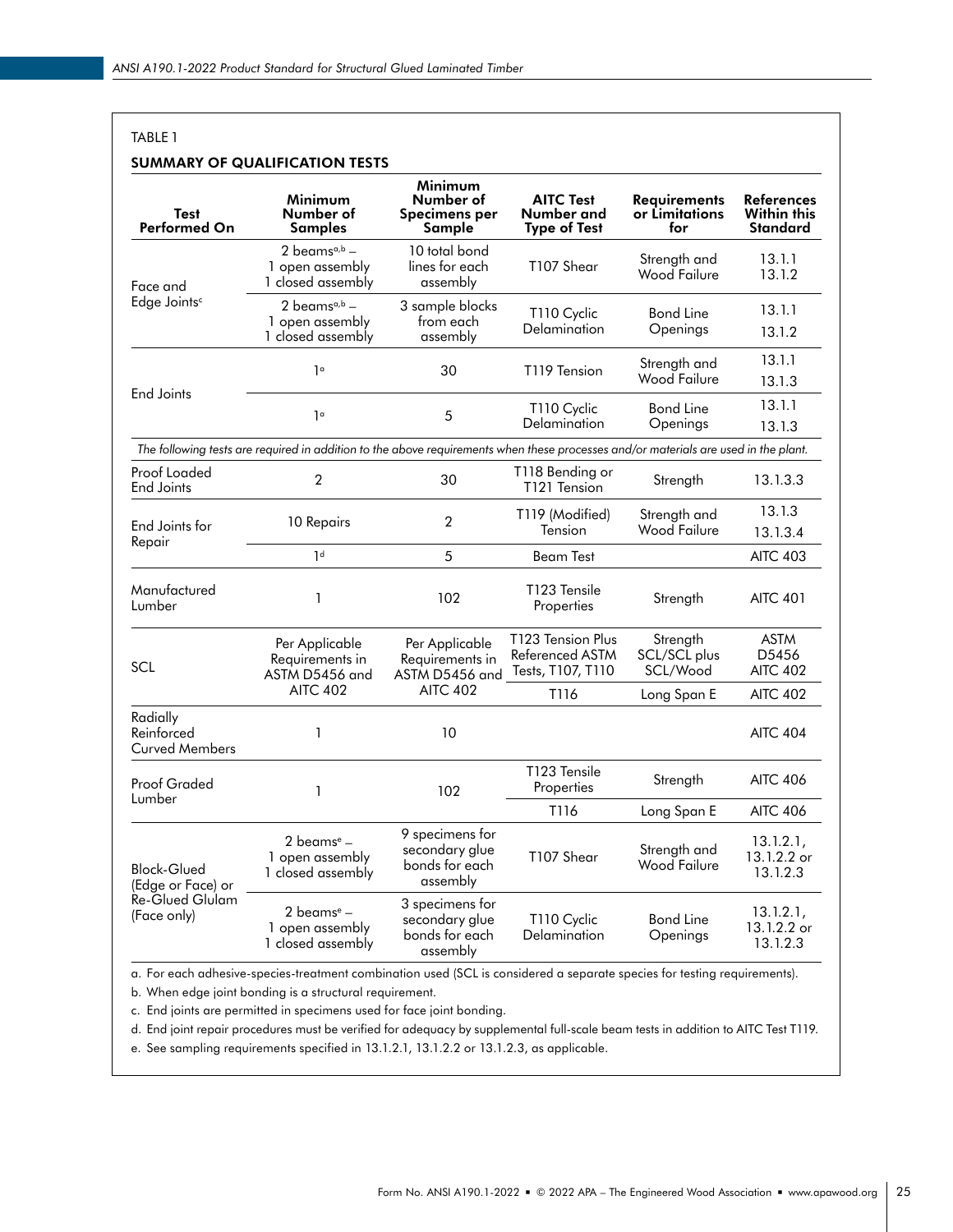#### 13.1.1 Bonding Qualification

Each combination of adhesive, species grouping, and treatment used for face, edge or end joint bonding shall be qualified for use prior to production in accordance with applicable provisions of this Section. Samples to be used for in-plant qualification shall be prepared using representative product manufacturing processes.

#### *13.1.1.1 Basic Species Groupings*

For qualification purposes, the species or species groups within the following groupings need not be qualified separately.

Group 1 – Douglas Fir-Larch\*

Group 2 – Southern Pine

Group 3 – Hem-Fir, Mountain Hemlock, Douglas Fir South, Sitka Spruce

Group 4 – Softwood Species including Englemann Spruce, Lodgepole Pine, Ponderosa Pine, Spruce-Pine-Fir and other Western Species.

Group 5 – California Redwood

Group 6 – Alaska Cedar, Port-Orford Cedar

Group 7 – Red Oak, White Oak

\* Larch shall require separate qualification for face bonding because of galactan content if deemed necessary by an accredited inspection agency.

#### *13.1.1.2 Species Group Modifications for Qualification:*

- a. Where a plant has qualified adhesives for a face joint bond on Group 1 species, a separate qualification is not required on Groups 3, 4 and 5.
- b. Where end joints of both Douglas Fir-Larch and Hem-Fir have been separately qualified, it is not necessary to qualify the combined species, provided the end joint cure cycle used is controlled by the more restrictive requirement.
- c. Where end joints have been qualified for Group 1 species for the Qualification Stress Levels (QSLs) of 2400 psi (16.5 MPa) or higher, a separate qualification is not required for Group 3 species for QSLs of 2000 psi (13.8 MPa) or less. Where end joints have been qualified for Group 1 and 2 species, a separate qualification for Group 4 species is not required for QSLs of 2000 psi (13.8 MPa) or less. Where qualification of end joints for a Group 3, 4, 5 or 6 species is required, and the plant has been previously qualified for the wider widths of Group 1 or 2 species, using the same configuration and jointing procedures, AITC Test T119 needs to be performed on the nominal 6 in. (140 mm) width only. However, wider widths shall not be exempted from the continuous daily quality control tests.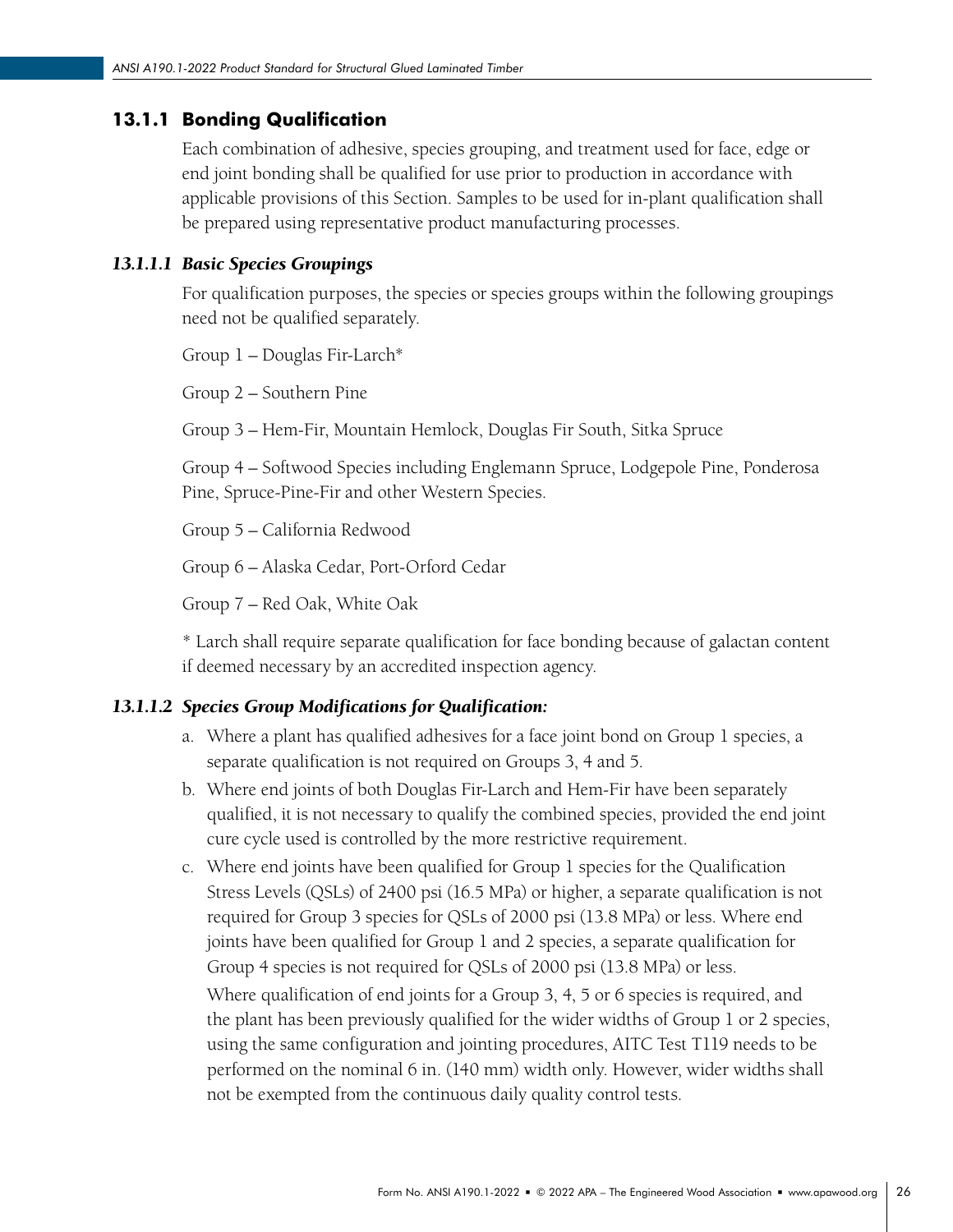#### 13.1.2 Face and Edge Joint Qualification

- a. Face and edge joints shall be prepared meeting the requirements of Section 10 and the plant's procedures and quality manuals. Where gap-filling adhesives are to be evaluated, test specimens shall be cut from samples specially made by using shims or by a similar method to maintain a bond line thickness equivalent to the maximum bond line thickness to be approved.
- b. A minimum of 10 bond lines from each of two beams shall be tested using AITC Test T107. The average shear strength of all specimens from each beam shall equal or exceed 90% of the average clear wood shear strength parallel to grain as determined from ASTM D2555. Where species groups are used, the procedures for assigning values for groups given in ASTM D2555 shall be used. Alternatively, the average shear strength of all specimens from each beam shall equal or exceed the value provided in Table 2. The shear value for 12% moisture content shall be used for moisture contents of 12% or less. The average wood failure of the sheared or broken surfaces of all specimens from each beam to be evaluated for qualification or lot verification testing of adhesives shall equal or exceed 80% for adhesives used with softwoods and non-dense hardwoods or shall equal or exceed 60% for adhesives used with dense hardwoods.
- c. A minimum of three cyclic delamination specimens shall be prepared and tested in accordance with AITC Test T110. After one complete cycle, softwoods shall have no more than 5% delamination and hardwoods shall have no more than 8% delamination from each specimen.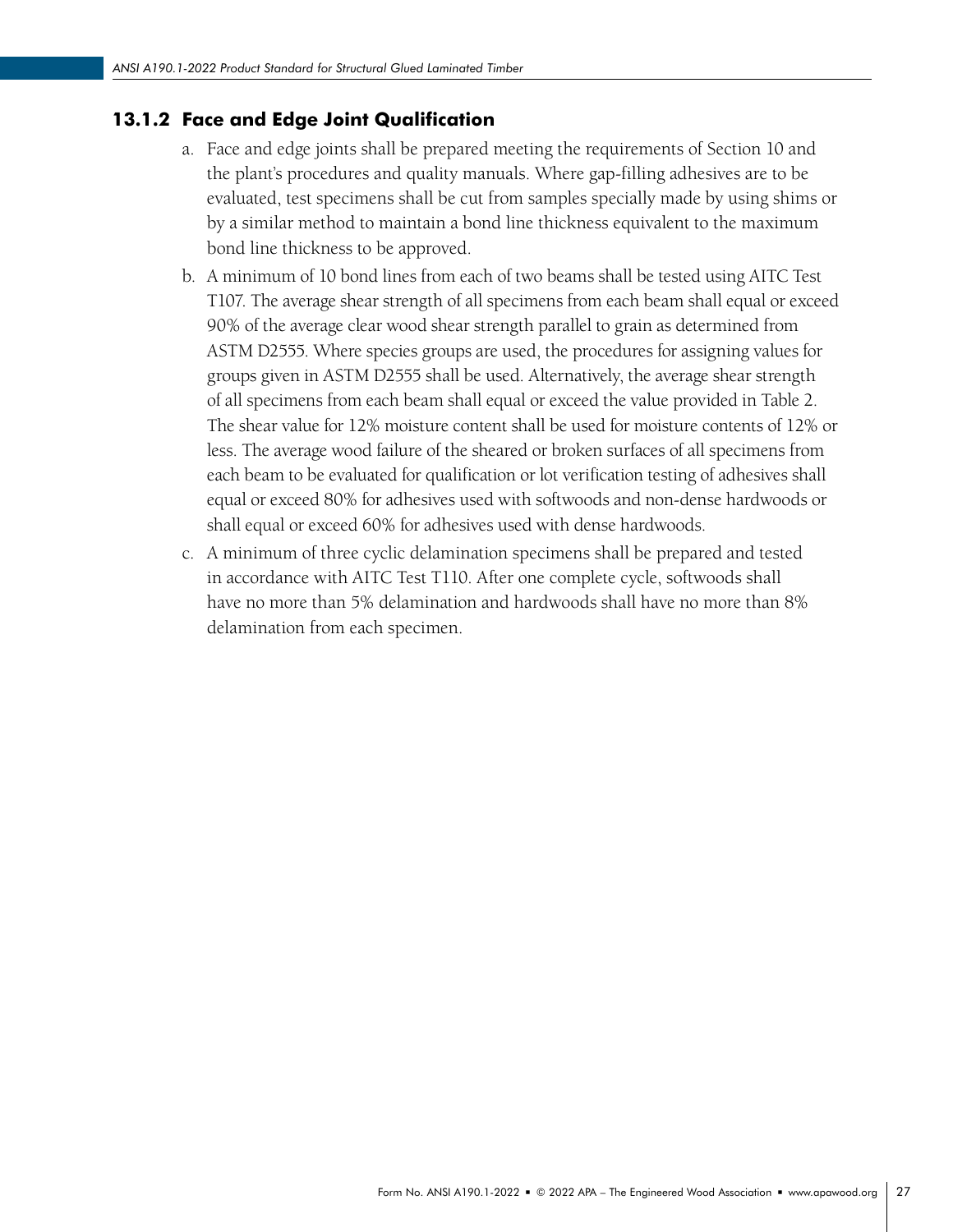| TABLE <sub>2</sub>                                |      |                                                        |      |            |      |            |  |
|---------------------------------------------------|------|--------------------------------------------------------|------|------------|------|------------|--|
| <b>REQUIRED SHEAR STRENGTH OF ADHESIVE JOINTS</b> |      |                                                        |      |            |      |            |  |
|                                                   |      | Required Average Shear Strength at Moisture Content of |      |            |      |            |  |
| <b>Species or</b>                                 |      | 12% or Below                                           |      | 14%        |      | 16%        |  |
| Species Group <sup>a</sup>                        | psi  | <b>MPa</b>                                             | psi  | <b>MPa</b> | psi  | <b>MPa</b> |  |
| Alaska Cedar                                      | 1020 | 7.0                                                    | 980  | 6.8        | 930  | 6.4        |  |
| California<br>Redwoodb                            | 850  | 5.9                                                    | 820  | 5.7        | 790  | 5.4        |  |
| Douglas Fir                                       | 1020 | 7.0                                                    | 980  | 6.8        | 940  | 6.5        |  |
| Douglas Fir South                                 | 1360 | 9.4                                                    | 1270 | 8.8        | 1180 | 8.1        |  |
| Eastern Spruce                                    | 1080 | 7.4                                                    | 1010 | 7.0        | 950  | 6.5        |  |
| Hem-Fir                                           | 1040 | 7.2                                                    | 980  | 6.8        | 930  | 6.4        |  |
| Lodgepole Pine                                    | 790  | 5.4                                                    | 760  | 5.2        | 730  | 5.0        |  |
| Port-Orford Cedar                                 | 1230 | 8.5                                                    | 1140 | 7.9        | 1060 | 7.3        |  |
| Red Oak                                           | 1600 | 11.0                                                   | 1500 | 10.3       | 1420 | 9.8        |  |
| Softwood Species <sup>c</sup>                     | 790  | 5.4                                                    | 760  | 5.2        | 730  | 5.0        |  |
| Southern Pine                                     | 1250 | 8.6                                                    | 1150 | 7.9        | 1040 | 7.2        |  |
| Sugar Maple                                       | 2100 | 14.5                                                   | 1950 | 13.4       | 1820 | 12.5       |  |
| Western Hemlock                                   | 1160 | 8.0                                                    | 1110 | 7.7        | 1050 | 7.2        |  |
| Western Larch                                     | 1220 | 8.4                                                    | 1160 | 8.0        | 1100 | 7.6        |  |
| <b>White Oak</b>                                  | 1800 | 12.4                                                   | 1680 | 11.6       | 1560 | 10.8       |  |

a. For other species or species groups, the value shall be based on 90% of the shear strength parallel to grain as determined from the data and procedures presented in ASTM D2555 or Wood Handbook.

b. Average shear for old growth and new growth California Redwood.

c. Based on the species with the lowest shear strength included in Softwood Species (Lodgepole Pine).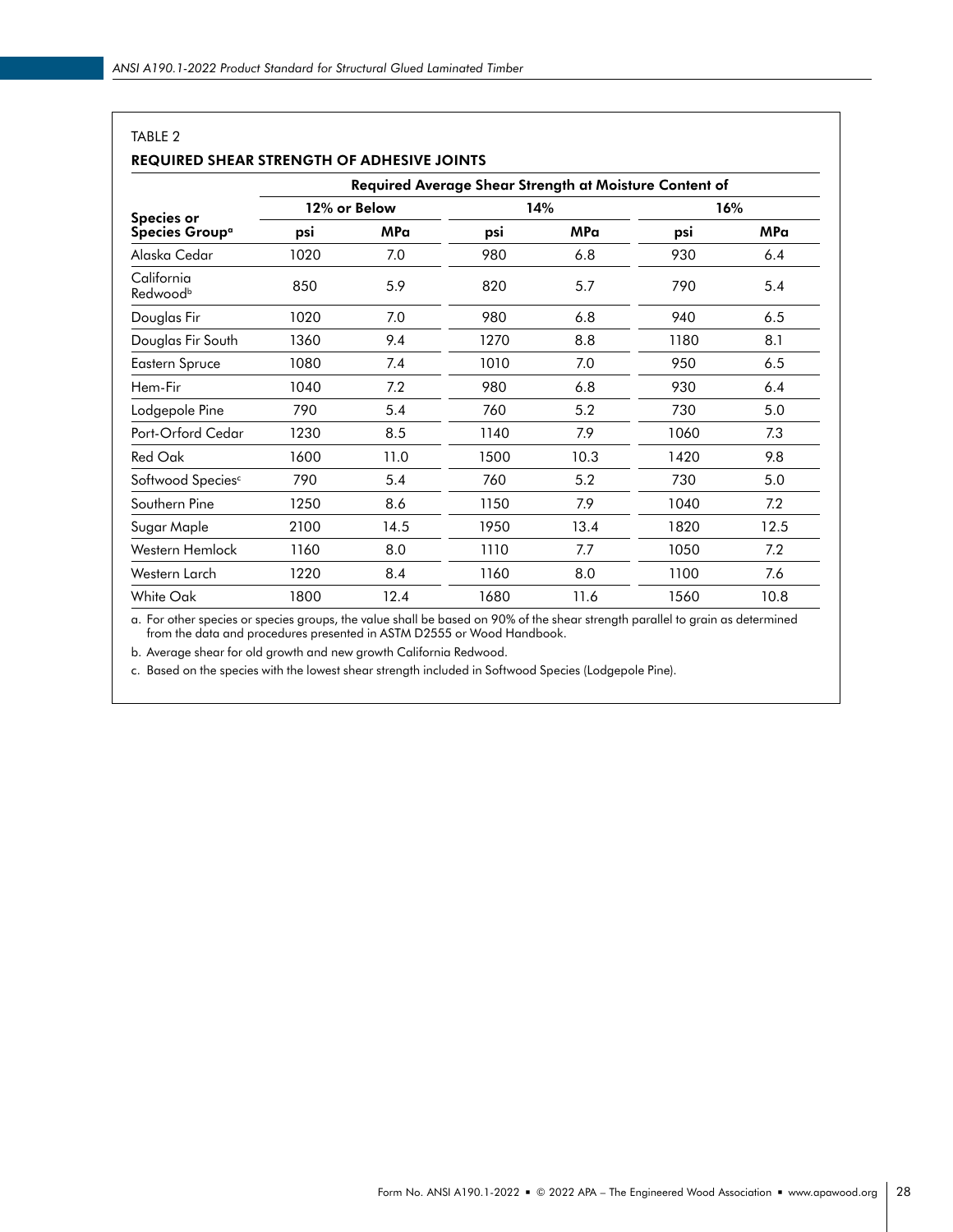#### *13.1.2.1 Face Joint Qualification for Block-Glued Glulam*

Face joints used for the face bond qualification of block-glued glulam shall be obtained from a minimum of 2 finished block-glued glulams (test beams), 1 open assembly and 1 closed assembly, as shown in Figure 1.



Face bonding of block-glued glulam shall be qualified as follows:

- 1. Each test beam (finished block-glued glulam), as shown in Figure 1, shall be manufactured with the maximum depth intended for qualification with the secondary glue bond placed at mid-depth of the finished beam. Each test beam shall be at least 16 feet (4.9 m) in length.
- 2. Three sections (A, B and C in Figure 1) shall be sampled from both ends and the center of each test beam to prepare the specimens for AITC Tests T107 and T110.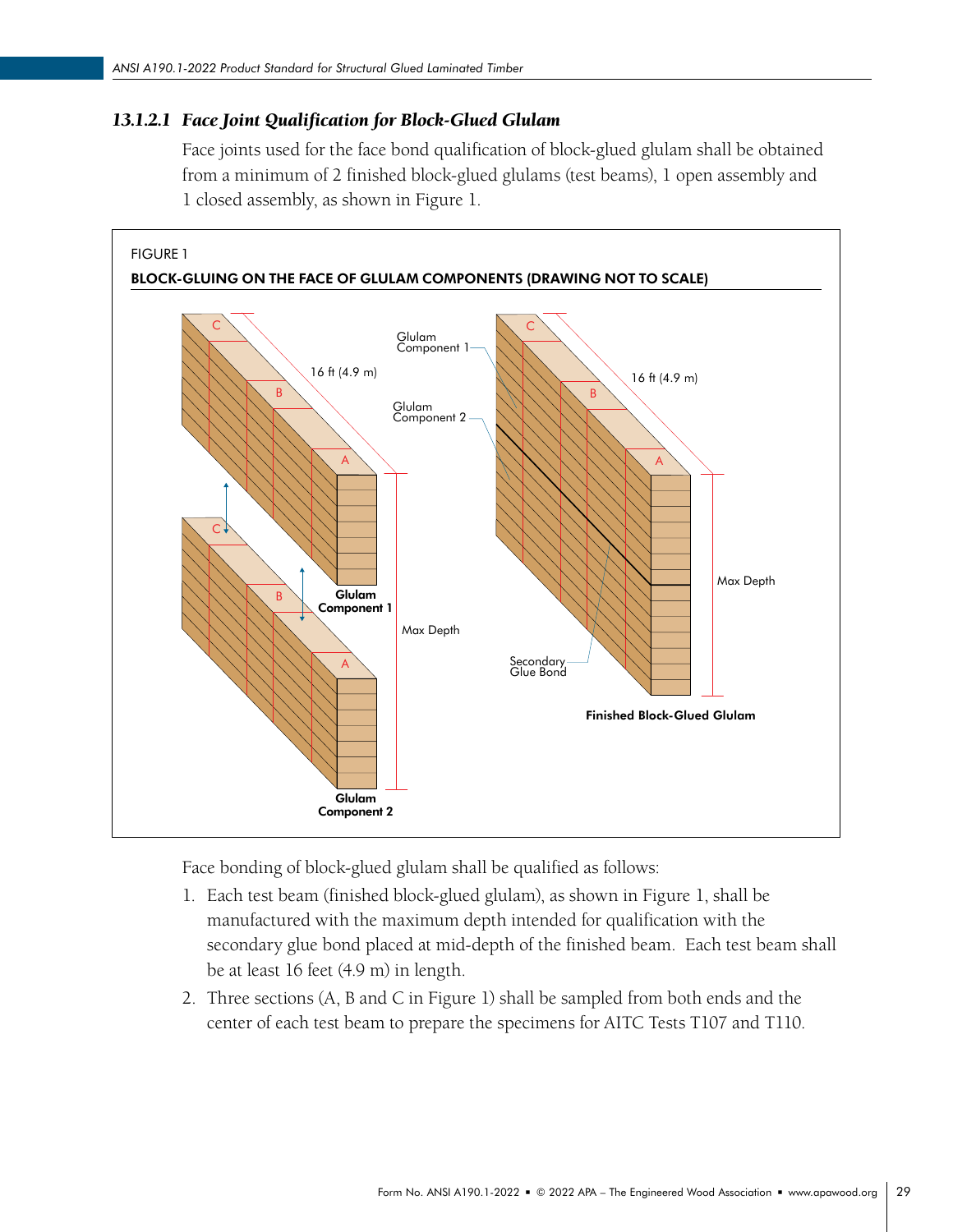- 3. For AITC Test T107, 3 shear specimens shall be prepared from each section (A, B or C in Figure 1) with the secondary glue bond in the shear plane. The average shear strength and average wood failure of the secondary glue bond obtained from all 9 specimens in each test beam shall meet the requirements specified in Section 13.1.2(b).
- 4. For AITC Test T110, a specimen of 8 or more laminations in depth with the secondary glue bond located in the center of the specimen depth shall be prepared from each section (A, B or C in Figure 1). Cyclic delamination of each specimen on the secondary glue bond shall meet the requirements specified in Section 13.1.2(c).
- 5. All qualified manufacturing details shall be documented and included in the Plant Manual in accordance with Section 13.5.

#### *13.1.2.2 Edge Joint Qualification for Block-Glued Glulam*

Edge joints used for the edge bond qualification of block-glued glulam shall be obtained from a minimum of 2 finished block-glued glulams (test beams), 1 open assembly and 1 closed assembly, as shown in Figure 2.

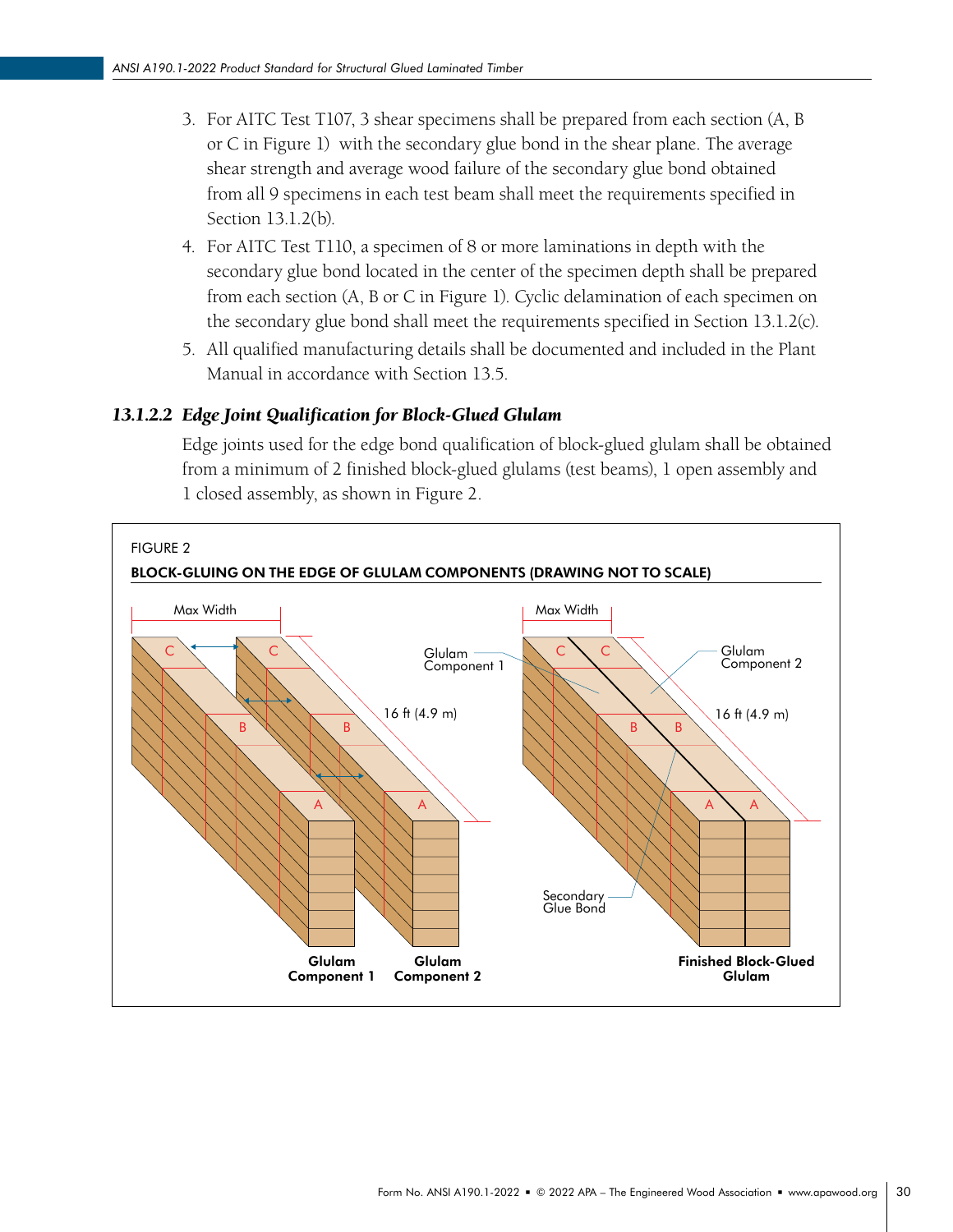Edge bonding of block-glued glulam shall be qualified as follows:

- 1. Each test beam (finished block-glued glulam), as shown in Figure 2, shall be manufactured with the maximum width intended for qualification with the secondary glue bond placed at mid-width of the finished beam. Each test beam shall be at least 16 feet (4.9 m) in length.
- 2. Three sections (A, B and C in Figure 2) shall be sampled from both ends and the center of each test beam to prepare the specimens for AITC Tests T107 and T110.
- 3. For AITC Test T107, 3 shear specimens shall be prepared from each section (A, B or C in Figure 2) with the secondary glue bond in the shear plane. The average shear strength and average wood failure of the secondary glue bond obtained from all 9 specimens in each test beam shall meet the requirements specified in Section 13.1.2(b).
- 4. For AITC Test T110, a specimen of 6 or more laminations in depth with the secondary glue bond located in the center of the specimen width shall be prepared from each section (A, B or C in Figure 2). Cyclic delamination of each specimen on the secondary glue bond shall meet the requirements specified in Section 13.1.2(c).
- 5. All qualified manufacturing details shall be documented and included in the Plant Manual in accordance with Section 13.5.

#### *13.1.2.3 Face Joint Qualification for Re-Glued Glulam*

Face joints used for the face bond qualification of re-glued glulam shall be obtained from a minimum of 2 finished re-glued glulams (test beams), 1 open assembly and 1 closed assembly, as shown in Figure 1. Face bonding of re-glued glulam shall be qualified in accordance with Section 13.1.2.1 with the following exceptions:

- a. Radius of the glulam components shall represent the smallest radius intended for re-gluing, and
- b. A minimum of 72 hours shall be lapsed after the glulam components are manufactured before re-gluing unless a longer lapsed time is intended to be qualified.

#### 13.1.3 End Joint Qualification

a. Full-size end joint specimens shall be prepared meeting the requirements of Section 11 and the plant's procedures and quality manuals. Qualification of end joints in any width qualifies all narrower widths. Where both nominal 1 in. (19 mm) and nominal 2 in. (38 mm) thick lumber are used in production, each shall be qualified separately where the joint geometry is judged to be significantly different by an accredited inspection agency.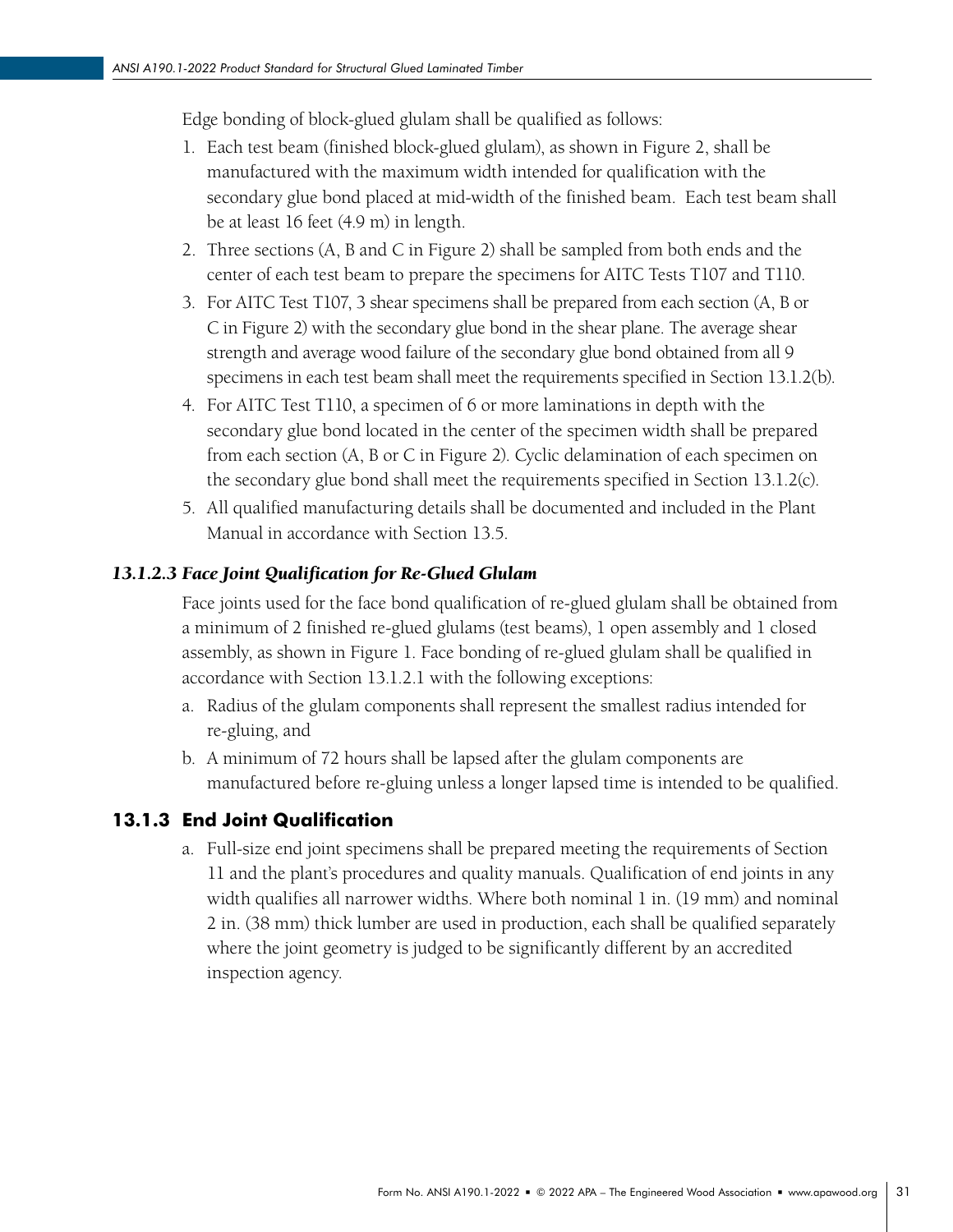- b. A minimum of 30 specimens shall be tested in tension using AITC Test T119. Average wood failure of all specimens tested shall equal or exceed 80% for softwoods or non-dense hardwoods, or 60% for dense hardwoods. The average strength and the 5% tolerance limit on strength with 75% confidence shall be determined. The strength value at the 5% tolerance limit with 75% confidence divided by 1.67 shall be the QSL for the process.
- c. A minimum of 5 specimens shall be tested for durability using AITC Test T110. After one complete cycle, softwoods shall have no more than 5% delamination and hardwoods shall have no more than 8% delamination from each specimen.

#### *13.1.3.1 Minimum QSL*

- *a. Multiple Grade Members* The QSL shall meet or exceed the reference bending design value provided that the outer fiber stresses determined by a transformed section analysis using the average modulus of elasticity for each grade do not exceed the design stress by more than 10%. Where the outer fiber stress determined by the transformed section analysis exceeds the design value by more than 10%, the QSL shall meet or exceed 90% of the outer fiber stress determined by transformed section analysis. The QSL shall also meet or exceed 1.25 times the reference tension design value.
- *b. Uniform-grade Members* For uniform-grade layups and other layups with calculated outer fiber stresses less than 10% greater than the reference bending design value, the QSL shall meet or exceed 90% of the outer fiber stress as determined by transformed section analysis. The QSL shall also meet or exceed 1.25 times the reference tension design value.

The required strength is applicable to nominal 2x6 (38 mm x 140 mm) lumber. For other widths in nominal 2 in. (38 mm) thick lumber, the required strengths are permitted to be multiplied by the factors listed in Table 3.

*Note 5: For example, when 2x8 end joints are manufactured with 302-24 Douglas fir tension lamination for qualification, the required tension test value at 5% tolerance limit with 75% confidence, when the end joints are tension-tested at its full width of* 

| <b>STRENGTH ADJUSTMENT FACTORS FOR</b><br><b>LUMBER LARGER THAN 2x6 USED IN AITC</b><br>TEST T119 |                                                             |                  |  |
|---------------------------------------------------------------------------------------------------|-------------------------------------------------------------|------------------|--|
| Size                                                                                              | <b>All Species</b><br><b>Except</b><br><b>Southern Pine</b> | Southern<br>Pine |  |
| $2 \times 8$<br>(38 mm x 184 mm)                                                                  | 0.95                                                        | 0.98             |  |
| $2 \times 10$<br>(38 mm x 235 mm)                                                                 | 0.90                                                        | 0.95             |  |
| $2 \times 12$<br>(38 mm x 286 mm)                                                                 | 0.85                                                        | 0.93             |  |

*2x8, is the requirement for a 2x6 end joint of 4,000 psi (27.6 MPa) times the strength adjustment factor of 0.95 provided in Table 3, or 3,800 psi (26.2 MPa). See Section 13.1.3.5 if each end joint is split into 2 pieces of 2x4 for tension testing.*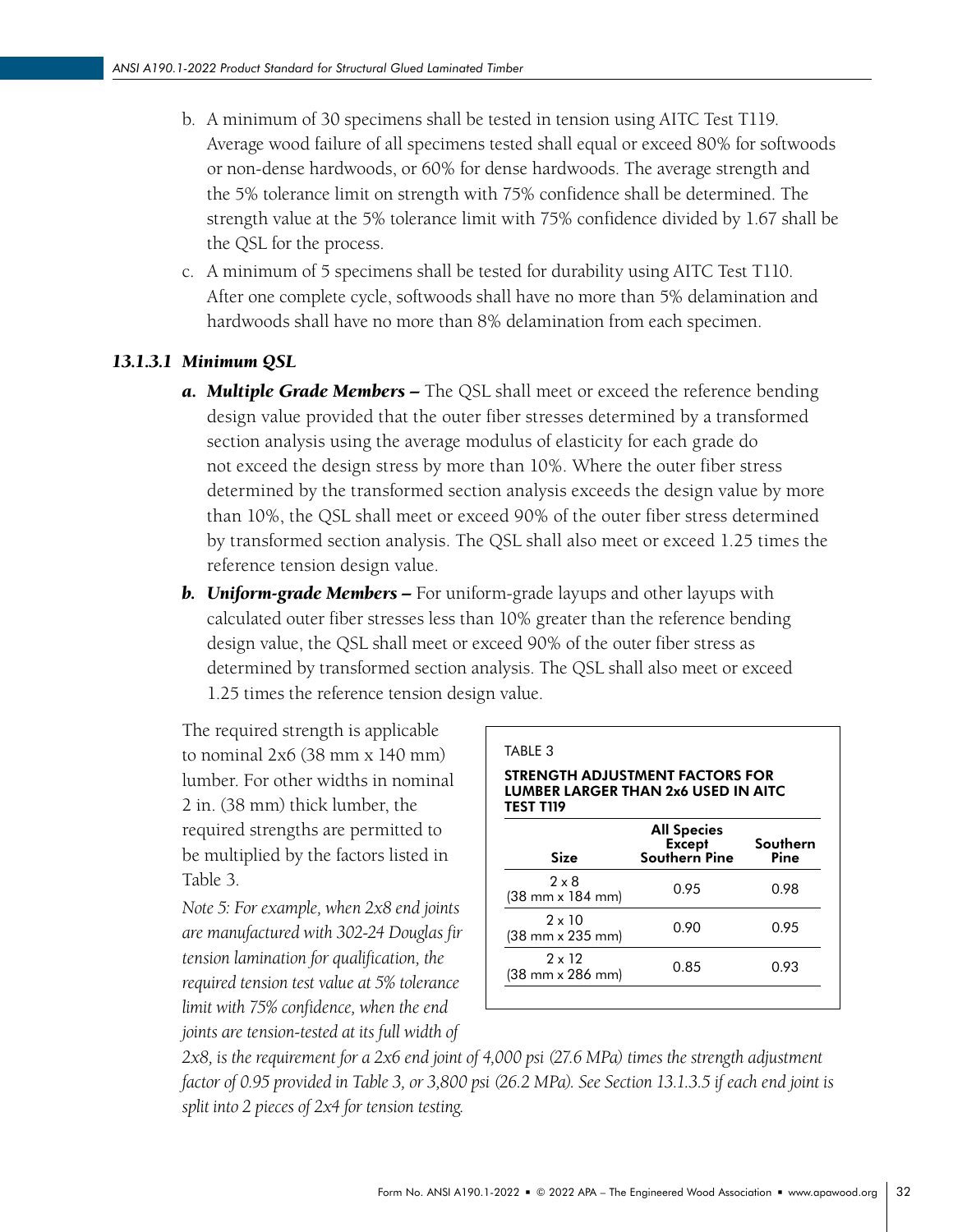#### *13.1.3.2 QSL for Inner Laminations of Bending Members*

End joints with lower QSLs than those required for outer tension zone laminations are permitted in inner tension and compression zones of bending members provided:

- a. The edges of each lamination shall be clearly marked to identify the strength level until beam surfacing unless the end joint configuration is such that the end joint with the lower QSL is readily distinguishable from the end joint with the higher QSL used in outer laminations when viewed from the edge of the laminations.
- b. The end joint with the lower QSL shall be qualified for the maximum stress level for which it is used.
- c. The end joint with the lower QSL shall not be used in the outer tension zone nor in the outer 10% of the depth on the tension side, whichever is greater.
- d. End joints with QSL levels less than 75% of the QSL of the outer tension zone shall not be used in the outer compression zone of bending members.
- e. The required strength level for the lower strength end joint shall be determined by straight-line interpolation from the outer tension lamination to the mid-depth of the member. For this procedure, the stress at the outer tension lamination shall be the 1.67 times the reference bending stress for the beam combination, and the stress at the mid-depth of the member shall be taken as zero.

#### *13.1.3.3 Proof Loaded End Joints Qualification*

When proof loaded end joints are to be used, such end joints shall be qualified by AITC Test T118 for bending proof loading; or by AITC Test T121 for tension proof loading.

#### *13.1.3.4 End Joints Used in Lamination Repair*

End joints used in lamination repairs shall be qualified by testing in accordance with the procedures given in AITC 403.

#### *13.1.3.5 Split End Joints*

If the end joint is larger than 2x6 (38 mm x 140 mm) and is split into 2 equal-width pieces prior to tension testing to accommodate small-capacity tension test machines, the average of those 2 split pieces shall be multiplied by the correction factors listed in Table 4 when compared to the required tensile strength.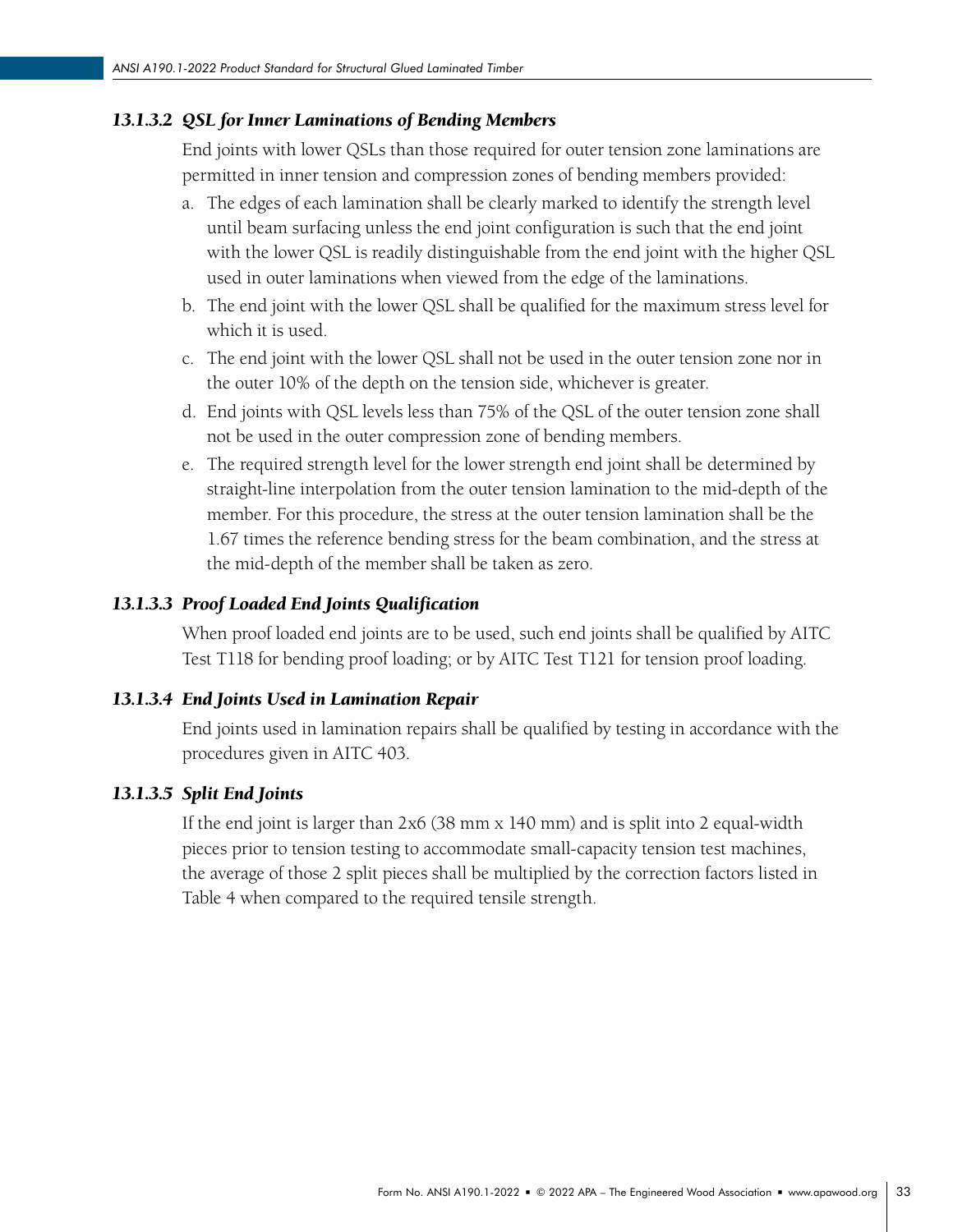<span id="page-38-0"></span>

|                                             | <b>Correction Factor to Adjust to</b><br>Nominal 2x6 (38 mm x 140 mm) |                      | <b>Correction Factor to Adjust</b><br>to the Width Before Splitting |                      |
|---------------------------------------------|-----------------------------------------------------------------------|----------------------|---------------------------------------------------------------------|----------------------|
| <b>Size</b>                                 | <b>All Species Except</b><br>Southern Pine                            | <b>Southern Pine</b> | <b>All Species Except</b><br>Southern Pine                          | <b>Southern Pine</b> |
| Split $2 \times 8$                          | 0.95                                                                  | 0.99                 | 0.90                                                                | 0.97                 |
| (38 mm x 184 mm)                            |                                                                       |                      |                                                                     |                      |
| Split $2 \times 10$                         | 0.97                                                                  |                      |                                                                     |                      |
| (38 mm x 235 mm)                            |                                                                       | 0.99                 | 0.87                                                                | 0.94                 |
| Split $2 \times 12$                         |                                                                       |                      |                                                                     |                      |
| $(38 \, \text{mm} \times 286 \, \text{mm})$ | 1.00                                                                  | 1.00                 | 0.85                                                                | 0.93                 |

*Note 6: For example, when 2x8 end joints are manufactured with 302-24 Douglas fir tension lamination for qualification but the tension test machine at the manufacturing facility does not have the capacity to break the end joints in full width, each 2x8 end joint may be split into 2 pieces of 2x4. The average tension value obtained from both 2x4 split end joints for each 2x8 end joint should be adjusted by the correction factor of 0.90 provided in Table 4 to represent the tensile strength of the parent 2x8 end joint. The adjusted tension test value for all 2x8 end joints at 5% tolerance limit with 75% confidence is compared to the 2x8 end joint tension requirement of 3,800 psi (26.2 MPa) in accordance with Note 5.*

*Alternatively, the average tension value obtained from both 2x4 split end joints for each 2x8 end joint may be adjusted by the correction factor of 0.95 provided in Table 4 to represent the tensile strength of a standard 2x6 end joint. However, the adjusted tension value test value for the standard 2x6 end joints at 5th percentile with 75% confidence should be compared to the 2x6 end joint tension requirement of 4,000 psi (27.6 MPa).*

#### 13.1.4 Other Qualification Tests

All inspection and test procedures required in Section 13.2 for daily quality control shall be performed as a part of the qualification procedure.

### 13.2 Adhesive Lot Testing

Each new lot of adhesive previously qualified under Section 13.1.1 shall be tested for strength, wood failure, and durability prior to shipment of the members manufactured with this lot. Samples for this testing shall be made-up separately prior to use of the adhesive in production or taken from the first production run. Tests shall be made on specimens which have been manufactured from the species to be used in the production of glulam and using the same adhesive curing procedures. Testing of a new lot of adhesives for face joint bonding will satisfy the requirements for edge joint bonding using the same adhesive.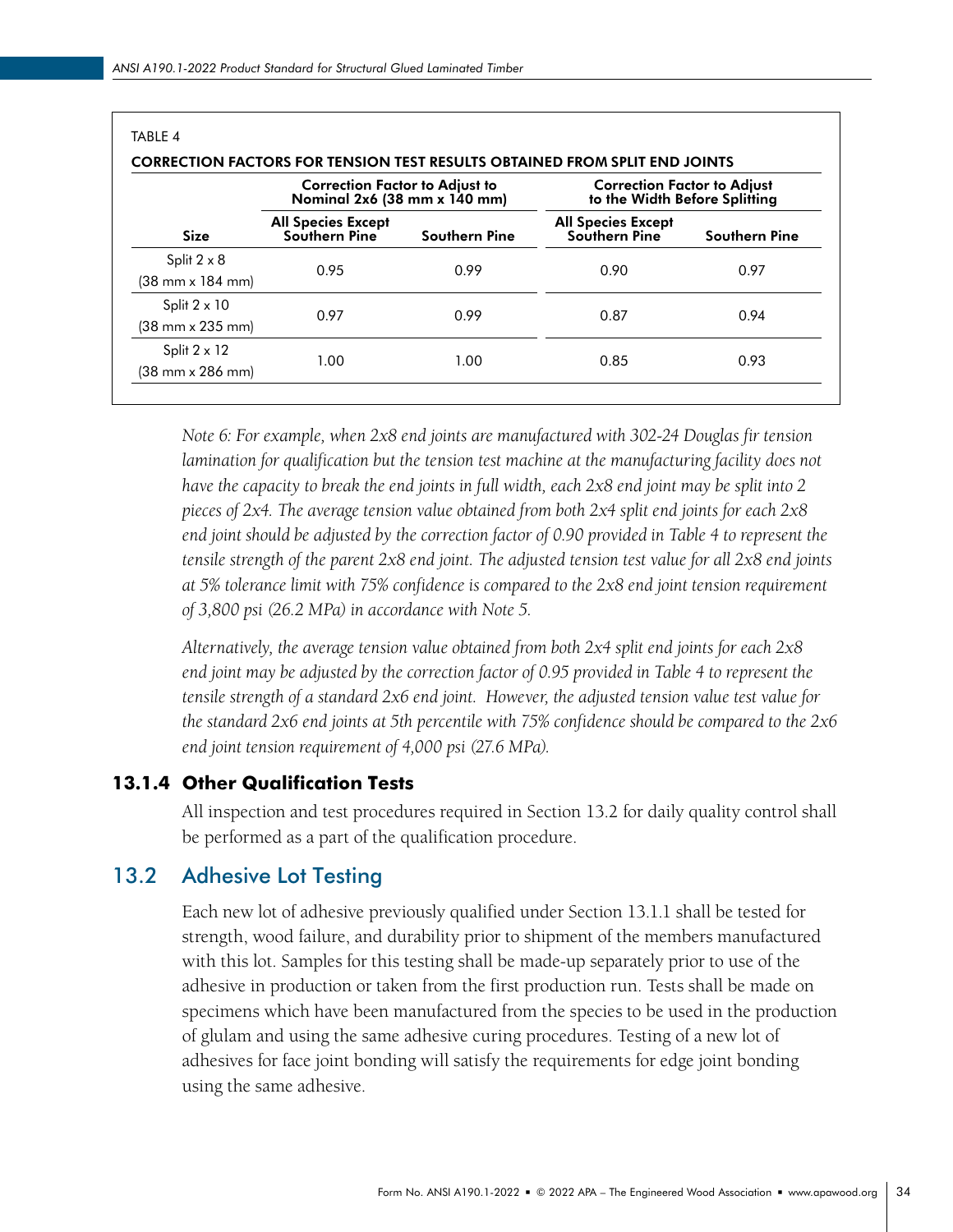<span id="page-39-0"></span>Where gap-filling adhesives are to be evaluated, test specimens shall be cut from samples specially made by using shims or by a similar method to maintain a bond line thickness equivalent to the maximum bond line thickness to be approved.

#### 13.2.1 Face Joint Bonding: Strength and Wood Failure

Shear tests shall be performed on each new lot of adhesives in accordance with AITC Test T107. The average shear strength of all specimens from each beam shall equal or exceed 90% of the average clear wood shear strength parallel to grain as determined from ASTM D2555. Where species groups are used, the procedures for assigning values for groups given in ASTM D2555 shall be used. The shear value for 12% moisture content shall be used for moisture contents of 12% or less. The average wood failure of the sheared or broken surfaces of all specimens from each beam to be evaluated for qualification or lot verification testing of adhesives shall equal or exceed 80% for adhesives used with softwoods and non-dense hardwoods or shall equal or exceed 60% for adhesives used with dense hardwoods.

#### 13.2.2 End Joint Bonding: Strength and Wood Failure

End joint specimens shall be prepared using the same adhesive curing procedures used in production. End joint adhesives shall be evaluated for strength and wood failure according to AITC Test T119. A minimum of 4 end joints shall be tested for adhesive lot testing. Average wood failure of all specimens tested shall equal or exceed 80% for softwoods or non-dense hardwoods, or 60% for dense hardwoods. Average strength required of all the specimens tested shall be as determined by the qualification test required in Section 13.1.3.

#### 13.2.3 Durability of Adhesive Bonds: Face and End Joint Bonding

Face and end joint bond durability shall be tested in accordance with AITC Test T110 on each new lot of adhesive. After one complete cycle, softwoods shall have no more than 5% delamination and hardwoods shall have no more than 8% delamination from each specimen. Face and end joint test specimens shall be prepared using the same adhesive curing procedures used in production.

### 13.3 Daily Quality Control

For the purposes of quality control, an 8-hour work shift or portion thereof shall constitute one day. Daily testing requirements shall apply to each work shift or portion thereof. Daily quality control shall include in-line assessments, off-line tests of representative specimens, and inspection of finished production.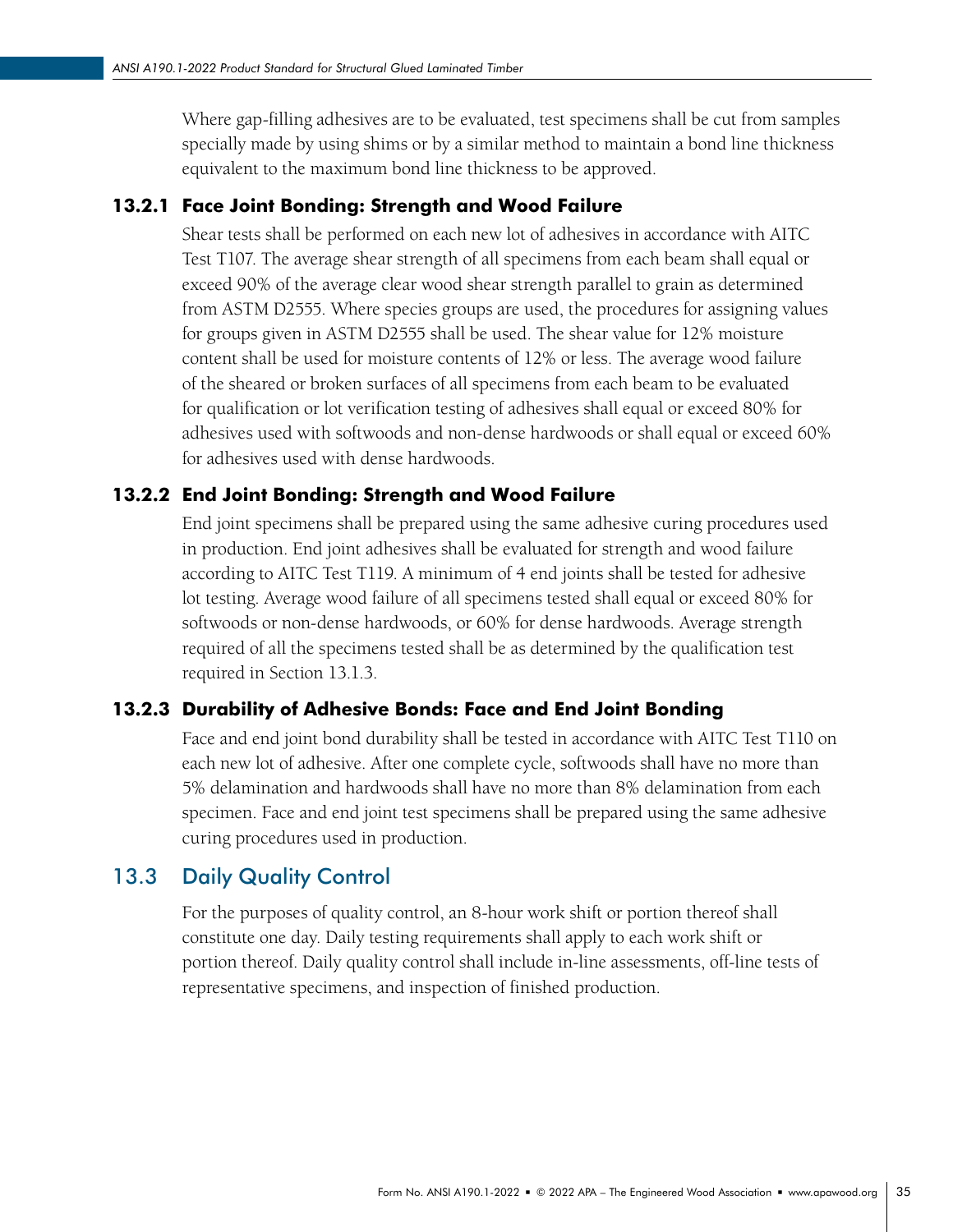#### 13.3.1 In-line Assessments

In-line assessments shall be conducted at production checkpoints identified in the plant's quality manual. Assessments shall include, but not be limited to, the measurement of moisture content; evaluation of surfacing quality; measurement of temperature; observation of end joint, edge joint, face joint bonding processes; tests of adhesive mix ratios; measurement and observation of adhesive spread; and monitoring of assembly time, pressure and curing conditions.

#### 13.3.2 Off-line Tests

Strength and durability of face joints, edge joints and end joints shall be monitored daily by off-line tests of representative specimens. Machining and fitment of end joints shall also be conducted as part of daily quality control. The secondary glue bond for block-glued and re-glued glulam shall be subject to off-line tests. A summary of daily quality control tests is shown in Table 5.

Where manufactured lumber and sawn lumber of the same species are used during the same shift, daily quality control tests for face, edge and end joint bonding need to be run only on the material which has controlling test values as determined during qualification.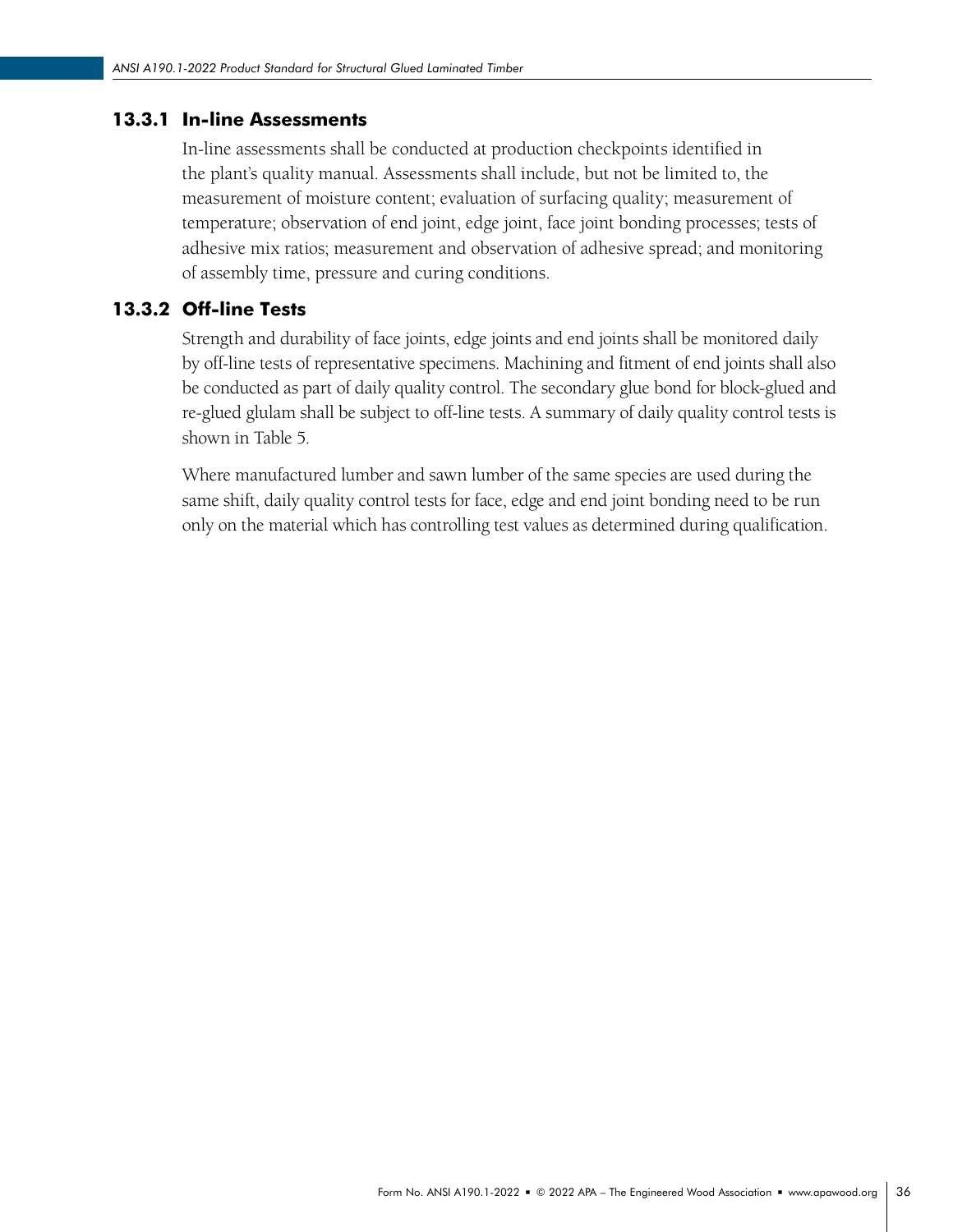| TABLE 5<br>SUMMARY OF OFF-LINE TESTS – FOR DAILY REQUIREMENTS |                                                                                      |                                                                                                                                     |                                                  |                                           |
|---------------------------------------------------------------|--------------------------------------------------------------------------------------|-------------------------------------------------------------------------------------------------------------------------------------|--------------------------------------------------|-------------------------------------------|
| <b>Test Performed on</b>                                      | Minimum<br>Number of<br><b>Specimens per</b><br>Sample per<br><b>Sampling Period</b> | <b>AITC Test Number</b><br>and Type of Test                                                                                         | <b>Requirements or</b><br><b>Limitations for</b> | <b>References Within</b><br>this Standard |
| Face and Edge                                                 | 10                                                                                   | T107 Shear                                                                                                                          | Strength and<br><b>Wood Failure</b>              | 13.3.4                                    |
| Joints <sup>a,b,f</sup>                                       | $\mathbf{1}$                                                                         | T110 Cyclic<br>Delamination                                                                                                         | <b>Bond Line Openings</b>                        | 13.3.6                                    |
|                                                               | $\overline{2}$                                                                       | T119 Tension                                                                                                                        | Strength and<br><b>Wood Failure</b>              | 13.3.5                                    |
| End Joints <sup>a,c</sup>                                     | Varies <sup>d</sup>                                                                  | T105 <sup>e</sup>                                                                                                                   |                                                  | 13.3.5                                    |
|                                                               | $\mathbf{1}$                                                                         | T110 Cyclic<br>Delamination                                                                                                         | <b>Bond Line Openings</b>                        | 13.3.6                                    |
|                                                               |                                                                                      | The following tests are required in addition to the above requirements when these processes and/or materials are used in the plant. |                                                  |                                           |
| Proof Loaded<br>End Joints                                    | All joints tested in<br>production.                                                  | T118 Bending or<br>T121 Tension                                                                                                     | Strength                                         | 13.3.5.3                                  |
| End Joints for Repair                                         | 1 or<br>5 or<br>10 Plus 1                                                            | T119 Tension or<br>T106 Tension or<br>T107 Shear                                                                                    | Strength and<br><b>Wood Failure</b>              | <b>AITC 403</b><br>13.3.5.4               |
|                                                               | 1                                                                                    | T110 Cyclic<br>Delamination                                                                                                         | <b>Bond Line Openings</b>                        | <b>AITC 403</b><br>13.3.6                 |
| Manufactured Lumber                                           | Varies <sup>d</sup>                                                                  | T123 Tensile Properties                                                                                                             | Strength                                         | <b>AITC 401</b>                           |
| SCL                                                           | Per Applicable Test                                                                  | T107, T110                                                                                                                          | Strength and<br><b>Wood Failure</b>              | <b>AITC 402</b>                           |
|                                                               |                                                                                      | T116                                                                                                                                | Long Span E                                      | <b>AITC 402</b>                           |
| Radially Reinforced<br><b>Curved Members</b>                  | Per Manufacturer's<br>Procedures and<br>QC Manual                                    |                                                                                                                                     |                                                  | <b>AITC 404</b>                           |
|                                                               |                                                                                      | T <sub>116</sub>                                                                                                                    | Long Span E                                      | <b>AITC 406</b>                           |
| Proof Graded Lumber                                           | Varies <sup>d</sup>                                                                  | T123 Tensile Properties                                                                                                             | Strength                                         | <b>AITC 406</b>                           |
| Block-Glued (Edge                                             | 6 specimens with<br>a secondary glue<br>bond from each<br>sampled member             | T107 Shear                                                                                                                          | Strength and<br><b>Wood Failure</b>              | 13.3.4                                    |
| or Face) or Re-Glued<br>Glulam (Face only) <sup>9</sup>       | 2 specimens with<br>a secondary alue<br>bond from each<br>sampled member             | T <sub>110</sub> Cyclic<br>Delamination                                                                                             | <b>Bond Line Openings</b>                        | 13.3.6                                    |

a. For each adhesive-species-treatment combination used (SCL is considered a separate species for testing requirements).

b. Where edge joint bonding is a structural requirement.

c. In outer tension zone(s). When no outer tension laminations are produced during sampling period, make test end joints from outer tension zone material.

d. Sample size varies with quality control requirements per each laminator's qualification.

e. AITC Test T115 should be used for plane scarf joints and integrally bonded end joints.

f. End joints are permitted in specimens used for face joint bonding.

g. See sampling requirements specified in 13.3.4 or 13.3.6, respectively, as applicable.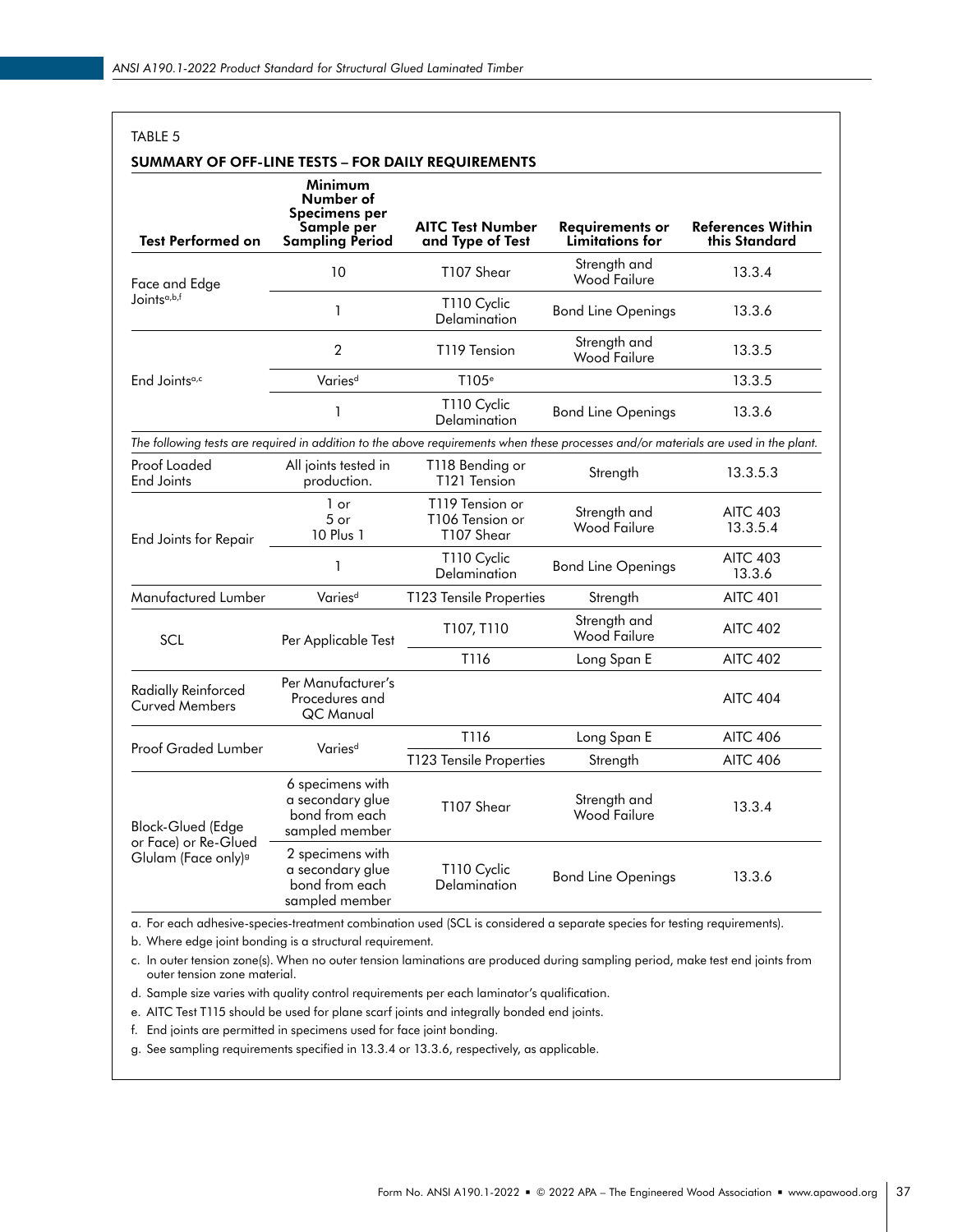#### 13.3.3 Sampling

Face, edge and end joint bonding for each combination of species, type of adhesive and treatment used during the work shift shall be represented by this sampling. Where bonded concurrently, species, within a group, as indicated by Section 13.1.1.1, can be grouped together and the test of one species can apply to all species in this group for a given sampling period. The sampling of species from day-to-day should be approximately in proportion to the volume of production of each species used in the plant.

#### 13.3.4 Face and Edge Joints

- a. A minimum of one sample shall be taken from every 50,000 board feet  $(118 \text{ m}^3)$ , or portion thereof, which is bonded during each work shift. Samples shall be representative of production members made under production conditions. Where possible, samples shall be cut from the ends of production members. For face and edge joints, 10 or more bond lines shall be tested. Where a sampled cross section contains more than 10 bond lines, all bond lines shall be tested. If production members contain less than 10 bond lines, a minimum of 2 cross sections shall be sampled and all bond lines in each sampled cross section shall be tested.
- b. For the secondary glue bond of block-glued and re-glued glulam, a section shall be taken from each end of every 3 or less production members. Samples shall be representative of production glulams made under production conditions during each work shift. Three shear specimens shall be prepared from each section in accordance with Section 13.1.2.1 or 13.1.2.2, as applicable, for block-glued glulam or Section 13.1.2.3 for re-glued glulam.

#### *13.3.4.1 Tests for Face Joint Bonding*

a. Shear tests on bond lines between laminations shall be conducted in accordance with AITC Test T107. The shear strengths of all specimens to be evaluated shall be averaged and this average shall equal or exceed 90% of the average clear wood shear strength parallel to grain as determined from ASTM D2555. Alternatively, the shear strengths of all specimens to be evaluated shall be averaged and this average shall equal or exceed the value provided in Table 2.

The wood failure on the sheared or broken surfaces of all specimens to be evaluated shall be averaged and this average shall equal or exceed 70% for adhesives used with softwoods and non-dense hardwoods and 50% for adhesives used for dense hardwoods.

b. For block-glued or re-glued glulam, shear tests on the secondary glue bond shall be conducted in accordance with AITC Test T107. The average shear strength and wood failure of all specimens on the secondary glue bond, as obtained from each sampled production member, shall meet the requirements specified in Section 13.3.4.1(a).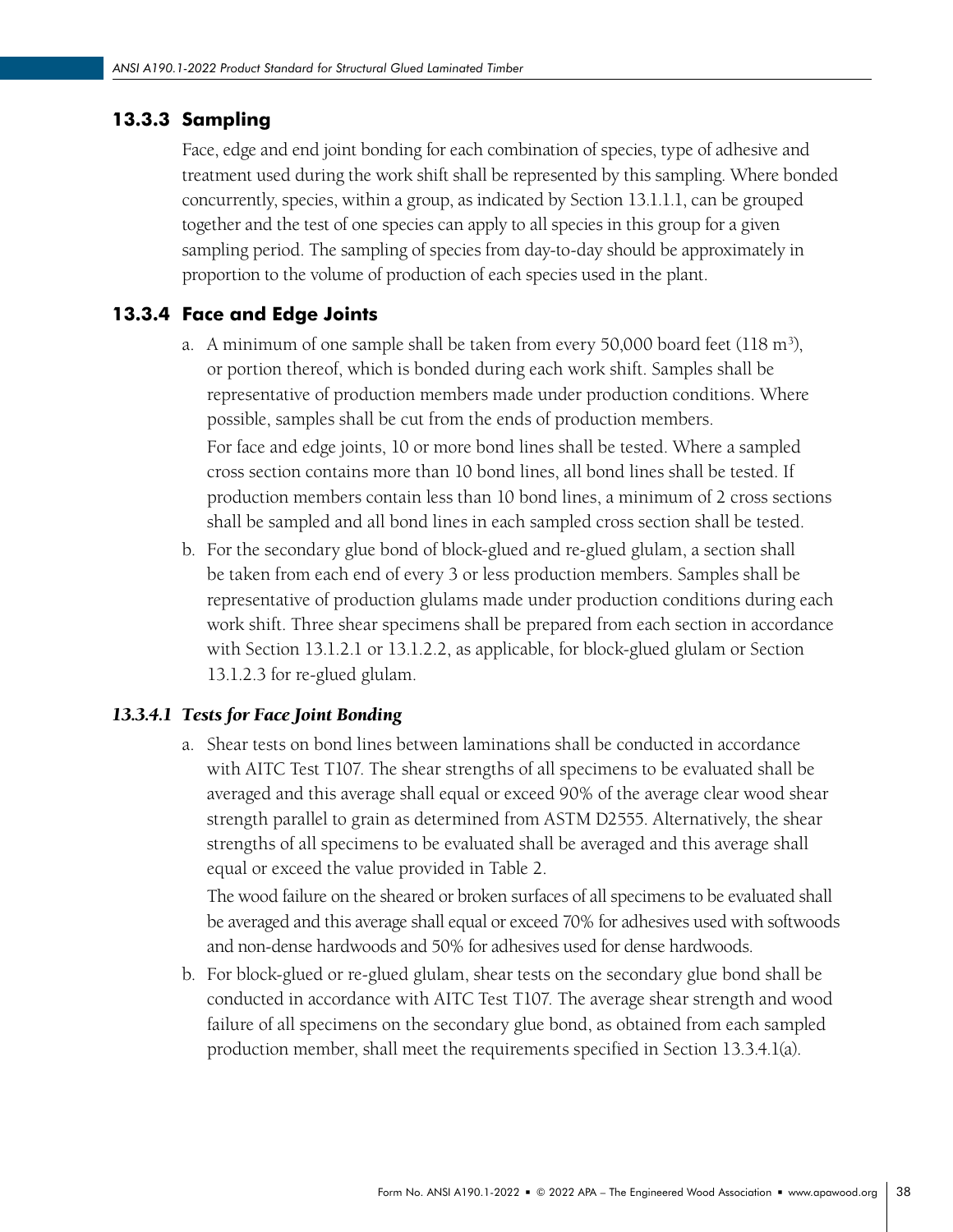#### *13.3.4.2 Tests for Edge Joint Bonding*

Where edge joint bonding is a structural requirement, shear tests shall be conducted as for face joint bonding with appropriate modification of width depending upon the thickness of the lamination. The criteria specified in Section 13.3.4.1 shall be met.

#### 13.3.5 End Joints

A lot size shall be established by the laminator and approved by an accredited inspection agency. The number of end joints to be tested by AITC Test T119 shall be based on the production of end joints for the outer tension zone of bending members (a minimum of 10% of depth) and for the full depth of uniform-grade members. The number of end joints to be tested shall be a minimum of 1 end joint per 200 of these joints, but no less than 2 end joints per lot, shift, or every 50,000 board feet (118 m<sup>3</sup>) or portion thereof of production.

Where no end joints are produced for the outer tension zone in a bending member, a minimum of two specimens per lot, shift, or every 50,000 board feet (118 m<sup>3</sup>), or portion thereof, shall be tested.

The end joints tested shall be made using lumber meeting the requirements for the highest grade of lumber required in the outer 5% of depth on the tension side of a bending member for the combination used to determine the QSL.

In addition, a minimum of one end joint shall be tested by AITC Test T105:

- a. At the beginning of each shift.
- b. Following any major change in end joint production variables, including the curing sequence.
- c. Following a change of end joint cutter heads.

AITC Test T115 is permitted to be substituted for AITC Test T105 where plain scarf joints and integrally bonded end joints are used. The selection of test specimens and evaluation of test results from all samples shall be in accordance with procedures approved by an accredited inspection agency.

#### *13.3.5.1 Separate Production Lines*

The requirements for testing of end joints shall be applicable to each end joint production process or separate end joint fabrication line.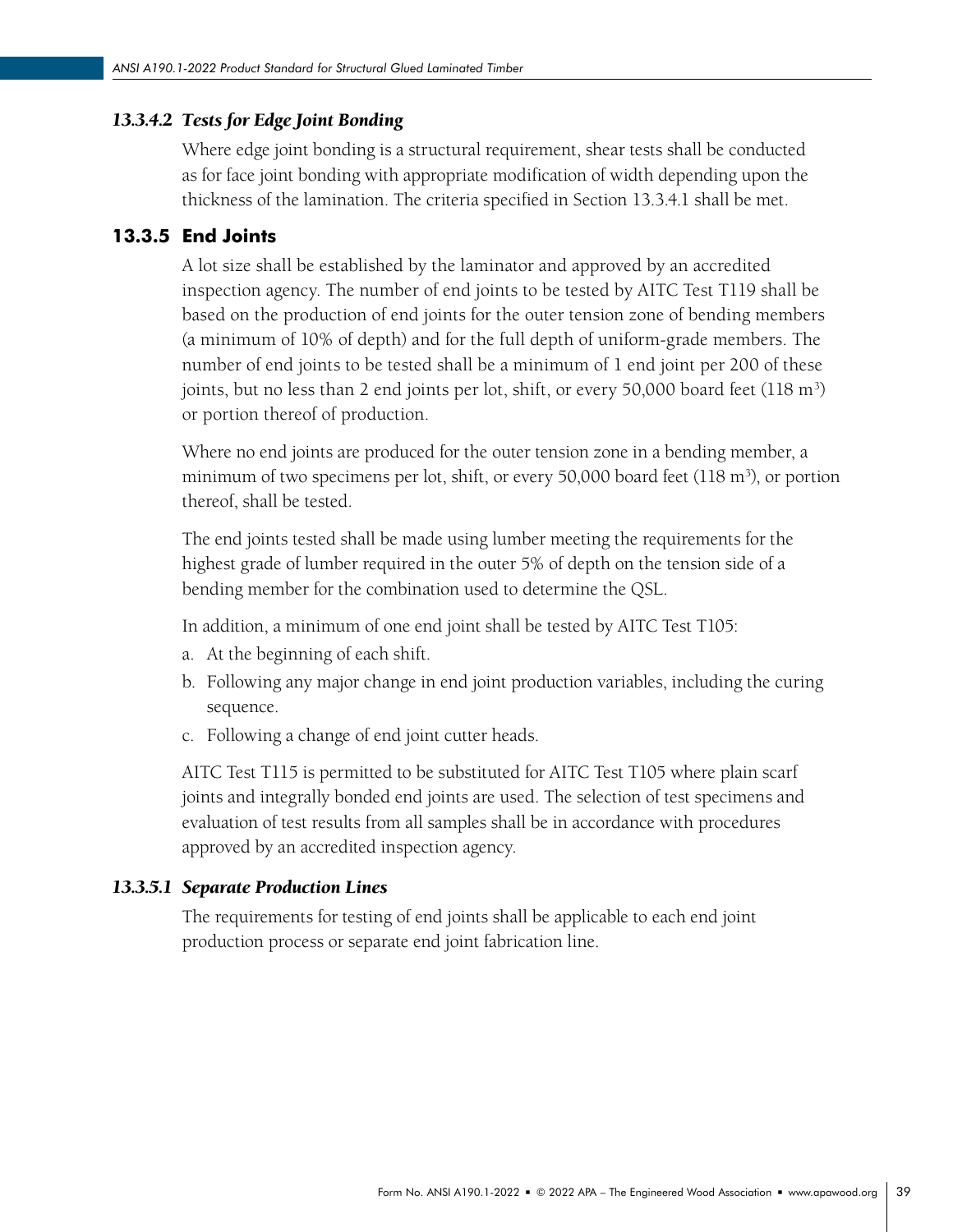#### *13.3.5.2 Tests for End Joint Bonding*

End joints shall be tested daily for strength and wood failure in accordance with AITC Test T119. The criteria for wood failure shall be as specified in Section 13.3.4.1 for face joint bonding. Strength quality control requirements shall be based on lot sampling. Lot quality control shall be monitored with a continuous quality control program. Statistical Process Control (SPC) limits for lot sample average strength shall be established to maintain the required end joint strength.

#### *13.3.5.3 Tests for Proof Loaded End Joints*

Where proof loaded end joints are used, all of the daily production line checks and daily tests required for end joints shall be performed. In addition, all quality control procedures set forth in AITC Test T118 or T121, whichever is applicable shall be followed.

#### *13.3.5.4 Tests for End Joints Used in Lamination Repair*

Where end joints are used in the repair of laminations, daily quality control and tests set forth in AITC 403 shall be performed.

#### 13.3.6 Tests for Integrity of Adhesive Bonds

a. Cyclic delamination tests made in accordance with AITC Test T110 shall be conducted on samples from face joints and end joints, and on edge joints where edge joint bonding is used. End joints are permitted in the specimens used for face joint bonding. Where the lamination repair procedure is used, a cyclic delamination sample is to be made in combination with each required strength test sample. Delamination for each specimen after one complete cycle shall not exceed 5% for

softwoods and 8% for hardwoods. If delamination exceeds these values after one cycle, a second cycle shall be performed on the same specimen, in which case the delamination shall not exceed 10%.

b. A cyclic delamination specimen shall be taken from each end of every 3 or less production members in accordance with Section 13.1.2.1 or 13.1.2.2, as applicable, for block-glued glulam or Section 13.1.2.3 for re-glued glulam. Samples shall be representative of production glulams made under production conditions during each work shift. Cyclic delamination tests shall be conducted in accordance with AITC Test T110. Delamination for each specimen on the secondary glue bond, as obtained from each sampled production member, shall meet the requirements specified in Section 13.3.6(a).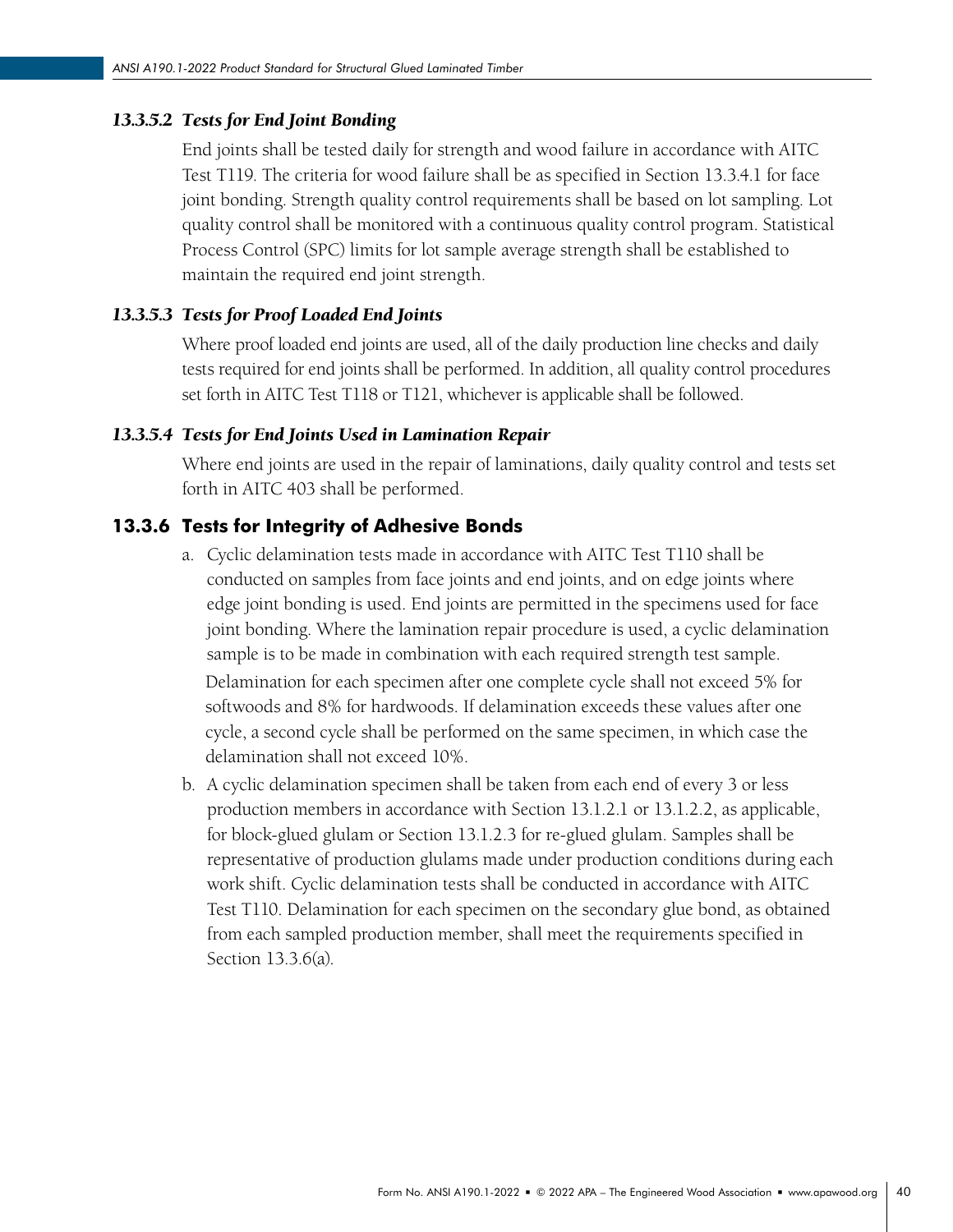#### <span id="page-45-0"></span>13.3.7 Inspection of Finished Production

All production shall be inspected for conformance to the requirements of this Standard as to:

- a. Dimensions (width, depth and length).
- b. Shape, including camber and squareness of cross section.
- c. Type, quality and location of structural bond lines.
- d. Appearance classification.
- e. Lumber species and placement of grades.
- f. Moisture content.
- g. Adhesive type If adhesive appears to have the wrong color, the type must be ascertained from records or determined by suitable test if records do not correspond with the visual observation.
- h. Bond line If bond line thicknesses do not fall within the range of 0.006 in. (0.2 mm) plus or minus 0.004 in. (0.1 mm) (except gap-filling adhesives which are permitted to have a 1/16 in. (2 mm) or less bond line thickness), investigation of the production procedures shall be made to assure conformance with this Standard. Infrequent occurrences of separations of bond lines shall be limited (in the judgment of a qualified inspector), to no greater than the lamination characteristics permitted at the bond line. Any separation of bond lines shall require investigation of records and production procedures and may require additional physical tests. Probes, increment borings or other means shall be used to evaluate the degree of separations.
- i. Application of the appropriate marks.

#### 13.4 Audit by an Accredited Inspection Agency

All products conforming to this Standard shall be manufactured in facilities that are subject to periodic, unannounced audits by an accredited inspection agency. All processes and records relevant to the production of such products shall be subject to audit.

#### 13.5 Plant Manuals

Production procedures and the plant quality control system shall be fully described in the plant's procedures manual and quality control manual. Production check points, physical testing and visual inspection procedures shall be included in the quality control manual. Manuals shall be kept up to date by the manufacturing facility. These manuals shall have the approval of an accredited inspection agency and shall be reviewed periodically by that agency.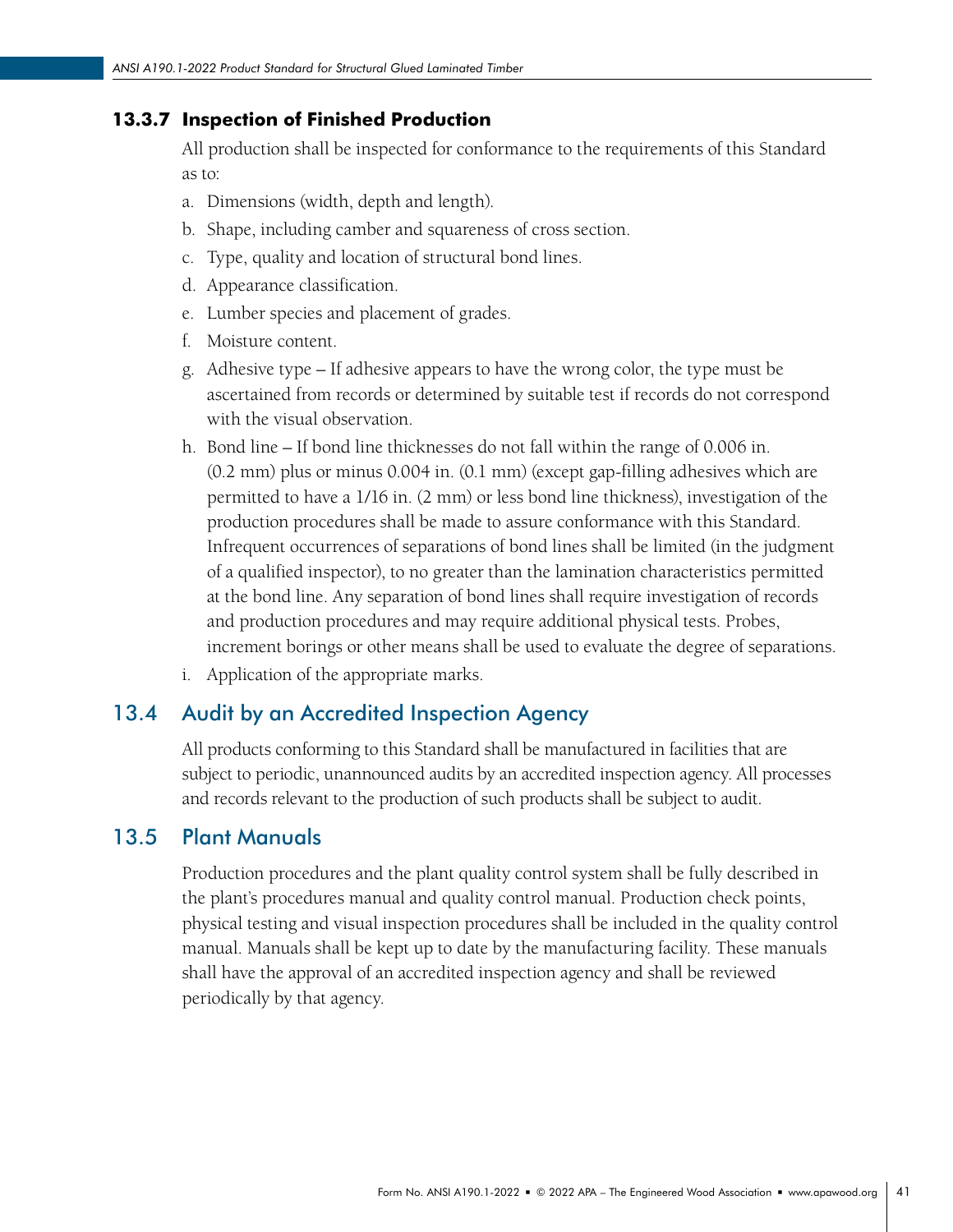# <span id="page-46-0"></span>13.6 Quality Control Records

Records of quality control procedures shall be maintained by the laminator. The following records shall be kept by the laminator for a minimum of 5 years.

- a. Qualification test results.
- b. Daily tests on finished production, including shear tests, cyclic delamination tests and end joint strength tests.
- c. Production line test results daily check sheet listing each phase of production to be checked. Items shall be initialed as having been checked with comments indicating compliance. When noncompliance is found, the action and correction of the procedure shall be noted.
- d. Documentation of any engineering analysis performed in accordance with Section 4.1.

# 14. MARKING

Glulam represented to comply with this Standard shall be distinctively marked..

# 14.1 Non-Custom Members

Non-custom members shall be marked with the following:

- a. Identification of this Standard, **ANSI A190.1**
- b. Identification of an accredited inspection agency (see Section 3.2)
- c. Identification of the laminating plant
- d. The species or species group of lumber in the glulam
- e. The applicable laminating specification and combination symbol. (Where design values for shear (F<sub>v</sub>) compression perpendicular to grain (Fc<sub>⊥</sub>) and bending (F<sub>b</sub>) are other than the published design values for a combination, these design values must be included in the mark.)
- f. Appearance classification denoted by **FRAM** Framing, **FRAM-L** Framing-L, **IND**  – Industrial, **IND-L** – Industrial-L, **ARCH** – Architectural, and **PREM** – Premium
- g. **PROOF LOADED END JOINTS** if the member has the required laminations proof loaded
- h. A lot number or job identification number as a means to trace the member back to the production and quality control records at the manufacturing facility
- i. Alternate Tension Laminations Where alternate tension laminations are used, a mark shall be added to the member to identify the alternate face lamination grade used (e.g., C14-24).

Non-custom members shall not be required to be marked as "Non-Custom."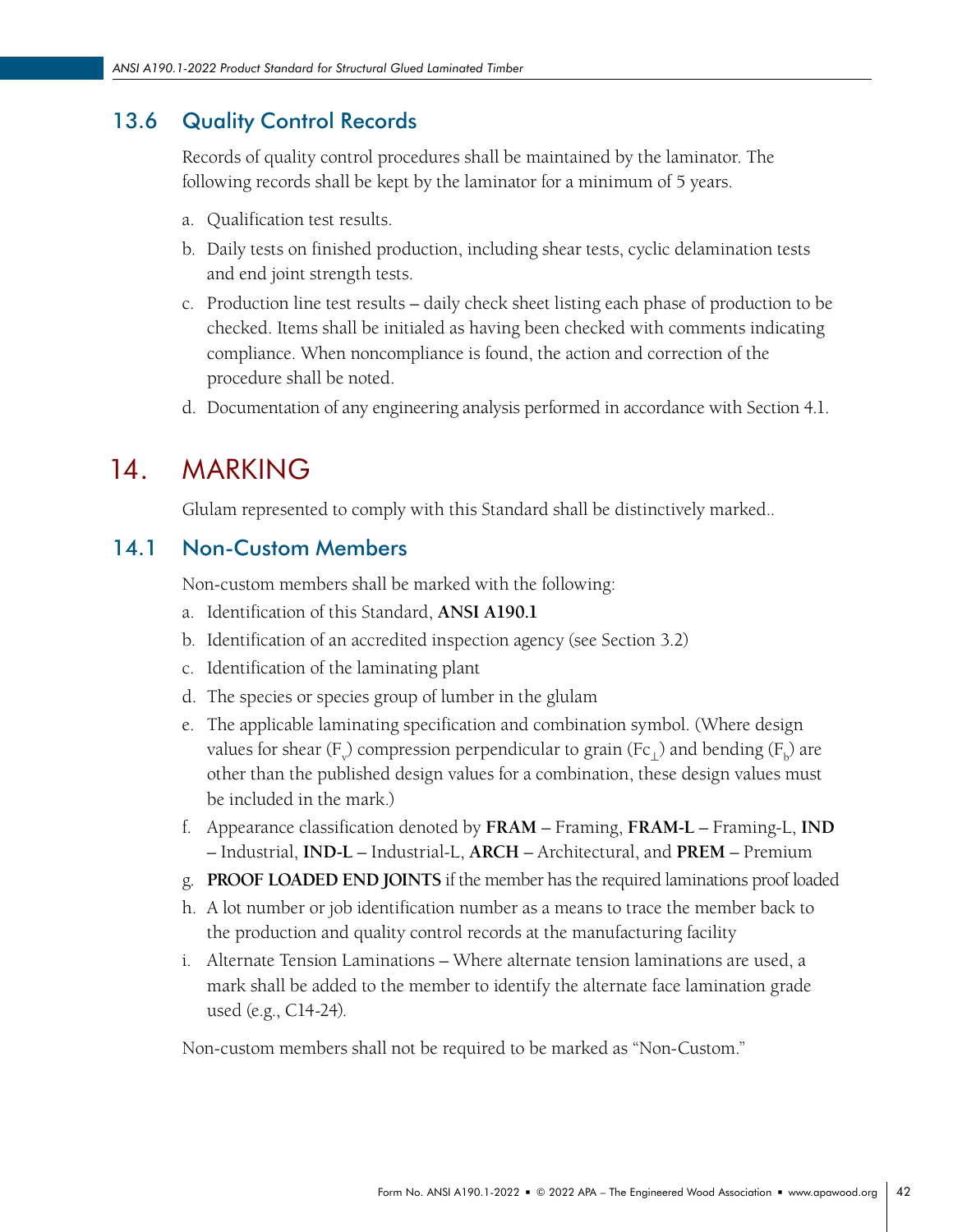#### <span id="page-47-0"></span>14.1.1 Frequency of Marking

Required marks in this Section shall be placed on non-custom members at intervals of 8 ft (2.4 m) or less in order that each piece cut from a longer piece will have at least one each of the required marks.

### 14.2 Custom Members

For members laminated to meet specific job specifications (custom members), the marking shall consist of only items (a), (b), (c), (h), and (i) in Section 14.1. Custom-made members shall bear at least one mark containing the required identification. When long members shipped to a job are to be cut later into several members for use in the structure, the frequency of marking required for non-custom members shall be followed. Custom members shall not be required to be marked as "Custom."

*Note 7: Custom members have less stringent marking requirements than non-custom members because the end use is usually known and the relevant information can be communicated in documentation for the specific job rather than relying on markings on the members. In addition, non-custom members are marked every 8 ft (2.4 m) to allow for cutting into shorter lengths prior to installation, where custom members are only required to be marked at one location.*

### 14.3 Fire-Resistance Ratings

Fire-resistance-rated glulam members, when manufactured in accordance with Section 4.2.1, are permitted to be marked with a **1-HOUR FIRE RATING** or a **2-HOUR FIRE RATING** designation, as applicable.

#### 14.4 Top Stamp Requirements

Prismatic members with unbalanced layups or camber shall be marked "TOP" with letters approximately 2 in. (51 mm) high. Custom members shall be stamped on the top at both ends. Non-custom members shall be stamped along the top at intervals set forth in Section 14.1.1.

### 14.5 Certification of Conformance

When a Certificate of Conformance is issued, all glulam covered by the certification must be appropriately marked with the mark of an accredited inspection agency.

#### 14.6 Dual Manufacture

This Standard is applicable to glulam manufactured in a single plant, or partly in one plant and partly in another. When more than one plant is involved, each plant must be qualified under this Standard and the Certificate of Conformance shall so indicate. The mark placed on the member(s) shall be the mark of the last plant involved in the manufacturing process.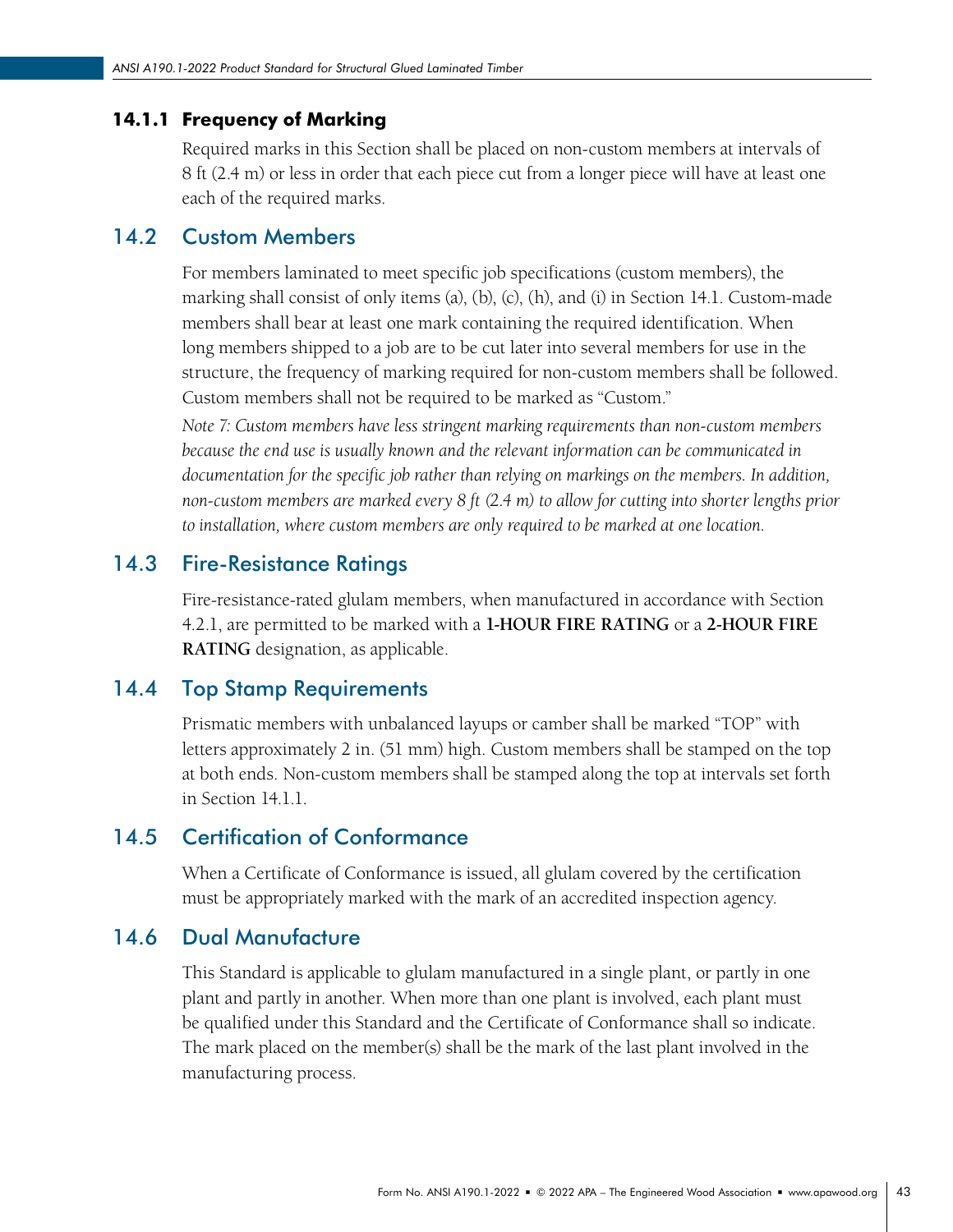### <span id="page-48-0"></span>14.7 Marking Truss Members

When trusses are shipped, each assembly, subassembly, or separate part shall be marked.

### 14.8 Withdrawal of Marking

Marking and/or certification of the product shall be removed and certificates (if required) withdrawn if any one of the following conditions is met.

- a. Physical tests, visual inspection, and review of production records indicate that a marked or certified product is not in conformance with the requirements of this Standard.
- b. Investigation shows that the product does not conform to the requirements of the Standard.

# 15. TECHNICAL REVIEW BOARD (TRB)

# 15.1 Scope

The Secretariat of this Standard, APA – The Engineered Wood Association, shall provide a Technical Review Board with the following functions:

- a. Interpretation of this Standard,
- b. Processing of appeals to the suitability of this Standard, and
- c. Determination of the applicability and consistency of later issues of documents referenced in this Standard.

### 15.2 Membership

The Technical Review Board shall consist of five voting members. The representation of the Board members shall be as follows:

- a. One member representing laminators receiving testing and inspection services from the Secretariat.
- b. One member representing the majority of laminators that receive inspection and testing services from accredited agencies other than the Secretariat.
- c. One qualified expert in the field of glulam representing an educational or research organization.
- d. One qualified expert in the field of engineered timber construction who is a registered professional engineer or architect. This member shall not be an employee of any firm engaged in the manufacture of glulam or other engineered wood products, or of any firm that supplies raw materials, equipment, or services for the manufacture of such products.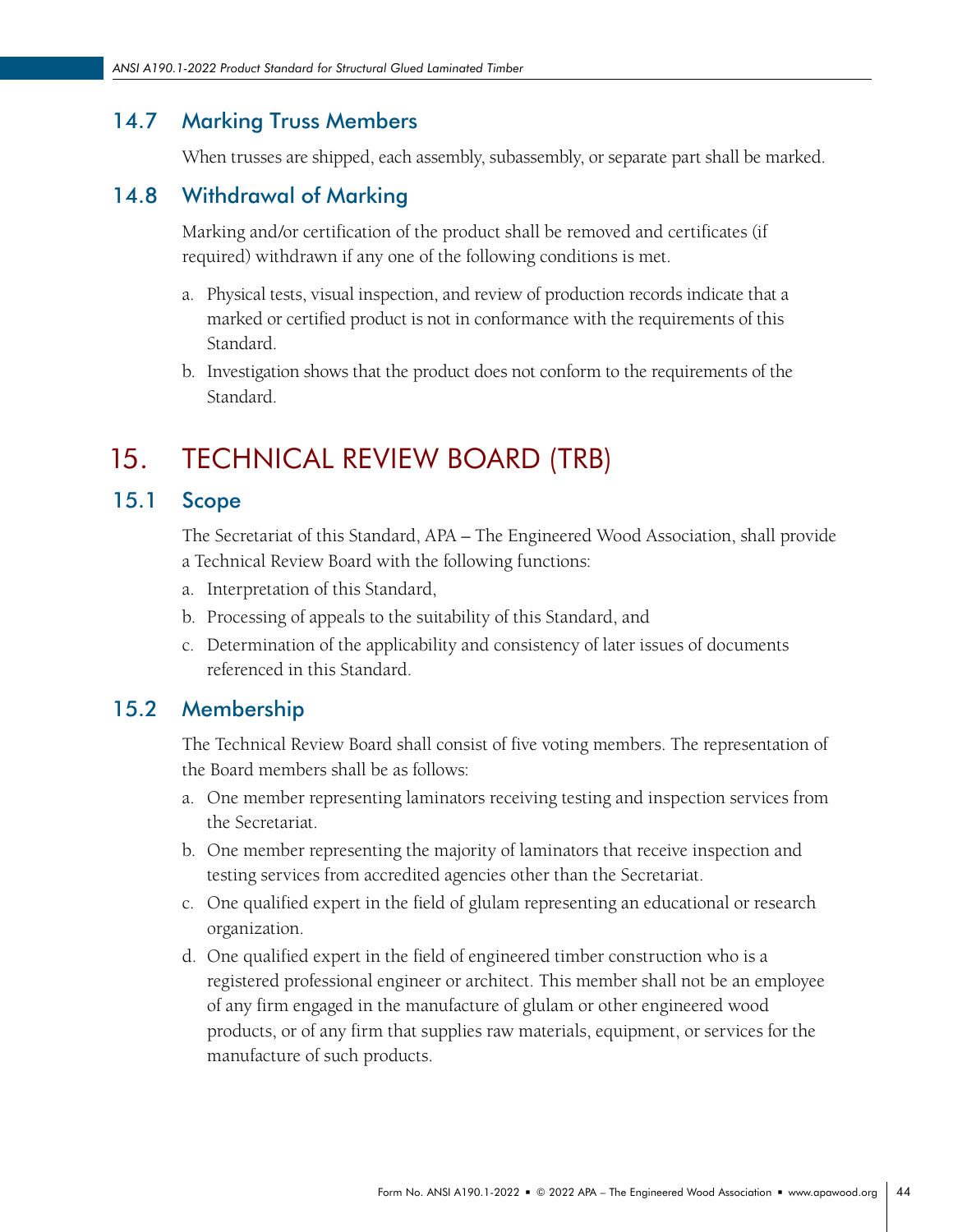- <span id="page-49-0"></span>e. One qualified expert in the field of engineered timber construction who is a registered professional engineer to serve as Chairman of the Technical Review Board. The Chairman shall not be an employee of any firm engaged in the manufacture of glulam or other engineered wood products, or of any firm that supplies raw materials, equipment, or services for the manufacture of such products.
- f. A nonvoting secretary provided by the Secretariat.

#### 15.2.1 Selection

The Secretariat shall conduct a selection process that ensures the criteria of Section 15.2 have been satisfied. Each accredited agency shall provide the TRB secretary with TAC membership lists for the purpose of requesting nominees and conducting elections of TRB members. Members shall be elected for two-year terms, except for the Chairman who shall be elected for a four-year term. Terms shall begin on May 1 and end on April 30.

- a. The member representing Category 15.2 (a) shall be nominated and elected by the laminators to be represented by this member. This member shall be elected for a two-year term beginning in each even-numbered year.
- b. The member representing Category 15.2 (b) shall be nominated and elected by the laminators to be represented by this member. This member shall be elected for a two-year term beginning in each odd-numbered year.
- c. The member representing Category 15.2 (c) shall be nominated and elected by the Technical Advisory Committees of all accredited agencies. This member shall be elected for a two-year term beginning in each even-numbered year.
- d. The member representing Category 15.2 (d) shall be nominated and elected by the Technical Advisory Committees of all accredited agencies. This member shall be elected for a two-year term beginning in each odd numbered year.
- e. The Chairman of the Technical Review Board shall be nominated and elected by the Technical Advisory Committees of all accredited agencies. The Chairman shall be elected for a four-year term beginning in every other odd numbered year.
- f. If a member resigns from the Board prior to the end of his term or becomes ineligible, a new member meeting the criteria shall be elected to the vacated position to serve for the remainder of the term.

#### 15.3 Requests for Services

Requests for services of the Technical Review Board shall be made in writing to the secretary. A minimum of eight (8) copies of the request and any supporting data shall be provided to the secretary for distribution to the TRB members and for inclusion in the records.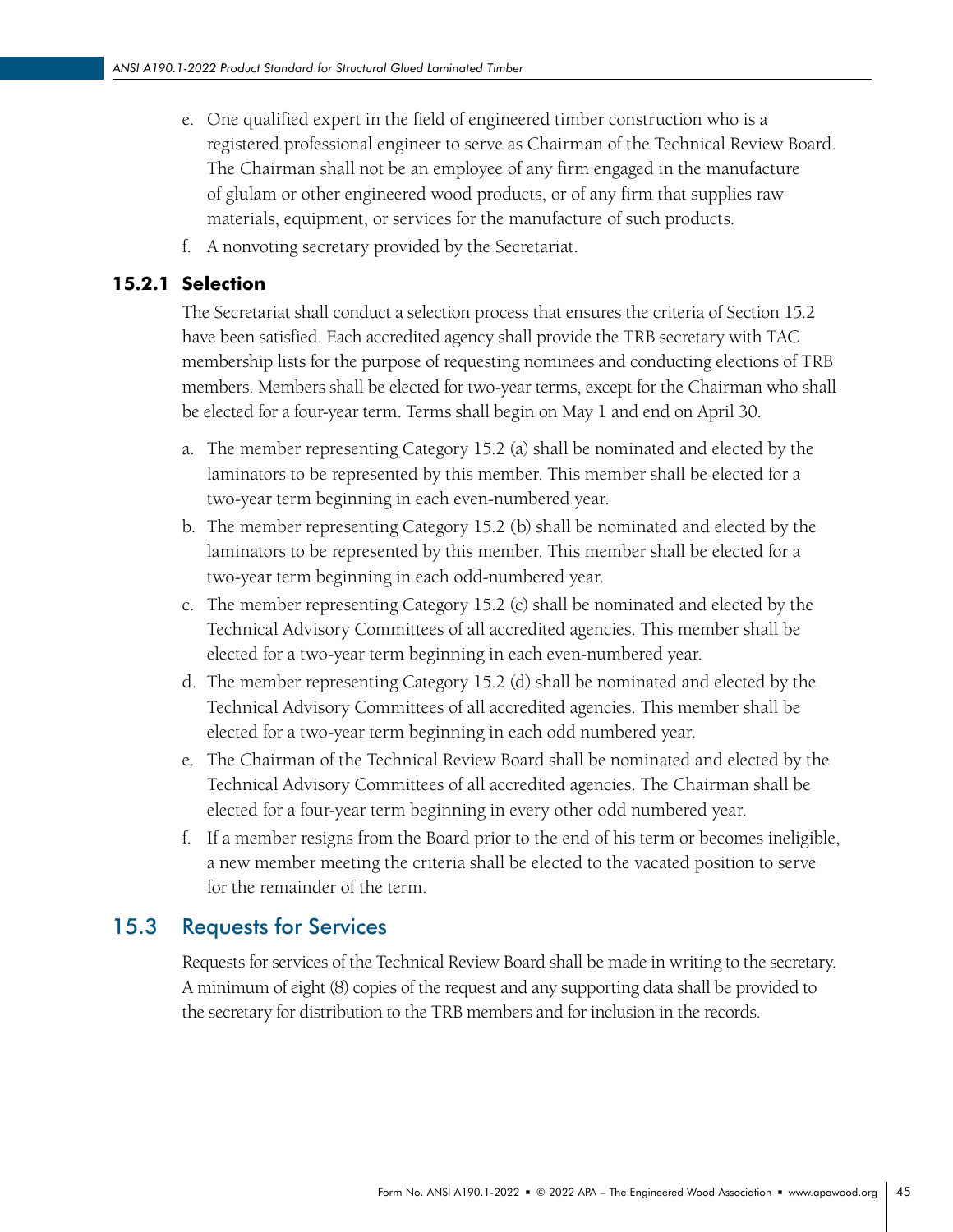# <span id="page-50-0"></span>15.4 Conduct of Meetings

- *a. Meeting Calls –* The secretary of the Technical Review Board shall issue all meeting calls and notices. A minimum of 30 days' notice shall be given.
- *b. Acting Chairman –* In the absence of the elected Chairman, the members of the Technical Review Board shall elect an Acting Chairman from among themselves for a specific meeting.
- *c. Quorum –* A quorum must be present for a valid Technical Review Board vote. A quorum shall consist of the Chairman or Acting Chairman, at least one member from Category 15.2 (a) or (b), and at least one member from Category 15.2 (c) or (d).
- **d. Voting –** Each member of the Technical Review Board shall have one vote except that (1) the secretary shall not vote; (2) the Chairman or Acting Chairman shall not vote except to break a tie; (3) members representing Category 15.2 (a) or (b) shall not vote on any matter which has been presented by their respective companies. A majority of those voting carries a motion provided a quorum is present. Letter ballots of the Technical Review Board shall be permitted.
- *e. Rules* The Chairman or Acting Chairman shall conduct all meetings under Robert's Rules of Order.
- *f. Hearings* The Technical Review Board is permitted to invite affected, interested or knowledgeable persons or firms to testify at hearings or to supply supplemental data or information. Hearings shall be open to all interested parties.
- *g. Deliberations* After the hearings, the Technical Review Board shall meet to discuss and deliberate on the case. Deliberations shall be closed to all except the TRB members and secretary. Representatives of accredited inspection agencies shall be permitted to observe the deliberations.
- *h. Challenge* When the TRB has reached a decision, the proponent for the hearing matter shall be permitted to challenge the TRB decision. Additional deliberation shall be at the discretion of the TRB Chairman.
- i. **Decisions -** The decision of the Technical Review Board shall be binding and final.
- *j. Records and Reports –* The secretary shall maintain a file of correspondence, meeting minutes, and other records of the Technical Review Board. Meeting minutes shall be made available to the public upon request. Proprietary information shall not be made available without express written consent of its owner.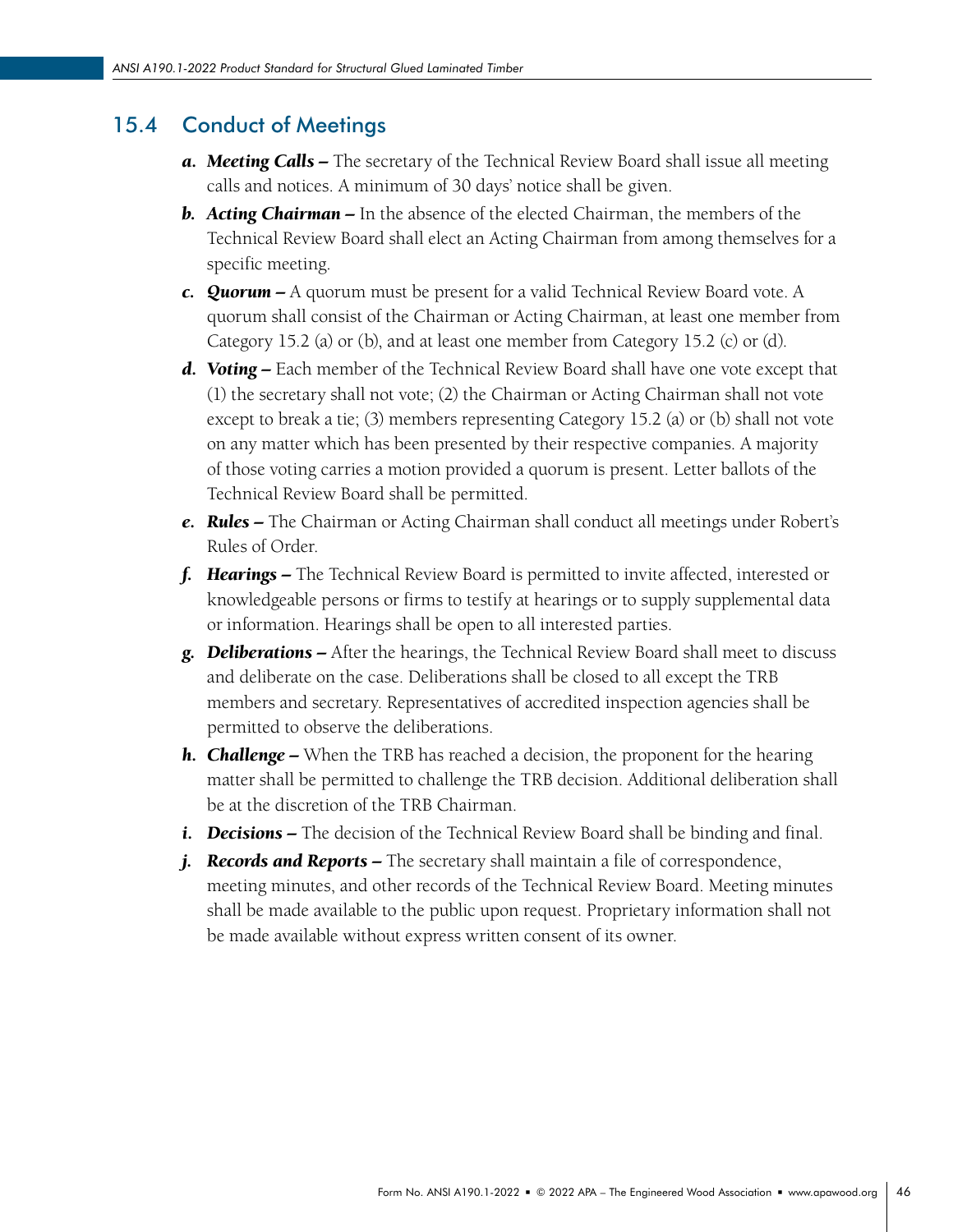### <span id="page-51-0"></span>15.5 Expenses

The expenses of the administration of the Technical Review Board shall be apportioned as follows:

- a. Direct administrative expenses shall be borne by the Secretariat.
- b. Meeting expenses shall be allocated to the party or parties requesting the convening of the Technical Review Board including:
	- 1. Transportation, food, and lodging expenses incurred by the Board members in conjunction with a meeting.
	- 2. An honorarium for the TRB members of Categories 15.2 (c), 15.2 (d), and 15.2 (e) for each day the board meets. The amount shall be as determined by the Secretariat.
	- 3. Rental of meeting rooms and audiovisual equipment necessary for the meeting.
	- 4. Food or beverages served at the meeting.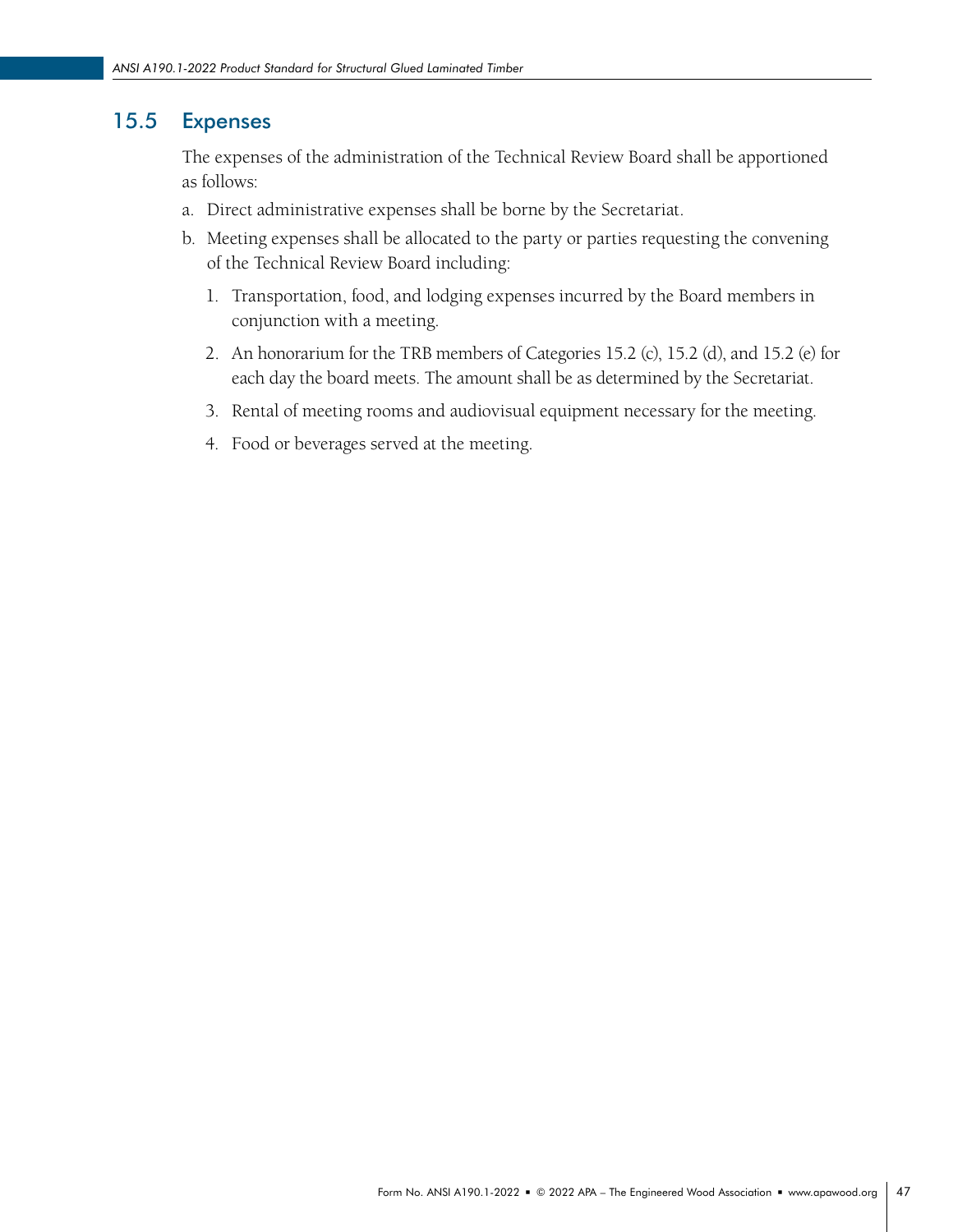# <span id="page-52-0"></span>APPENDIX X1: History of Project (Non-Mandatory Information)

Commercial Standard CS 253-63, Structural Glued Laminated Timber, was developed at the request of the American Institute of Timber Construction (AITC) and was published in 1963.

In 1970, AITC requested that the National Bureau of Standards initiate a revision of CS 253-63 under the Procedures for the Development of Voluntary Product Standards. A proposed revision was approved by the Standing Committee in June 1972. The recommended revision was then circulated for acceptance in July 1972. The response to this circulation indicated that certain changes to the Standard were necessary. A new proposal was approved by the Standing Committee in October 1972. The new recommended Standard was circulated for acceptance in January 1973. The response to this circulation indicated a consensus among producers, distributors and users, in accordance with the published procedures. This edition of the Standard was designated PS 56-73, Structural Glued Laminated Timber, and became effective on July 1, 1973.

This Standard was also processed through ANSI and was given the designation ANSI A190.1- 1973. Amendment 1 to this Standard was developed in accordance with the Department of Commerce Procedures for the Development of Voluntary Product Standards and became effective on July 19, 1976. In 1982, AITC requested that this Standard be revised as American National Standard ANSI/AITC A190.1-1983. The revision was accomplished under the ANSI canvass process and was approved by the ANSI Board of Standards Review on June 3, 1983.

In 1991, AITC requested this Standard be revised as American National Standard ANSI/AITC A190.1-1992. This revision was again accomplished under the ANSI canvass process and approved by the ANSI Board of Standards Review on March 16, 1992.

In 2002, AITC requested this Standard be revised as American National Standard ANSI/AITC A190.1-2002. This revision was again accomplished under the ANSI canvass process and approved by the ANSI Board of Standards Review on October 10, 2002.

In 2007, AITC requested this Standard be revised as American National Standard ANSI/AITC A190.1-2007. This revision was again accomplished under the ANSI canvass process and approved by the ANSI Board of Standards Review on April 30, 2007.

In 2012, AITC requested this Standard be revised as American National Standard ANSI/AITC A190.1-2012. This revision was again accomplished under the Procedures for Development of American Institute of Timber Construction Consensus Standards and approved by the ANSI on January 23, 2013.

On January 1, 2013, APA – The Engineered Wood Association assumed the Secretariat responsibilities for this Standard and re-designated it as ANSI A190.1-2012.

In 2017, this Standard was revised as ANSI A190.1-2017 and approved by ANSI on January 24, 2017.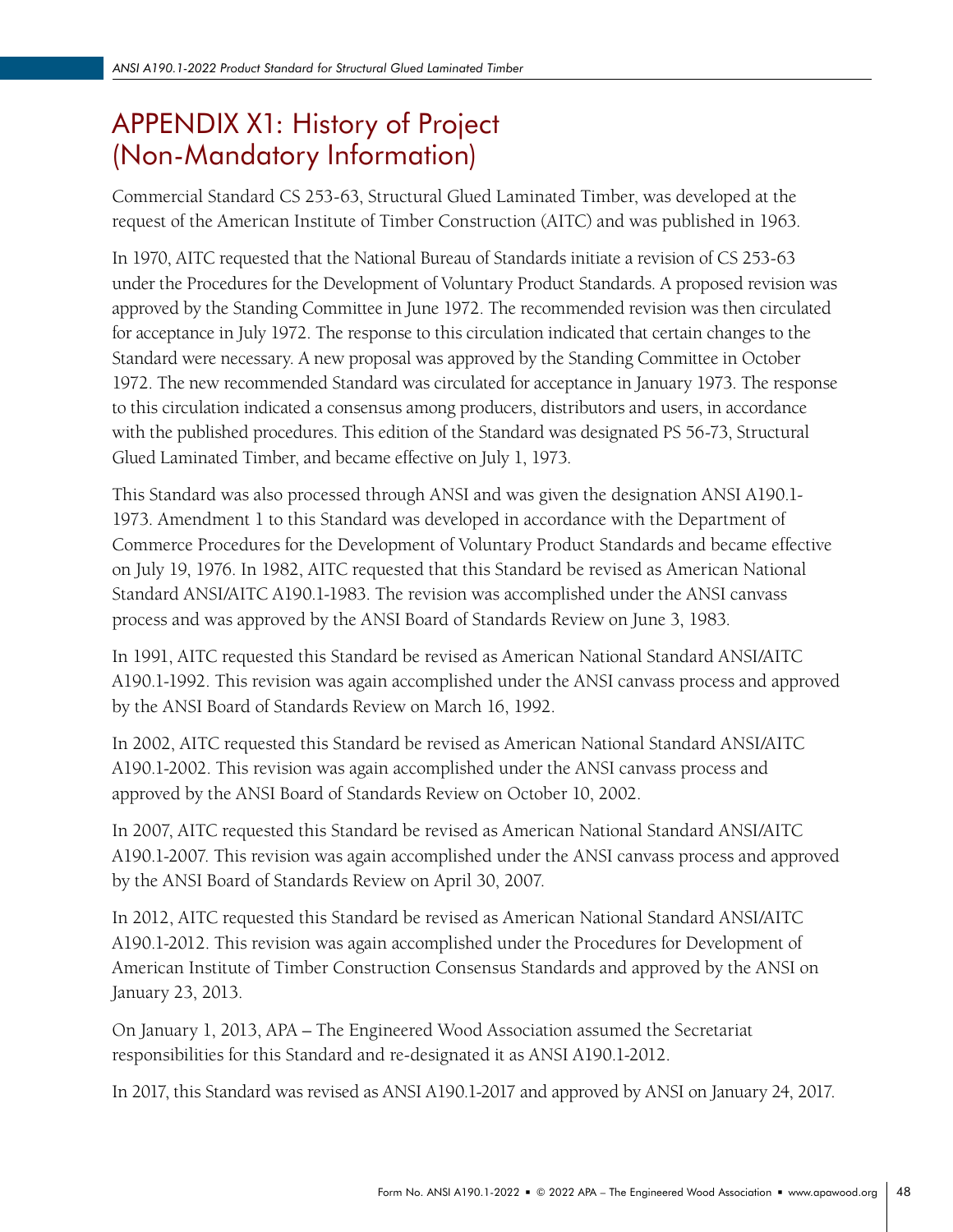In 2022, this Standard was revised as ANSI A190.1-2022 and approved by ANSI on February 17, 2022 with the title change from Standard for Wood Products – Structural Glued Laminated Timber to Product Standard for Structural Glued Laminated Timber. Major changes to this Standard included the introduction of new qualification and quality assurance requirements for add-on, block-glued, and re-glued glulam, and the addition of correction factors for tension test results obtained from split end joints (see Table 4), which had been used by the glulam industry for years but had not been included in this Standard. In addition, the layup combinations provided in ANSI 117 were recognized in this Standard and the required average shear strengths for adhesive joints are tabulated (see Table 2). The format of this Standard was also updated by relocating the definition section to the front portion of this Standard for consistency with most national and international standards.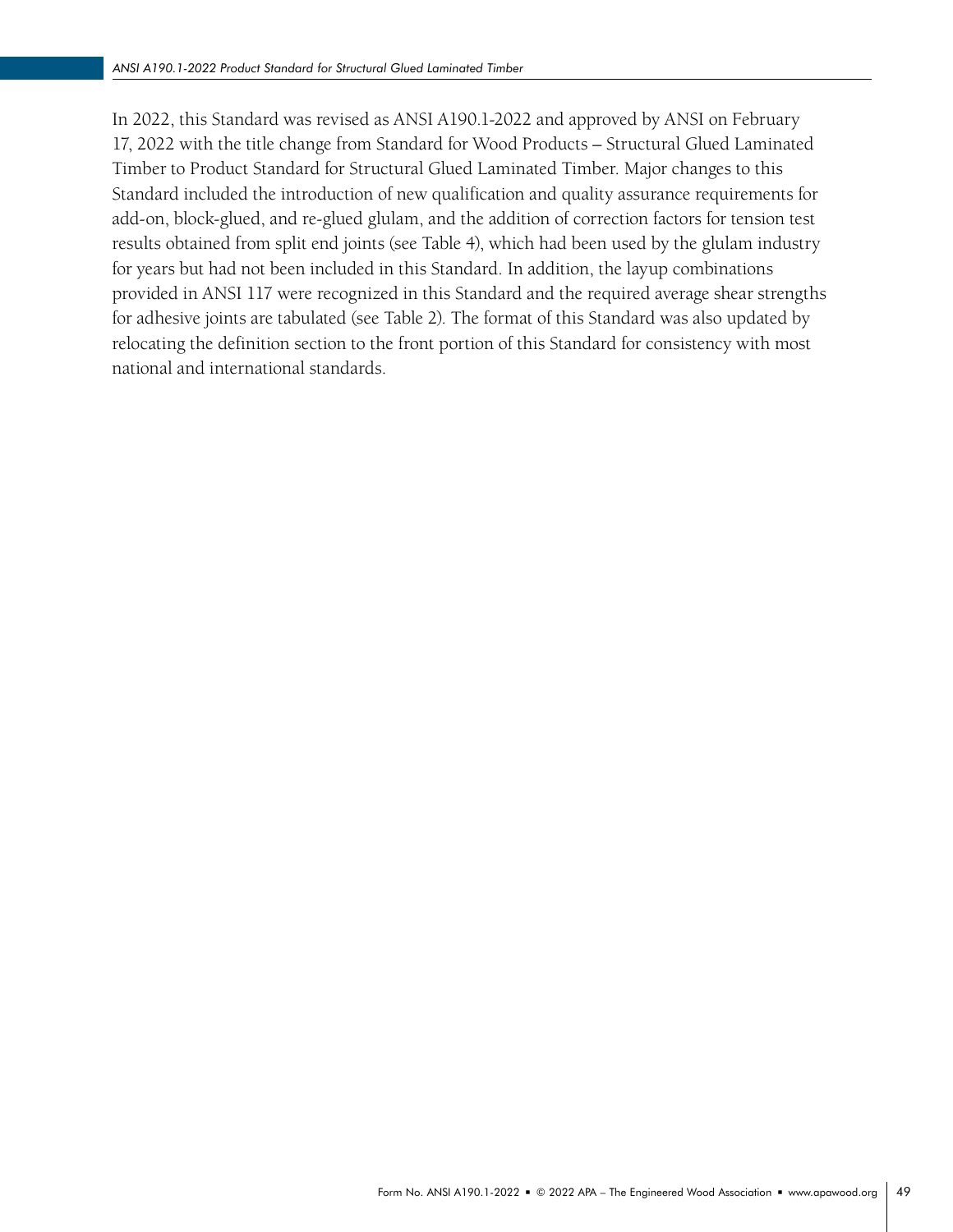| <b>Name</b>          | <b>Affiliation</b>                    | <b>Note</b>  |  |
|----------------------|---------------------------------------|--------------|--|
| DeepaReddy Akula     | Vinside Capital                       |              |  |
| Linda Brown          | Southern Pine Inspection Bureau       |              |  |
| Kevin Cheung         | Western Wood Products Association     |              |  |
| Mark Clark           | Hexion, Inc.                          | ExSub Member |  |
| David Conner         | Timber Products Inspection, Inc.      |              |  |
| <b>Brad Douglas</b>  | American Wood Council                 |              |  |
| Julie Frappier       | Nordic Structures                     |              |  |
| <b>Bill Gareis</b>   | <b>Ashland Chemical</b>               |              |  |
| William Gould        | <b>ICC-ES</b>                         |              |  |
| Jim Henjum           | SmartLam N.A.                         |              |  |
| Benjamin Herzog      | University of Maine                   |              |  |
| Levi Huffman         | DR Johnson Wood Innovations           |              |  |
| Jessica Jennings     | Georgia-Pacific Chemicals, LLC        |              |  |
| Henry Morris         | Pacific Lumber Inspection Bureau      | ExSub Member |  |
| Jeff Morrison        | Rosboro LLC                           | Chair        |  |
| <b>Brent Olson</b>   | PFS TECO                              |              |  |
| Steven Reierson      | Akzo Nobel Coatings, Inc.             |              |  |
| Andreas Rhude        | Consultant                            |              |  |
| Glen Robak           | Weyerhaeuser                          |              |  |
| Sheldon Shi          | University of North Texas             |              |  |
| Jeffrey Stefani      | Anthony Canfor                        |              |  |
| Robert Taylor        | <b>Boise Cascade</b>                  |              |  |
| Leif Van Cott        | Unalam                                |              |  |
| Travis Van De Vliert | Western Archrib                       |              |  |
| Chris Whelan         | <b>Henkel Corporation</b>             |              |  |
| Tom Williamson       | Timber Engineering, LLC               | Vice-Chair   |  |
| Clay Winje           | Kalesnikoff Lumber                    |              |  |
| B.J. Yeh             | APA - The Engineered Wood Association | Secretariat  |  |
| Larry Zhou           | Universal Timber Structures Inc       |              |  |

The names of ANSI A190.1 Committee members when this Standard is published are as follows. The current list of the committee membership is available from the Committee Secretariat upon request.

Inquiries or suggestions for improvement of this Standard should be directed to:

Secretariat, ANSI A190.1 APA – The Engineered Wood Association 7011 South 19th Street, Tacoma, WA 98466 www.apawood.org